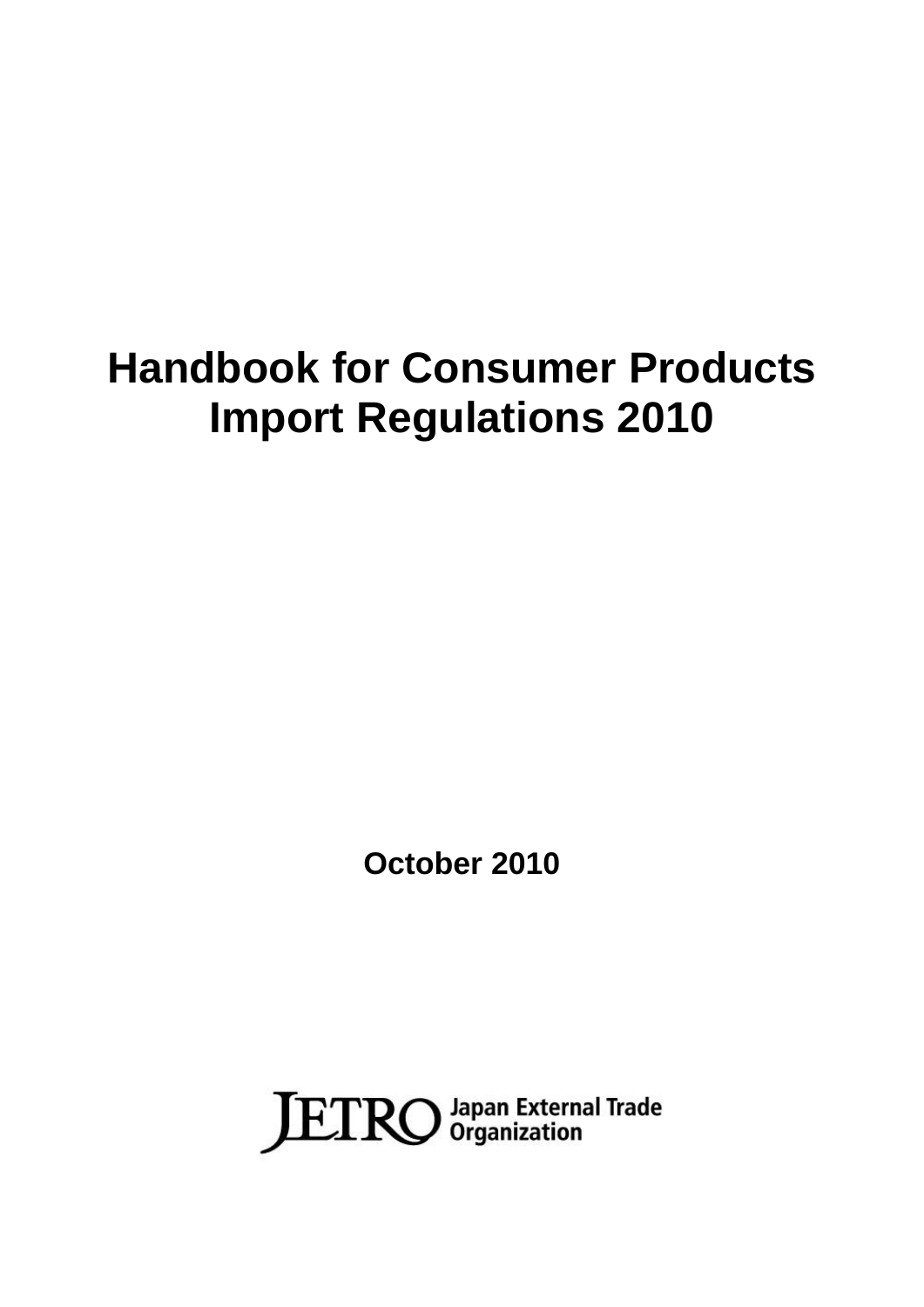# **Contents**

|  | $III-4. PASSENGER VEHICLES$                                                                    |  |  |  |
|--|------------------------------------------------------------------------------------------------|--|--|--|
|  |                                                                                                |  |  |  |
|  |                                                                                                |  |  |  |
|  |                                                                                                |  |  |  |
|  |                                                                                                |  |  |  |
|  |                                                                                                |  |  |  |
|  |                                                                                                |  |  |  |
|  |                                                                                                |  |  |  |
|  |                                                                                                |  |  |  |
|  |                                                                                                |  |  |  |
|  |                                                                                                |  |  |  |
|  |                                                                                                |  |  |  |
|  |                                                                                                |  |  |  |
|  |                                                                                                |  |  |  |
|  |                                                                                                |  |  |  |
|  | $WI - 2$ . ACT ON THE PROMOTION OF SORTED COLLECTION AND RECYCLING OF CONTAINERS AND PACKAGING |  |  |  |
|  |                                                                                                |  |  |  |
|  |                                                                                                |  |  |  |
|  |                                                                                                |  |  |  |
|  | $W = 5$ . ACT ON CONTROL OF HOUSEHOLD PRODUCTS CONTAINING HARMFUL SUBSTANCES  45               |  |  |  |
|  |                                                                                                |  |  |  |
|  |                                                                                                |  |  |  |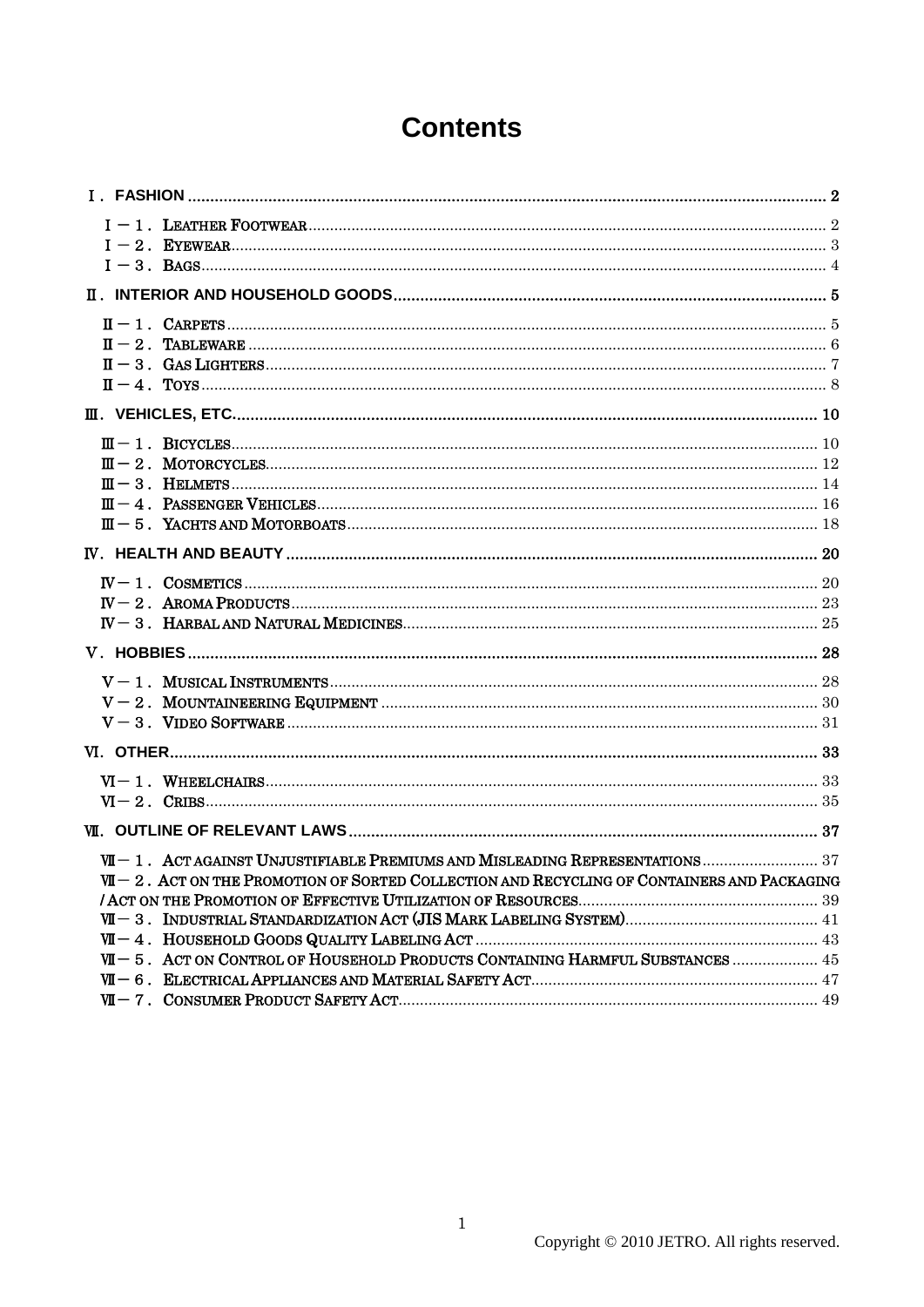# Ⅰ.**Fashion**

# Ⅰ-1.**Leather Footwear**

Leather footwear (HS 6403 - 6405) is subject to the Tariff Quota (TQ) System.

#### **1. Customs Tariff Law (Tariff Quota)**

Under the Ministerial Ordinance on the Tariff Quota (TQ) System, a lower tariff rate (primary rate) is assessed on quantities of imports within the limits of the annual tariff quota and a higher tariff rate (secondary rate) is assessed on imports in excess of that quota.

Methods of applying for a tariff quota certificate are announced by the Ministry of Economy, Trade and Industry (METI) and the Regional Bureau of Economy, Trade and Industry.

#### **2. Import Trade Control Order (CITES)**

Products made from wild flora and fauna regulated under the Convention on International Trade in Endangered Species of Wild Fauna and Flora (CITES, Washington Convention) require certification such as an export certificate or a certificate of origin issued by an agency of the government of the exporting country and an import authorization issued by the Minister of Economy, Trade and Industry showing that importation of the product is not prohibited, based on the categories of the appendices to the Convention. Since it is difficult to judge from general names whether an animal is subject to the Convention or has been raised as livestock, it is instructed that formal scientific names be shown on the invoices for leather products.

For products subject to Appendix I, there is a need to confirm whether the import is for purposes of academic research or is of products from plants or animals bred for commercial or non-commercial trading purposes, and whether it is an import of products acquired prior to application of the Convention, and to obtain import authorization. For products subject to Appendices II and III, if made from flora, fauna, etc. produced in countries or regions subject to strict restriction of international trading (such as prohibition of exports), there is a need to attach a copy of the export permit issued by regulators in the exporting country and to obtain prior confirmation by the MITI. If the product is not subject to prior confirmation, for products subject to Appendix II submit to customs during customs clearance the original export permit issued by regulators in the exporting country, and for products subject to Appendix III submit the original re-export certificate or certificate of origin issued by regulators in the exporting country.

Also use care concerning articles infringing on intellectual property rights (import of articles such as counterfeit brand-name goods infringing on trademark rights, design rights, etc.), products with fraudulent or mistaken labeling of origin (import of which is prohibited under the Customs Law and sale of which is prohibited under the Act against Unjustifiable Premiums and Misleading Representations).

<Useful Link>

Outline of Import Control (Ministry of Economy, Trade and Industry) http://www.meti.go.jp/english/information/data/outline.html CITES; Convention on International Trade in Endangered Species of Wild Fauna and Flora http://www.cites.org/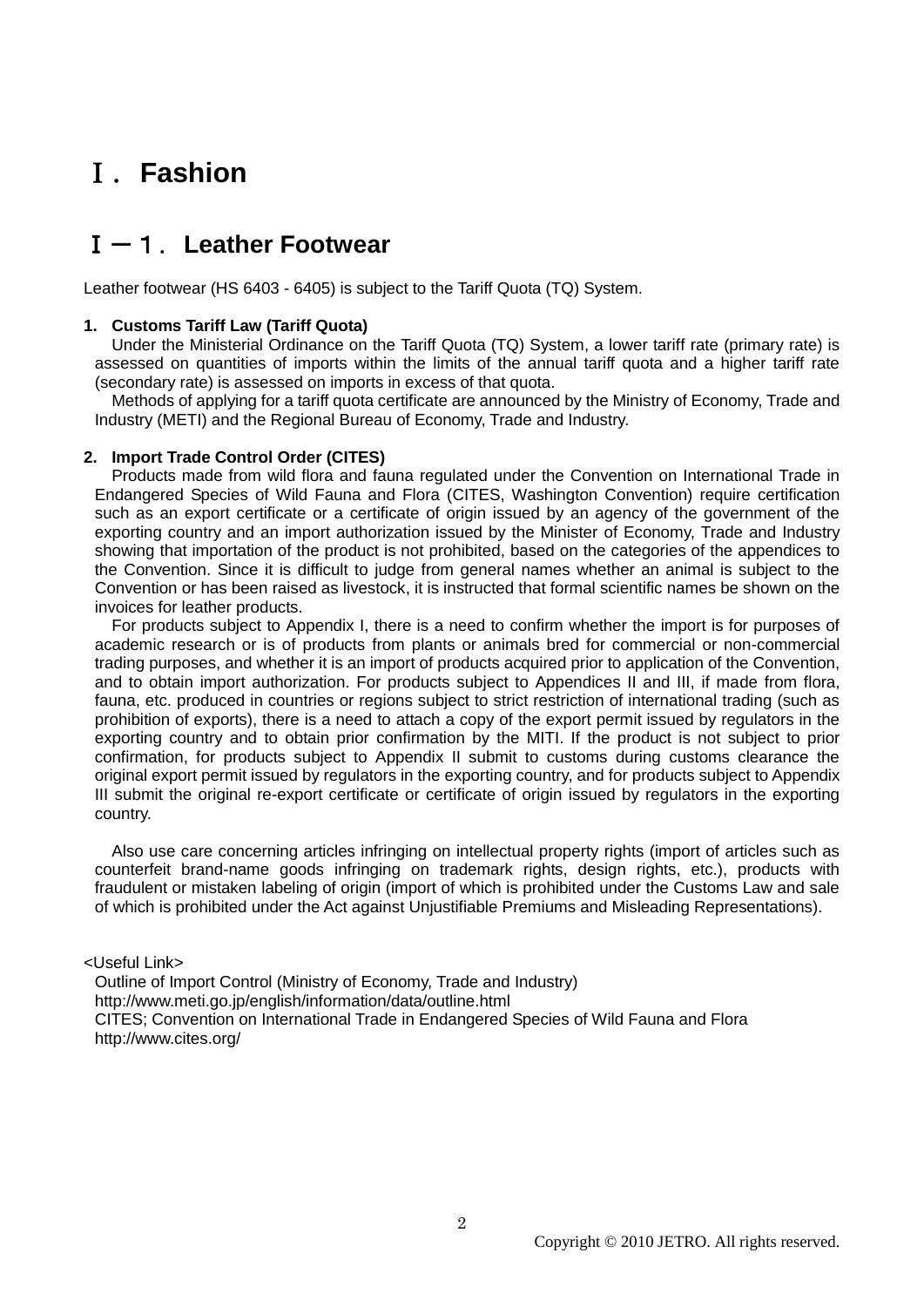# Ⅰ-2.**Eyewear**

# <Sample HS classifications>:

Spectacle lenses of materials other than glass (9001.50), Frames and mountings for spectacles of plastics (9003.11), Sunglasses (9004.10), Spectacles, goggles and the like, corrective, protective or other, other than sunglasses (9004.90).

Particular care is required concerning corrective spectacles and contact lenses, since these qualify as medical devices under the Pharmaceutical Affairs Law.

# **1. Pharmaceutical Affairs Law**

Since corrective spectacle frames and corrective lenses qualify as general medical devices (class I), a type-3 medical devices manufacturing and marketing business license is required. While there is no need for approval on a per-article basis, a notice of manufacture and sale must be submitted to the Pharmaceuticals and Medical Devices Agency.

Incidentally, since contact lenses (including fashion color contacts) qualify as specially controlled medical devices (class III), a type-1 medical devices manufacturing and marketing business license and the approval of the Minister of Health, Labour and Welfare are required for import.

# **2. Household Goods Quality Labeling Act**

When selling subject products to ordinary consumers in Japan, labeling pursuant to the Household Goods Quality Labeling Act is required. Labeling must be affixed by the party with responsibility for the content of the labeling (e.g., importers or the seller in Japan) and the labeling must be clearly visible to and easily understandable by consumers and in the Japanese language.

Sunglasses (exclude that with corrective lenses) are required with the information of labeling required under the Miscellaneous Manufactured Goods Quality Labeling Regulations (i.e., product name, lens material, frame materials, visible ray transmission, ultraviolet ray transmission, handling precautions).

# **3. Other relevant laws**

#### **(1) Act against Unjustifiable Premiums and Misleading Representations**

The Eyeglass Industry Fair-Trade Council has established "Fair competition code regarding labeling of eyeglasses" as autonomous industry regulations under this Act.

# **(2) Customs Law (articles infringing on intellectual property rights)**

Import of articles infringing on intellectual property rights (i.e., goods infringing on trademark rights, copyright, neighboring rights, patent rights, utility model rights, or design rights) including counterfeit brand-name goods is prohibited. Import will be suspended even if the importer is not aware that the goods are counterfeit.

# **(3) CITES: Import Trade Control Order (such as tortoiseshell frame materials)**

<Useful Link>

Customs confirmation requirement concerning import restrictions in accordance with the Pharmaceutical Affairs Law (Japan Customs)

http://www.customs.go.jp/english/c-answer\_e/imtsukan/1805\_e.htm

Pharmaceuticals and Medical Devices Agency, Japan (PMDA)

http://www.pmda.go.jp/english/index.html

Consumer Affairs Agency

http://www.caa.go.jp/en/index.html

Importing or Bringing Medication into Japan for Personal Use (Ministry of Health, Labour and Welfare) http://www.mhlw.go.jp/english/topics/import/index.html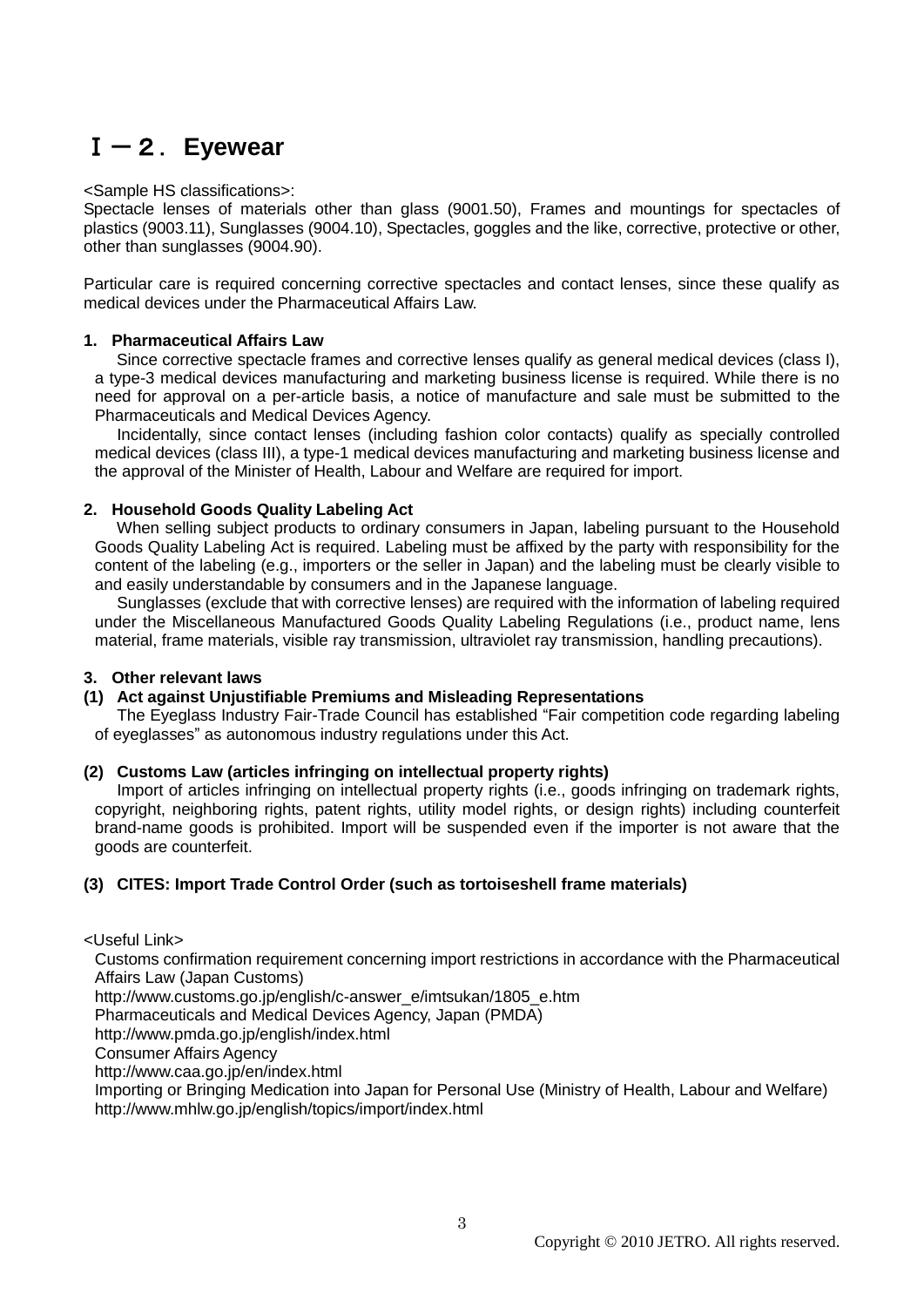# Ⅰ-3.**Bags**

While bags are classified under HS 4202, tariff rates vary according to materials and other factors. In particular, bags made of certain types of leather may be subject to regulation under the Washington Convention (CITES).

# **1. Import Trade Control Order (CITES)**

While in principle importation of plant and animal species and genera subject to the Washington Convention, and of their parts and of products made from them (including bags) is prohibited, or some subjects are items to need to approval or prior confirmation by the MITI, and/or to confirmation applications or confirmation during customs clearance.

In such case, the importer being required such as an import license or confirmation issued by the MITI, an export permit, certificate of origin, re-export certificate, or processing certificate issued by regulators in the exporting country, and customs clearance is available only at certain air and sea ports.

# **2. Other relevant laws**

# **(1) Customs Law (articles infringing on intellectual property rights)**

Import of articles infringing on intellectual property rights (i.e., goods infringing on trademark rights, copyright, neighboring rights, patent rights, utility model rights, or design rights) including counterfeit brand-name goods is prohibited. Import will be suspended even if the importer is not aware that the goods are counterfeit.

# **(2) Household Goods Quality Labeling Act**

Bags using cowhide, horsehide, pigskin, sheepskin, or goatskin require labeling showing the type of leather, care and storing method, and name and address or telephone number of the party responsible for labeling, under the Miscellaneous Manufactured Goods Quality Labeling Regulations.

# **(3) Act against Unjustifiable Premiums and Misleading Representations**

Import and sale of products with fraudulent or mistaken labeling of origin is prohibited, as is sale with excessive premiums. For golf caddy bags, "Fair competition code for sporting goods labeling" have been established as autonomous industry regulations under this Act.

<Useful Link> CITES; Convention on International Trade in Endangered Species of Wild Fauna and Flora http://www.cites.org/ IPR Protection (Japan Customs) http://www.customs.go.jp/mizugiwa/chiteki/ipr\_p.pdf Consumer Affairs Agency http://www.caa.go.jp/en/index.html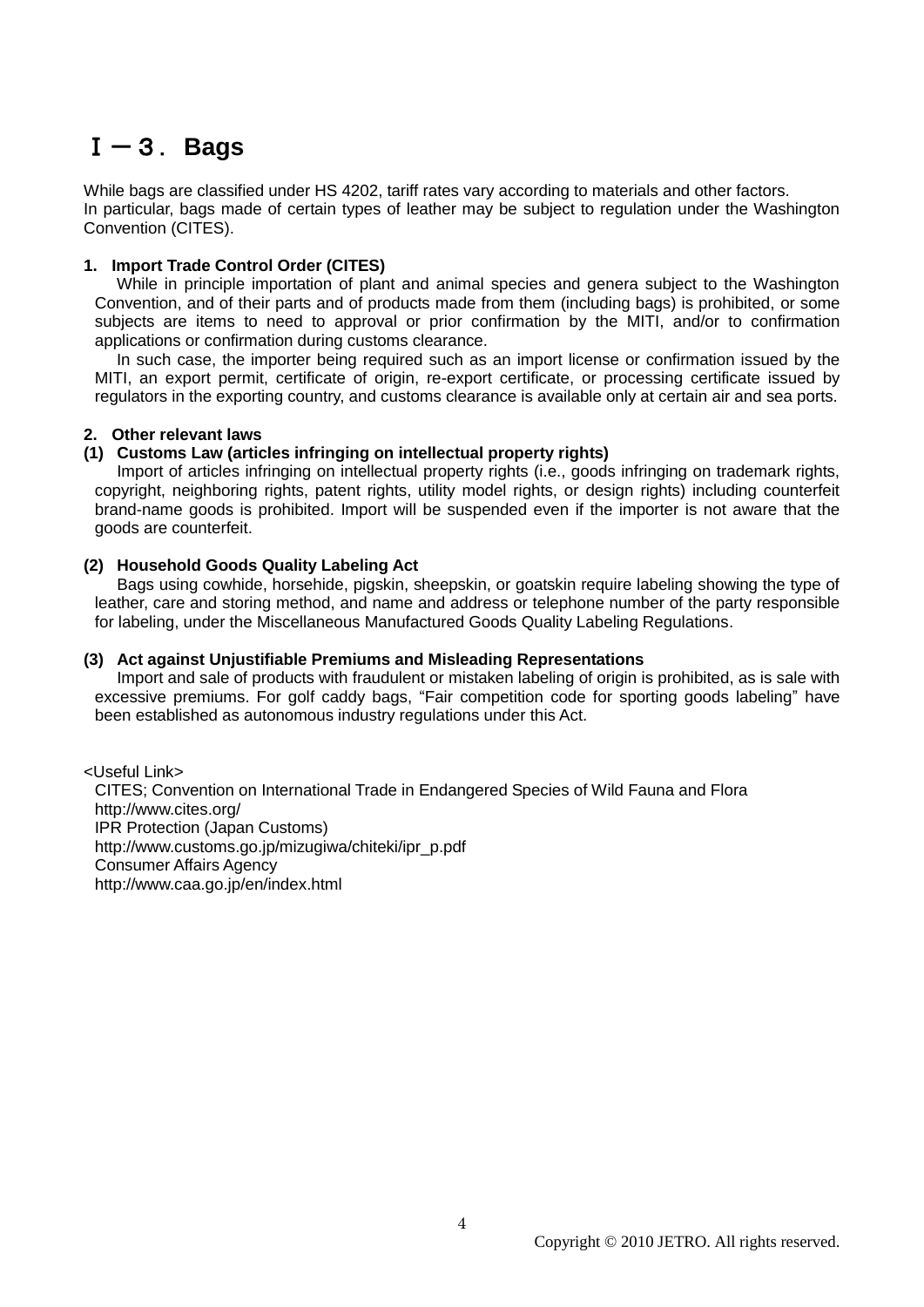# Ⅱ.**Interior and Household Goods**

# Ⅱ-1.**Carpets**

Textile floor coverings such as carpets are grouped into the classification HS57, according to factors such as type of fibers used.

When fabrics or raw materials are exported from Japan and then imported in the form of textile products processed overseas within one year from the authorized export date, the Duty Reduction for Re-import system can be used to reduce import tariffs by the amount corresponding to customs tariffs on the exported raw materials, through the procedures of submitting an Application for Duty Reduction for Re-import to Customs upon export for confirmation.

# **1. Household Goods Quality Labeling Act**

Floor coverings for household use (limited to those with piles) require labeling showing the composition of fibers, name and address or telephone number of the party responsible for labeling, and other information under the Textile Goods Quality Labeling Regulations.

# **2. Act on Control of Household Products Containing Harmful Substances**

Sale of articles not confirming the standard values established for designated chemical substances that could be harmful to human health among chemical substances used in textiles, such as insect repellents, is prohibited.

# **3. Fire Service Act**

Floor coverings used in facilities such as theaters and hotels must be flame retardant in satisfaction of flame-retardance standards. Articles conforming to these standards must have flame-retardance labels, and those without such labels may not be sold as flame-retardant articles.

# **4. Secondhand Articles Dealer Act**

In some cases, handling of carpets qualifying as antiques may require a secondhand dealer's permit.

<Useful Link> Outline of the duty reduction system for re-importing processed goods (Japan Customs) http://www.customs.go.jp/english/c-answer\_e/imtsukan/1605\_e.htm Consumer Affairs Agency http://www.caa.go.jp/en/index.html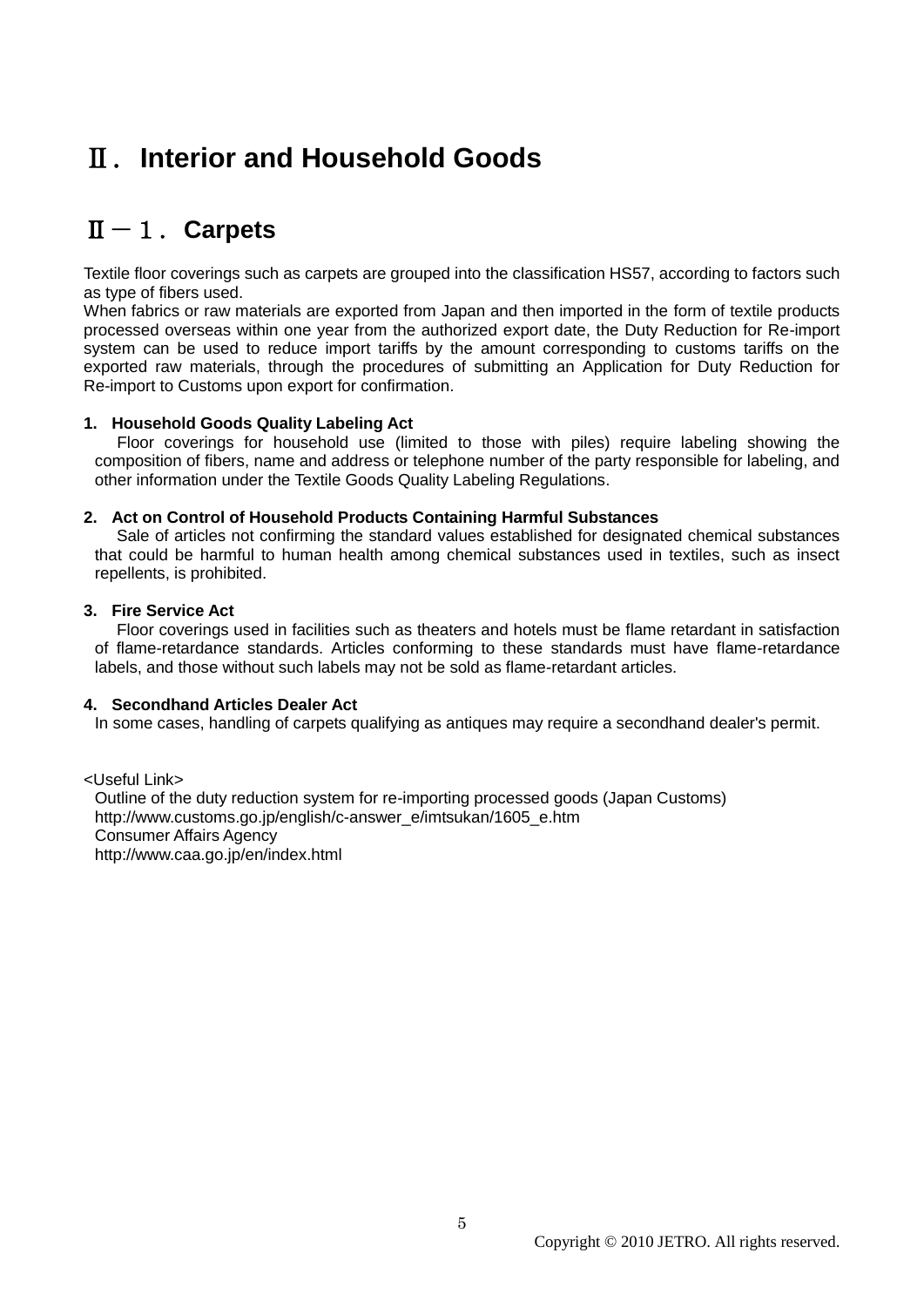# Ⅱ-2.**Tableware**

#### <Sample HS classifications>:

Tableware and kitchenware of plastics (3924.10), Tableware and kitchenware of wood (4419.00), Trays, dishes, plates, cups and the like, of paper or paperboard (4823.69), Tableware and kitchenware, of porcelain or china (6911.10), Ceramic tableware, kitchenware, other household articles and toilet articles, other than of porcelain or china (6912.00), Table or other household articles & parts thereof, of iron or steel (7323), Other table, kitchen or household articles and parts thereof, of copper (7418.19), Table, kitchen or other household articles and parts thereof, of aluminum (7615.19). Other customs classifications include articles of goldsmiths, or silversmiths, wares and parts thereof, of precious metal or of metal clad with precious metal (7114), Table knives having fixed blades (8211.91), and spoons and forks (8215).

#### **1. Food Sanitation Act**

When importing these products for purposes of sale or business use, Notice must be submitted to the imported food inspector of the Quarantine Station of the Ministry of Health, Labour and Welfare for the air and sea ports where the cargo clears customs by submitting the Notification Form for Importation of Foods, etc with the relevant documents attached. Import is permitted for articles judged to satisfy this law after examination and inspection.

Since under this act tableware is considered an apparatus whose standards are established concerning materials and other matters, there is a need to check conformity with these standards in advance. This applies to disposable tableware of materials such as paper and plastic as well.

While sanitary inspection by the Quarantine Station may be omitted if the importer submits documents such as results of inspection by an inspection agency designated by the Minister of Health, Labour and Welfare or an official inspection agency of the exporting country, it must be noted that "sample inspection certification system," used in past custom procedures, has been abolished - in this system, the results of inspection of articles that were imported as samples before the actual import (for purposes of sale or business) could have been submitted as that of articles actually imported.

This abolishment is due to the difficulty of confirming identification of beforehand-imported samples and articles actually imported. Thus now it is required to undergo the inspection of the actually imported articles themselves.

# **2. Household Goods Quality Labeling Act**

Plastic tableware qualifies as "Tableware and kitchen utensils" under the Plastic Manufactured Goods Quality Labeling Regulations, and as such it requires labeling of material plastic, heat resistant temperature, and other matters. Similarly, Glass products (Tempered glass, Borosilicate glass, or Glass-ceramics) and Tableware coated with lacquer or cashew resin coating also are subject to labeling requirements under the Miscellaneous Manufactured Goods Quality Labeling Regulations (product name, type of suface painting, base material handring precautions, etc.).

Other relevant regulations that must be noted include the Act against Unjustifiable Premiums and Misleading Representations (Prohibiting acts such as exaggerated or fraudulent labeling that could mislead consumers), those concerning intellectual property rights (Prohibiting import of infringing products such as counterfeit brands), and, for disposable tableware, the Act on the Promotion of Sorted Collection and Recycling of Containers and Packaging and the Act on the Promotion of Effective Utilization of Resources.

<Useful Link>

Customs confirmation requirements concerning import restrictions in accordance with the Food Sanitation Law (Japan Customs) http://www.customs.go.jp/english/c-answer\_e/imtsukan/1802\_e.htm Food Safety (Ministry of Health, Labour and Welfare) http://www.mhlw.go.jp/english/topics/foodsafety/index.html The Food Safety Commission http://www.fsc.go.jp/english/index.html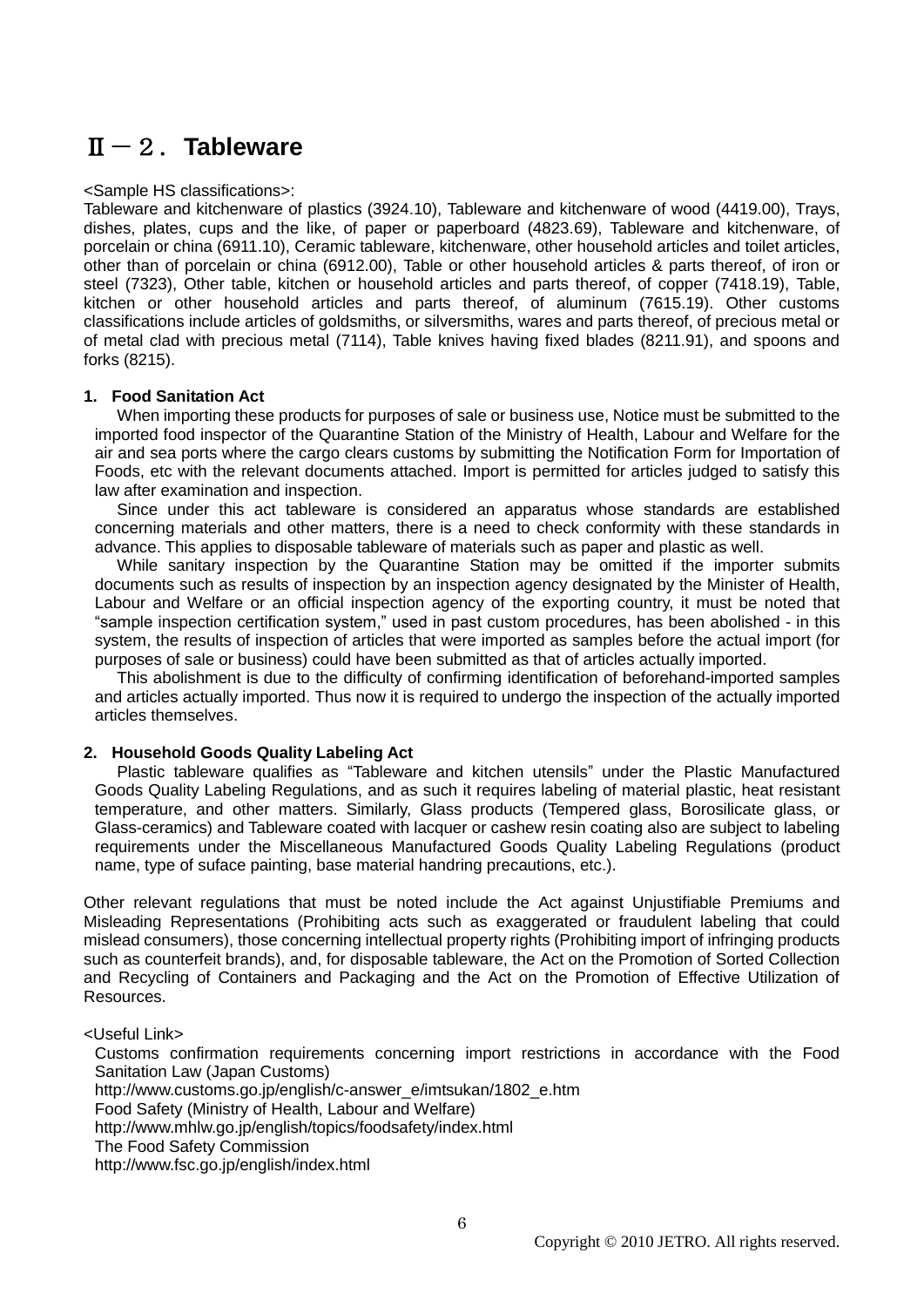# Ⅱ-3.**Gas Lighters**

Import of lighters (HS 9613) requires procedures for exemption from application of the High Pressure Gas Safety Act.

# **1. High Pressure Gas Safety Act**

In import customs clearance for aerosol products exempted from this act (e.g., spray cans, lighters, gas cartridges for portable cooker, etc.), however, a Japanese or foreign inspecting agency, or the gas lighter manufacturer who filled the product with liquefied gas, or the importer must prepare documentation of the test results and it must be confirmed that the products satisfy the requirements established in notification by the Minister of Economy, Trade and Industry. If no such documentation is submitted or the results for any item are "fail," an inspection by the competent prefectural governor (to submit the import inspection application) is required.

# **2. Customs Law (articles infringing on intellectual property rights), etc.**

Import of articles infringing on intellectual property rights such as counterfeit character merchandise and unauthorized use of misleading names (e.g., goods infringing on trademark rights, copyright, neighboring rights, patent rights, utility model rights, or design rights) is prohibited. Under the Unfair Competition Prevention Act and other laws, import will be suspended even if the importer is not aware that the goods are in violation of the law.

Also, under the Act against Unjustifiable Premiums and Misleading Representations acts such as sale with excessive premiums and exaggerated or fraudulent labeling that could mislead consumers are prohibited.

# **3. Consumer Product Safety Act**

In case of any serious product accident, importers of consumer products are required to submit a report to the Prime Minister on the name and model of the product, the details of the accident, and the quantity of relevant products imported and sold, within 10 days from the day business operators including importers came to know the fact of the accident (Article 35). All importers of consumer products in Japan, regardless of their size or type of business, are required to submit this report on accidents.

There have been reports of incidents such as lighters suddenly bursting into flame while placed on vehicle dashboards, fire damage from large fires ignited by lighters, etc.

The SG mark authorized by the Consumer Product Safety Association is a voluntary certification awarded to products recognized to satisfy the required standards for safe products established under the SG mark system. SG mark applies to pocket gas lighters.

# **4. Product Liability Act, Industrial Standards, etc.**

Care also must be given to compliance with the Product Liability Act and other regulations.

The Japan Smoking Articles Corporate Association has established consumer safety standards for injection gas lighters manufactured and sold by its members (including licensed brands). It issues a "passed" seal, like the SG mark, as a product-liability guarantee to products that have satisfied its safety standards in inspection conducted by official inspection agencies.

In addition, care must be given to the fact that in some cases lighters are subject to the Fire Service Act, fire regulations, and other restrictions depending on the volume handled and their type.

<Useful Link> IPR Protection (Japan Customs) http://www.customs.go.jp/mizugiwa/chiteki/ipr\_p.pdf Consumer Product Safety Association (CPSA) http://www.sg-mark.org/english/english20100810.pdf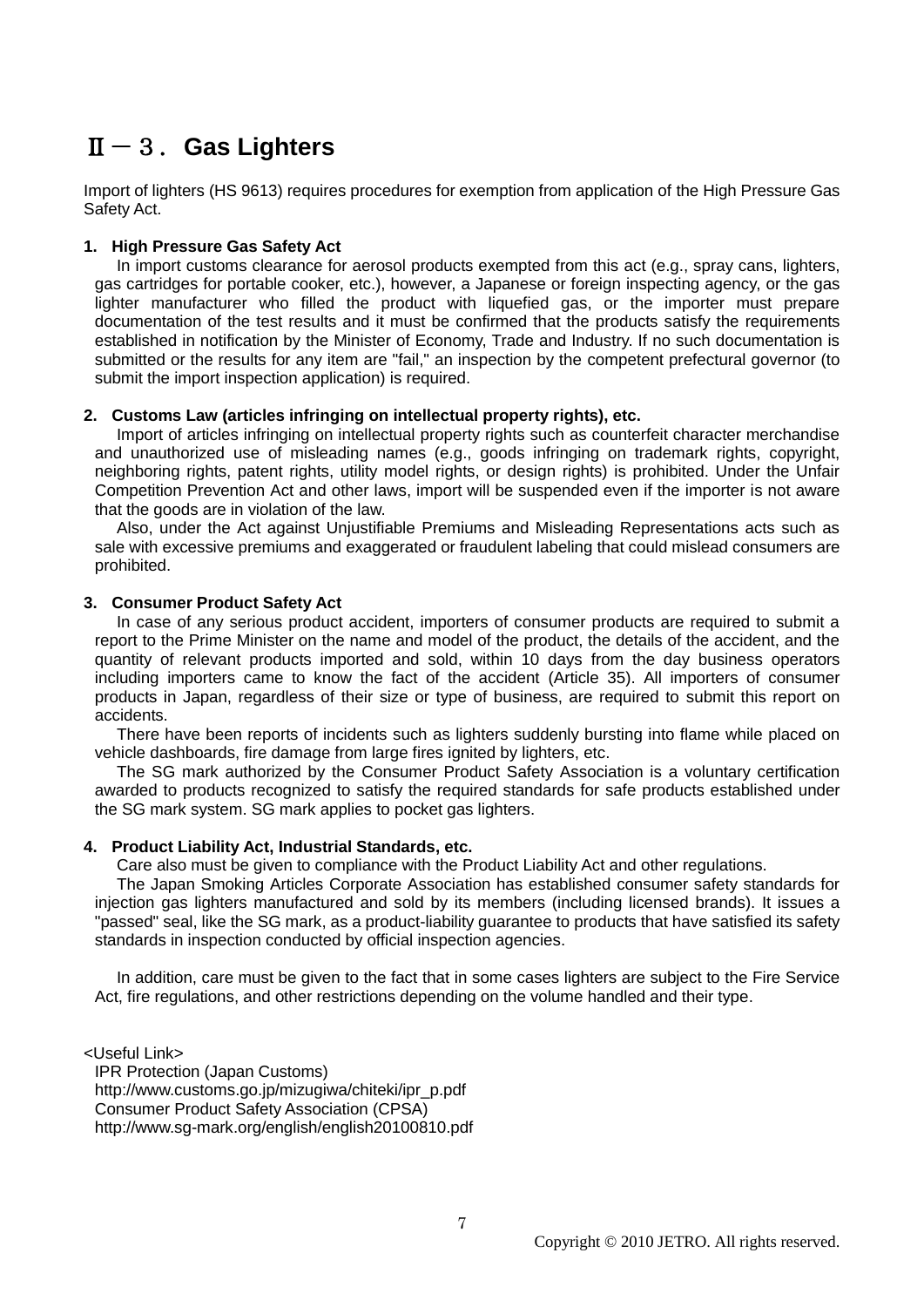# $II-4$ . Toys

While in general toys are grouped in the classification HS95, in recent years matters such as functions and performance of toys have grown more varied and diverse, so that it is conceivable that relevant laws and regulations could vary by product. Only the main laws and regulations are provided below. Particular care is required concerning toys for use by infants.

#### **1. Food Sanitaton Act**

Standards and testing methods are established under this act for toys specified by the Minister of Health, Labour and Welfare (Article 78 of the Ordinance for Enforcement of the Act). Specifically, these include (i) toys which are or might be used by infants principally by putting them in their mouths (ex. Pacifier, harmonica), (ii) accessory toys (include rings, necklaces, pendants and brooches), transfer pictures, *okiagari*(*daruma* doll made so as to right itself when knocked over), masks, *origami*, rattles, educational toys, building blocks, toy phones, toy animals, dolls, clay, toy vehicles, balloons, blocks, balls, toys for playing house, and (iii) toys which are played with in combination with those toys listed in (ii) above. Toys not meeting these standards and testing methods may not be imported. Notice must be submitted to the imported food inspector of the Quarantine Station of the Ministry of Health, Labour and Welfare for the air and sea ports where the cargo clears customs by submitting a form of the Import Notification of Food with the relevant documents attached. Import is permitted for articles judged to satisfy this act after examination and inspection.

#### **2. Electrical Appliance and Material Safety Law**

Since many toys include electric parts, caution is required concerning whether toys are subject to this law (ex.: Toy circuit board, other toys with electronic applications).

All persons engaged manufacturing or importing electrical appliances in Japan shall notify the Ministry of Economy, Trade and Industry (Regional Bureau of Economy, Trade and Industry) of their business commencement within 30 days from the date of starting business (hereinafter referred to as a "Notifying Supplier"). The Notifying Suppliers have the obligation to secure the conformity of electric appliances and materials they import and sell to the mandatory technical standards.

The enforcement regulations to this law groups subject products into the categories of "Specified Electrical Appliances and Materials" (115 items / Category A) and "Other Electrical Appliances and Materials" (339 items / Category B). Category A products must pass the third-party conformity assesment by an inspection agency registered with national government and receive a certificate of conformity. Self-confirmation of conformity is required for Categories A and B (all regulated Electrical Appliances and Materials) whose methods are designated by the government. Also this self-inspection may be subcontracted to a registered inspection bodies. The Notifying Supplier may sell the products only after they satisfy these standards, have been subjected to inspection and other tasks, and have been labeled with the marking required such as the PSE mark, the company name, rated current, etc.

The Notifying Supplier also is required to report any serious accidents after sale of the products.

Many toys include Category A (such as transformers, electrically heater, electric vehicles, etc. for toy) as well as many Category B (such as internal components, lithium-ion batteries, etc.), and in either case advance preparations are needed.

# **3. Consumer Product Safety Act**

In case of any serious product accident, importers of consumer products are required to submit a report to the Prime Minister on the name and model of the product, the details of the accident, and the quantity of relevant products imported and sold, within 10 days from the day business operators including importers came to know the fact of the accident (Article 35). All importers of consumer products in Japan, regardless of their size or type of business, are required to submit this report on accidents.

The SG mark authorized by the Consumer Product Safety Association is a voluntary certification awarded to products recognized to satysfy the required standards for safe products established under the SG mark system. Among products for infants, this mark applies to tricycles, foot-operated toy cars, swings, slides, and horizontal bars.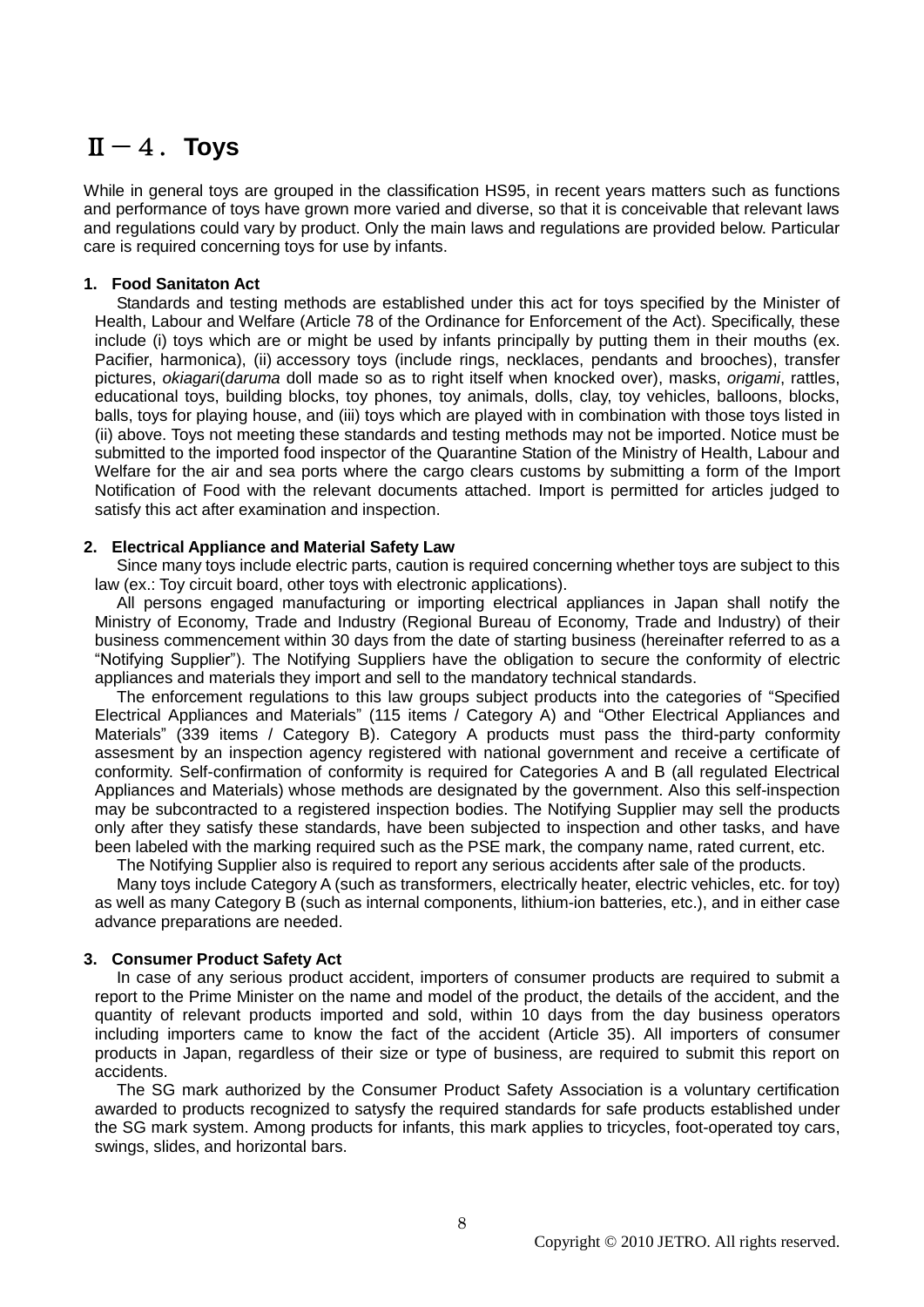#### **4. Industrial Regulation (ST Mark)**

The ST Mark authorized by the Japan Toy Association is a voluntary certification awarded to toys recognized to satysfy the Toy Safety Standards (ST Standards). In case such as injury to a consumer due to a defect in a product with the ST Mark, compensations are paid up to a certain amount, and at the same time the seller is required to recall the product.

As part of efforts to strengthen safety measures for imported toys, which have been a topic of particular concern recently, the term of validity of the ST Mark has been shortened to two years and efforts such as shifting to new standards (ST2007) are underway.

The Japan Toy Association also certifies "the guide dog mark" and "Rabbit Mark", which signify "Universal-use toys" that give consideration to their use at ease in play with children visually or hearing impaired.

# **5. Other relevant laws**

#### **(1) Customs Law**

Import of articles infringing on intellectual property rights (i.e., goods infringing on trademark rights, copyright, neighboring rights, patent rights, utility model rights, or design rights) including counterfeit brand-name goods is prohibited. Import will be suspended even if the importer is not aware that the goods are counterfeit. While parallel importing is not prohibited, in some cases the original rights holders apply to Customs for suspension of importing.

#### **(2) Act against Unjustifiable Premiums and Misleading Representations**

Acts such as exaggerated or fraudulent labeling that could mislead consumers are prohibited, as is sale with excessive premiums. In addition, depending on the character and function of toys (such as electric products, cameras, musical instruments, and sporting goods), it should be preferable to refer to labeling suited to the fair competition code established by individual industry groups based on this act.

#### **(3) Household Goods Quality Labeling Act (for products which may be subject to the Textile Goods Quality Labeling Regulations)**

Other laws and regulations that must be noted include those related to the Radio Act (Radio-controlled toys) and those related to recycling (such as compact secondary batteries, which may be subject to the Act on the Promotion of Effective Utilization of Resources).

<Useful Link>

Food Safety Information (Ministry of Health, Labour and Welfare) http://www.mhlw.go.jp/english/topics/foodsafety/index.html Electrical Appliance and Material Safety Law (Ministry of Economy, Trade and Industry) http://www.meti.go.jp/english/policy/economy/consumer/pse/index.html Japanese Industrial Standards Committee (JISC) <http://www.jisc.go.jp/eng/index.html> Consumer Affairs Agency http://www.caa.go.jp/en/index.html Consumer Product Safety Association (CPSA) http://www.sg-mark.org/english/english20100810.pdf The Japan Toy Association http://www.toys.or.jp/ IPR Protection (Japan Customs) http://www.customs.go.jp/mizugiwa/chiteki/ipr\_p.pdf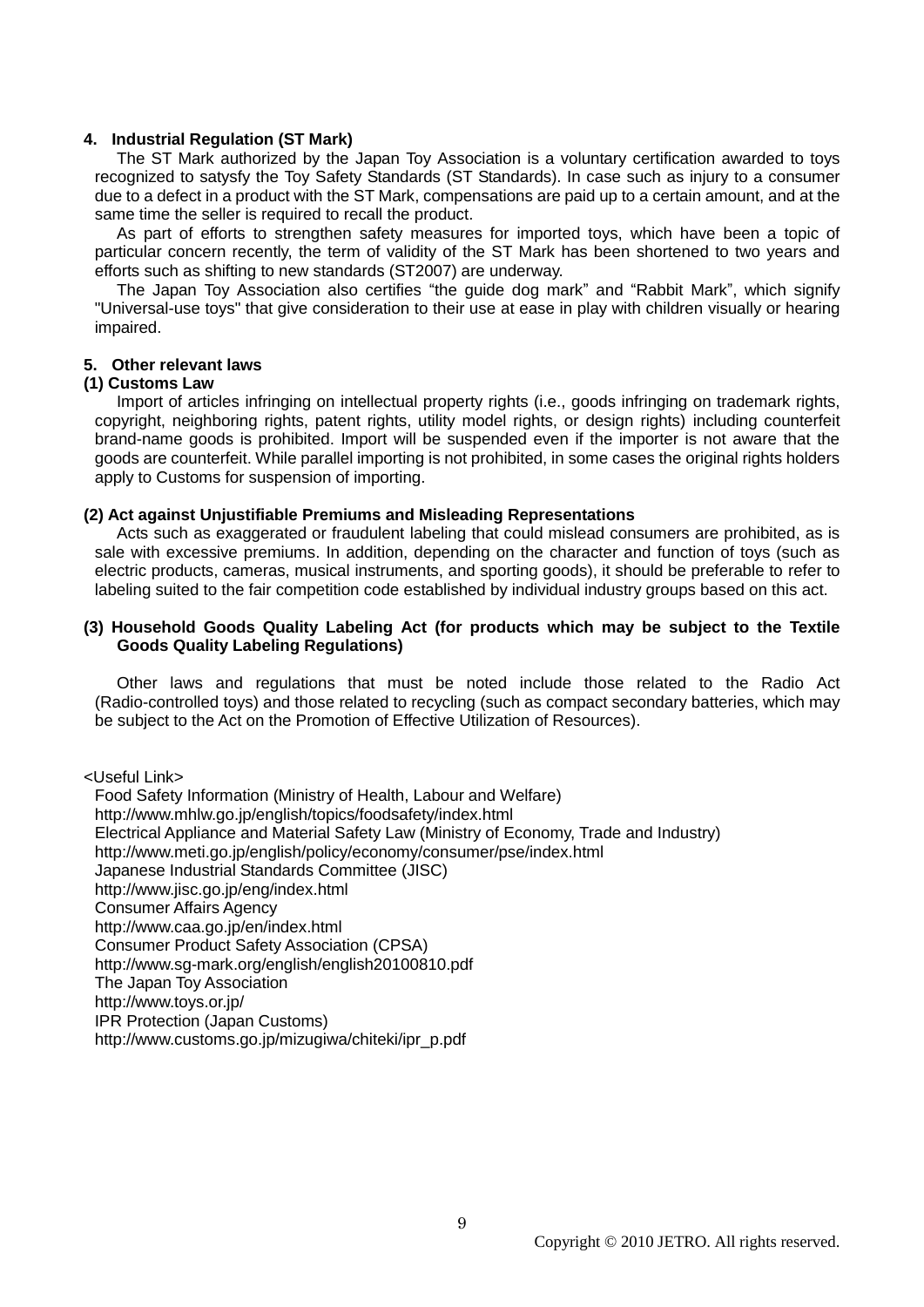# Ⅲ.**Vehicles, etc.**

# Ⅲ-1.**Bicycles**

While the customs classification for bicycles is HS 8712.00 (8711.90 for bicycles fitted with auxiliary motors), the parts and accessory classification (8714) checking details with the customs counselors offices is recommended.

Due to the nature of the product, in cases such as accidents resulting from defects in bicycles importers may be held liable for compensations.

# **1. Road Traffic Act (TS mark)**

Standards are established for ordinary bicycles, bicycles fitted with auxiliary electric motors, and businesses assembling, or selling them may label the traffic safety (TS) mark certifying compliance with standards on products covered by voluntary insurance after the products have received type certification from the National Public Safety Commission. Type certification inspection is conducted by the Japan Traffic Management Technology Association.

# **2. Industry standard (BAA mark) / Industrial Standardization Act (JIS standards)**

Bicycles certified through types testing under the bicycle safety standards of the Bicycle Association (Japan) may label the Bicycle Association (Japan) Approved (BAA) mark. However, product-liability (PL) insurance is required. Type testing is conducted by the Japan Vehicle Inspection Association and the Japan Bicycle Technical Center.

Also, since October 2008 new standards established for the purpose of reducing use of six substances with high levels of environmental impact (such as lead, mercury, and cadmium) have applied in principle to all bicycle parts.

JIS standards also include a variety of standards concerning bicycles, bicycle parts, and other related products. These include JISD9301 (bicycles for general use) and JISD9302 (bicycles for young children).

# **3. Consumer Product Safety Act**

In case of any serious product accident, importers of consumer products are required to submit a report to the Prime Minister on the name and model of the product, the details of the accident, and the quantity of relevant products imported and sold, within 10 days from the day business operators including importers came to know the fact of the accident (Article 35). All importers of consumer products in Japan, regardless of their size or type of business, are required to submit this report on accidents. Compliance with the Product Liability (PL Law) also is required separately.

The SG mark authorized by the Consumer Product Safety Association is a voluntary certification awarded to products recognized to meet the required standards for safe products established under the SG mark system. In case of an accident due to a defect in a product with the SG mark, liability insurance is provided up to a certain amount.

- The following bicycle products and related accessories are eligible for the SG mark:
- Bicycles
- Helmets for bicycles, electric powered wheelchairs, and moving playground equipment
- Bicycle seats for children
- Bicycle air pumps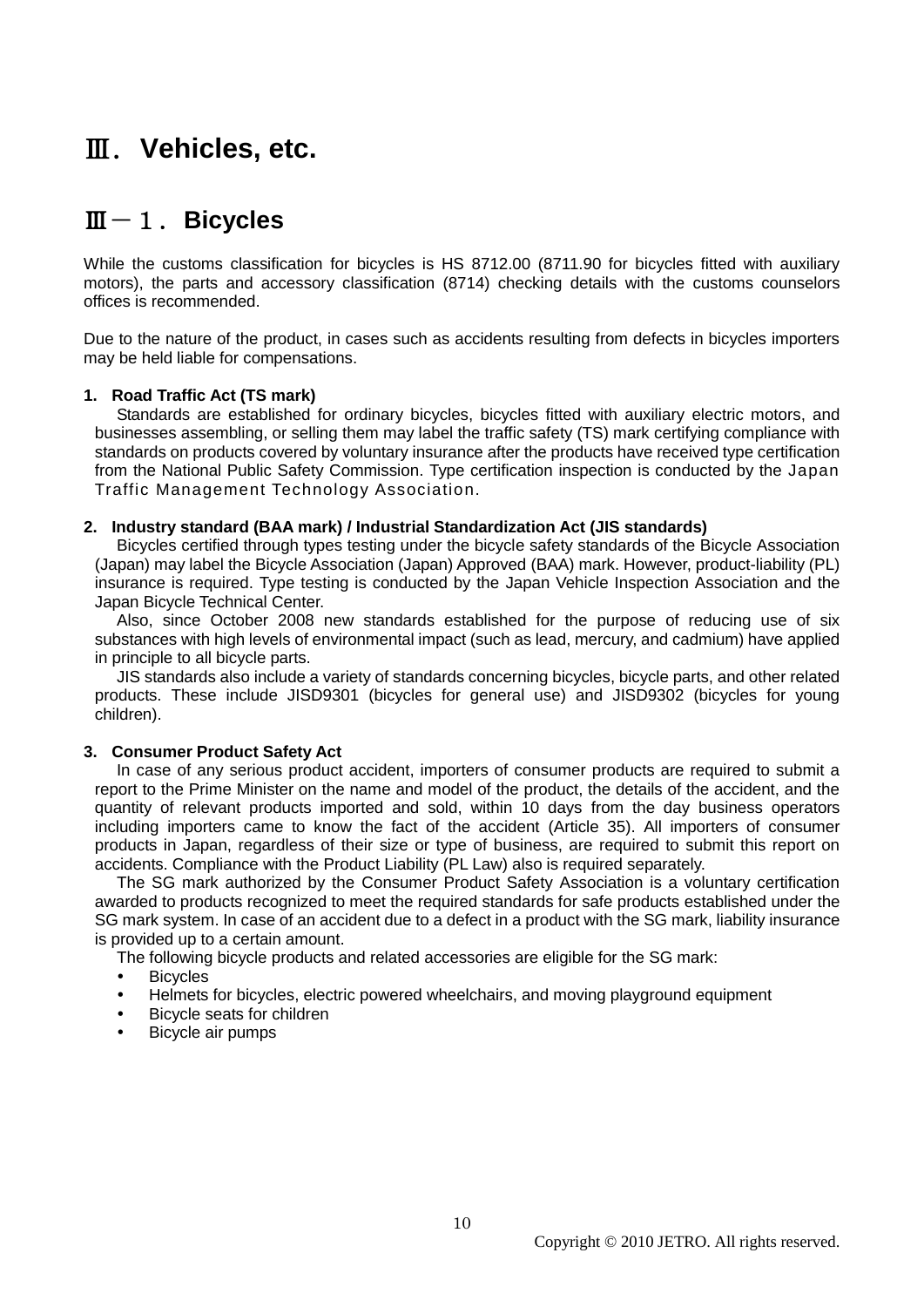# **4. Other relevant laws**

# **(1) Industrial Safety and Health Act / Foreign Exchange and Foreign Trade Act**

Bicycles and parts containing asbestos may not be imported. Specifically, for safety's sake, care is required concerning abrasive materials used in bicycle clutches or brakes (i.e., clutch facings, clutch linings, brake pads, and brake linings).

Since an announcement concerning imports under the Foreign Exchange and Foreign Trade Act following enactment of the Industrial Safety and Health Act (October 2004), certification that no components including asbestos are used is required.

# **(2) Act on the Promotion of Effective Utilization of Resources (Bicycles fitted with auxiliary motors)**

Under this act, bicycles fitted with auxiliary motors are considered Specified Reuse-Promoted Products (products for which efforts to promote the utilization of recyclable resources or reusable parts are required) and Specified Resources-Recycled Products (products using sealed batteries as components). As such, importers and sellers of these products in certain quantities (1,000 units or more) are required to carry out "three-R" (reduce, reuse, recycle) efforts.

# **(3) Customs Law (articles infringing on intellectual property rights), etc.**

Import of articles infringing on intellectual property rights such as counterfeit character merchandise and use of misleading or unauthorized names (e.g., goods infringing on trademark rights, copyright, neighboring rights, patent rights, utility model rights, or design rights) is prohibited. Under the Unfair Competition Prevention Act and other laws, import will be suspended even if the importer is not aware that the goods are in violation of the law.

Care is also required concerning matters such as compliance with recycling and industrial-waste disposal regulations under local ordinances, etc.

<Useful Link>

Japan Traffic Management Technology Association http://204.227.185.48/en/index2.html Japanese Industrial Standards Committee (JISC) <http://www.jisc.go.jp/eng/index.html> Consumer Affairs Agency http://www.caa.go.jp/en/index.html Consumer Product Safety Association (CPSA) http://www.sg-mark.org/english/english20100810.pdf 3R Policies (Ministry of Economy, Trade and Industry) http://www.meti.go.jp/policy/recycle/main/english/index.html IPR Protection (Japan Customs) http://www.customs.go.jp/mizugiwa/chiteki/ipr\_p.pdf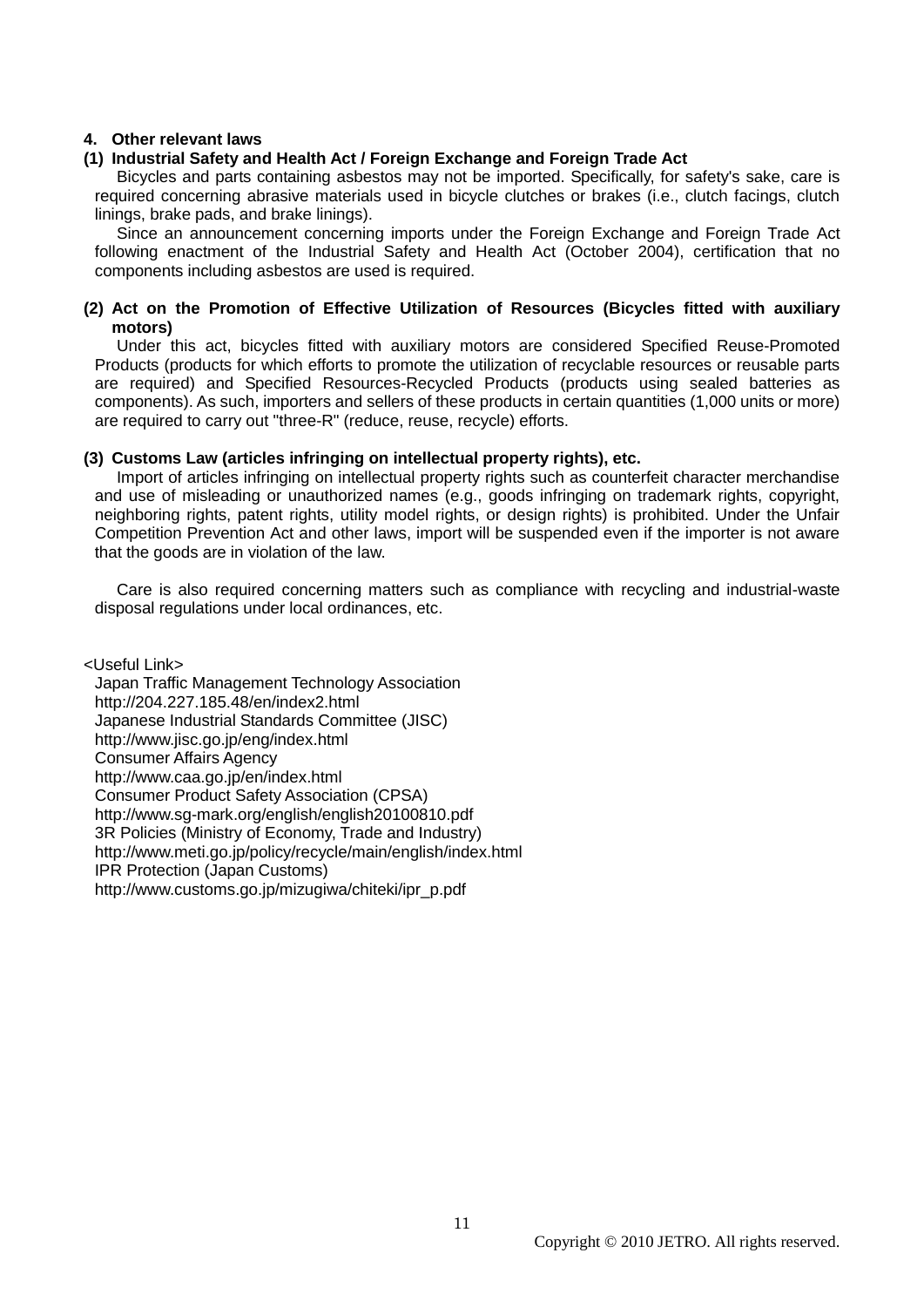# Ⅲ-2.**Motorcycles**

Customs classifications for motorcycles and sidecars (HS8711) are subdivided according to engine displacement.

<Sample HS classifications>:

Mopeds with engine displacement of 50 cc or less (8711.10), motor scooters with engine displacement of 50 - 250 cc (8711.20), and large motorcycles with engine displacement of more than 800 cc (8711.50)

In addition to the above customs classifications, motorcycles also are categorized based on the Road Transport Vehicle Act (which categorizes two-wheeled vehicles with engine displacement of 125 cc or less as motorized bicycles and permits only light two-wheeled vehicles with engine displacement of more than 125 cc and small two-wheeled motor vehicles to drive on expressways) and the Road Traffic Act (which categorizes those with engine displacement of 50 - 400 cc as standard motorcycles and those with engine displacement of 401 cc or more as large motorcycles).

Due to the wide range of laws and regulations, concerning import and sale, this section focuses on the Road Transport Vehicle Act.

# **1. Road Transport Vehicle Act**

Standards are categorized as shown below, based on total engine displacement and vehicle size. Inspection, submittal of notification, and other procedures are required.

- (1) For motorcycles with total engine displacement of 126 250 cc, and up to 2.5m in length, 1.3m in width, and 2m in height, submittal of notification to the District Transport Bureau of the Ministry of Land, Infrastructure, Transport and Tourism and the prefectural land transportation bureau is required, subject to the condition that the vehicle satisfy the safety standards for a "Light two-wheeled motor vehicle". Type certification is sufficient for confirmation of safety standards, and official vehicle inspection is not needed.
- (2) For motorcycles with total engine displacement of 251 cc or more and larger than those described under paragraph (1) above, submittal of notification to the District Transport Bureau of the Ministry of Land, Infrastructure, Transport and Tourism is required, subject to the condition that the vehicle satisfy the safety standards for a "Small two-wheeled motor vehicle". Type certification is required for confirmation of safety standards, and official vehicle inspection is required as well.
- (3) Motorcycles with total engine displacement of 125 cc or less and smaller than those described under paragraph (1) above are categorized as "Motorized bicycles" and further subcategorized into type I (50 cc or less) and type II (51 - 125 cc), although the regulations applying to both subcategories are identical. Submittal of notification to the municipal government is required, subject to the condition that the vehicle satisfies safety standards. Type certification is sufficient for confirmation of safety standards, and official vehicle inspection is not needed.

There are three types of certification systems for imported vehicles in Japan: a. Formal designation system, b. New-vehicle notification system, and c. System for small quantities treatment. Each is summarized below.

# a. Formal designation system:

Vehicle inspection is conducted by submitting a sample vehicle and documents in advance, and the system for ensuring uniformity among the vehicles is inspected as well. For two-wheeled motor vehicles that have undergone formal designation, during new inspection presenting an actual vehicle can be omitted. The formal designation system is used for imported vehicles planned for mass sale in Japan.

#### b. New-vehicle notification system:

Vehicle inspection is conducted by presenting a sample vehicle in advance. New inspection is conducted by merely confirming that the actual vehicle is the same as the sample vehicle, with systematic inspection of product uniformity omitted. This system is used to trucks and buses, which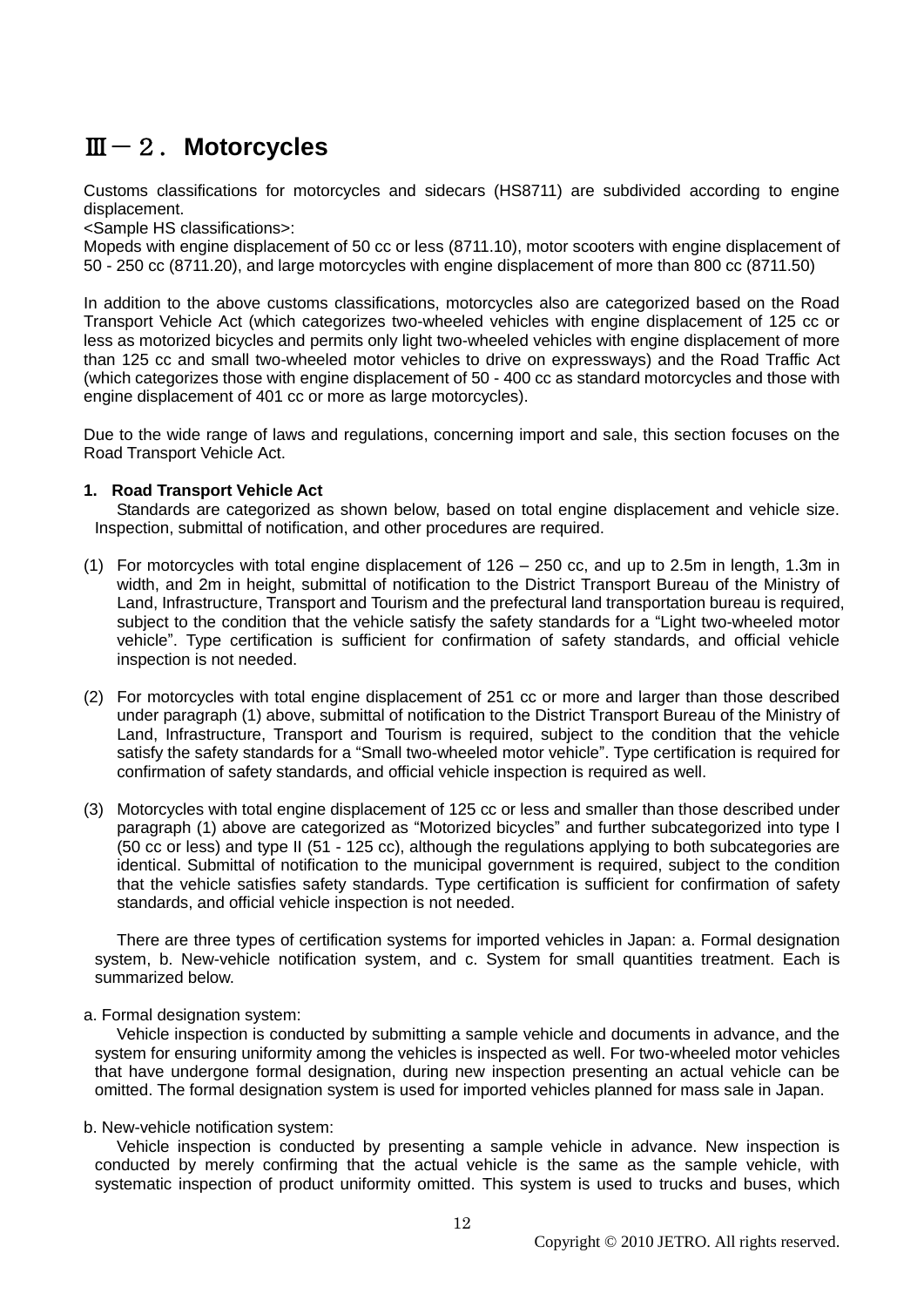have large numbers of specifications and vehicle types, also for small two-wheeled motor vehicles in some cases.

#### c. System for small quantities treatment

This system is applied only to imported vehicles planned for sale in small quantities in Japan (up to 2,000 units per year), presenting a sample vehicle is omitted and the documents submitted are simplified as well.

However, in inspection at the Transport Branch Office of the District Transport Bureau or the Office of motor-vehicle inspection and registration, while under the system described under paragraph (a) above there is no need to present the actual vehicle if an inspection certificate issued by the manufacturer or other party is available, under the systems described under paragraphs (b) and (c) above a license plate will not be issued until the actual vehicle has been checked to confirm that it matches the advance certification.

Furthermore, the above motor-vehicle certification systems do not apply to private importing, reimportation, or parallel importing. In these cases, conformity with safety standards needs to be confirmed through inspection of the individual vehicle. Since vehicles configured to overseas specifications differ on various points from Japanese specification vehicles, for example in headlight optical axes, meter displays, and exhaust measures, a variety of modifications are required to satisfy safety standards.

Application documents for a new vehicle inspection:

Certificate of conformity to safety standards / Certificate of completion of completed-vehicle inspection (for formal designation) / Certificate of completion of exhaust inspection (for formal permit and formal certification) / Certificate of transfer / Motor-vehicle customs clearance certificate / Parallel import motor-vehicle certificate (for parallel import) / Certificate of liability insurance / Certificate of payment of automobile weight tax / The user's certificate of residence, etc.

#### **2. Act against Unjustifiable Premiums and Misleading Representations / Fair competition code**

The motorcycle fair competition code of the Automobile Fair Trade Council, based on this act, establishes standards on representation in sale of new and used vehicles.

Other laws and regulations apply to motorcycles such as handling recalls and other measures of product liability as well as recycling.

Also, when importing a motorcycle for personal use in connection with moving to Japan from overseas, to be eligible for the special-purpose exemption there is a need to certify to the Customs office in charge of the import place that the motorcycle is intended for the personal use, that it already has been used by that person (for example by showing a vehicle registration certificate, insurance policy, or transfer certificate from the foreign country).

<Useful Link>

Import Clearance Procedures for Vehicles (Japan Customs)

http://www.customs.go.jp/english/c-answer\_e/imtsukan/1109\_e.htm

Motor Vehicle Inspection and Registration System in Japan (Ministry of Land, Infrastructure and Transport)

http://www.mlit.go.jp/english/inspect/index1e.html

Japanese Automobile Recycling Promotion Center (JARC)

http://www.jarc.or.jp/en/motorcycle/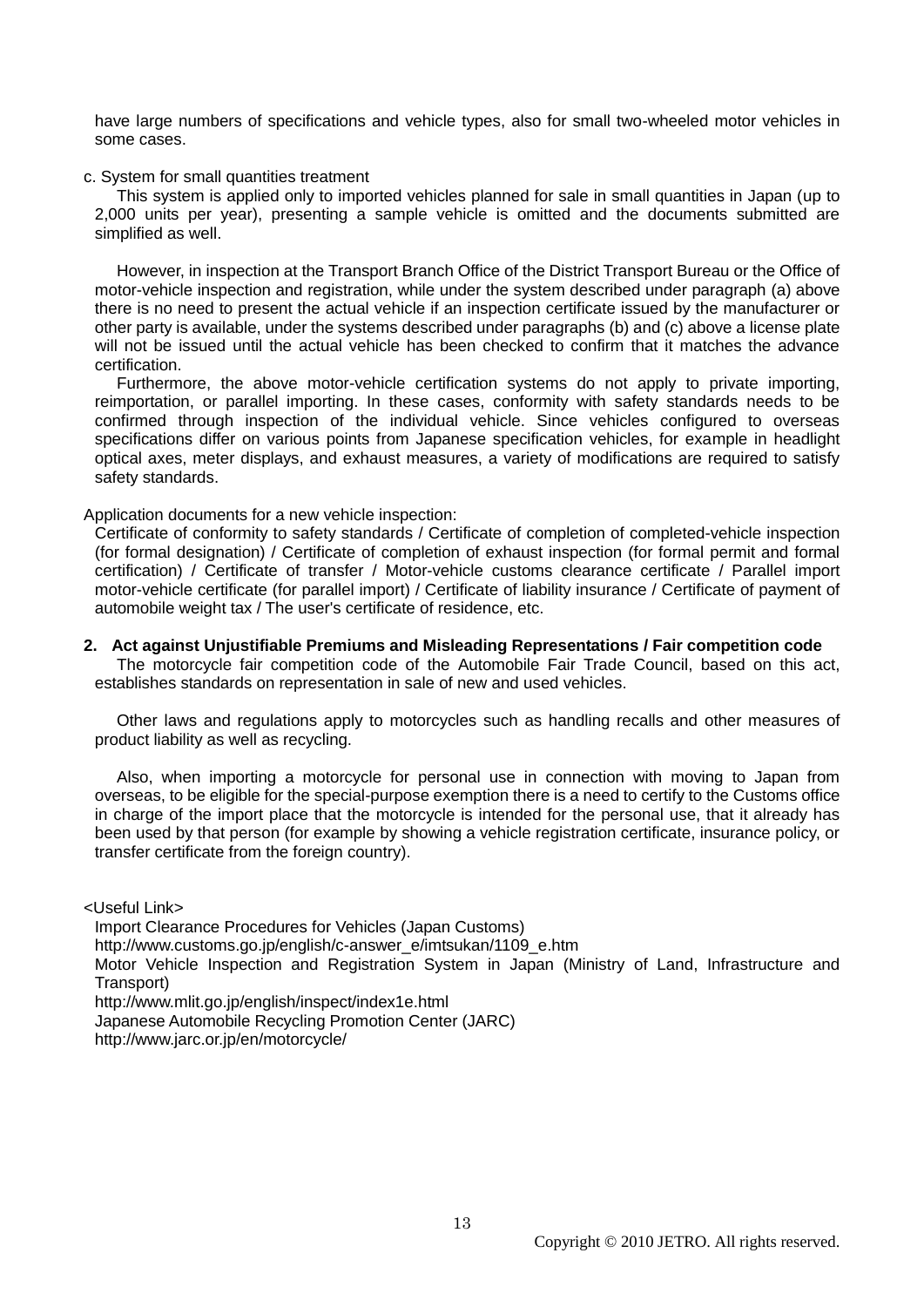# Ⅲ-3.**Helmets**

Helmets (HS6506) are not only the purposes for use in vehicles. Due to the nature of the product, in cases such as accidents resulting from defects in helmets importers may be held liable for reparations.

# **1. Industrial Safety and Health Act**

This act establishes standards for protective headgear (used to prevent risks from flying or falling objects or from falls) and prohibits use of the products that has not passed type certification by a registered type-testing agency. Its standards cover the following matters:

- Materials used in each component of protective headgear
- Designs of protective headgear
- Resistance performance of protective headgear to penetration
- Head dummies used in performance testing, conical strikers and jigs for use in testing
- Shock-absorption performance of protective headgear
- Labeling requirements of protective headgear

Since under this act helmets (protective headgear) are subject to type testing, when undergoing testing for the procedures are conducted by relevant documents such as a design of the protective headgear, an outline of manufacturing and testing equipment, other matters (for imported articles, documents on the overseas manufacturer's manufacturing and testing equipment are required) with samples to the application for testing and submitting it to the Technology Institution of Industrial Safety.

# **2. Consumer Product Safety Act**

# **(1) PSC mark system (Product Safety of Consumer Products)**

Helmets for motor vehicle users, which are designated as Specified products under a ministerial ordinance based on this act, a "Notice of Import of Specified products" needs to be submitted to the Regional Bureau of Economy, Trade and Industry with jurisdiction (or the Minister of Economy, Trade and Industry if the applicant's business facilities are in multiple districts) and compatibility testing by the designated testing agency (the Japan Vehicle Inspection Association) is required. The applicant may sell the product on which the labeling required, such as the PSC mark, has been affixed.

# **(2) SG mark system**

The SG mark authorized by the Consumer Product Safety Association is a voluntary certification awarded to products recognized to satisfy the required standards for safe products established under the SG mark system. In case of an accident due to a defect in a product with the SG mark, liability insurance is provided up to a certain amount. The following helmets are eligible for the SG mark:

- Baseball helmets
- Helmets for baseball played with rubber balls and softball helmets
- Baseball and softball catcher's helmets
- Baseball pitcher's headgear
- Helmets for bicycles, electric powered wheelchairs, and moving playground equipment users
- Helmets for motor vehicle users

# **(3) System for report and publication of product accident information**

In case of any serious product accident, importers of consumer products are required to submit a report to the Prime Minister on the name and model of the product, the details of the accident, and the quantity of relevant products imported and sold, within 10 days from the day business operators including importers came to know the fact of the accident (Article 35). All importers of consumer products in Japan, regardless of their size or type of business, are required to submit this report on accidents.

Compliance with the Product Liability Act (PL Act) also is required separately.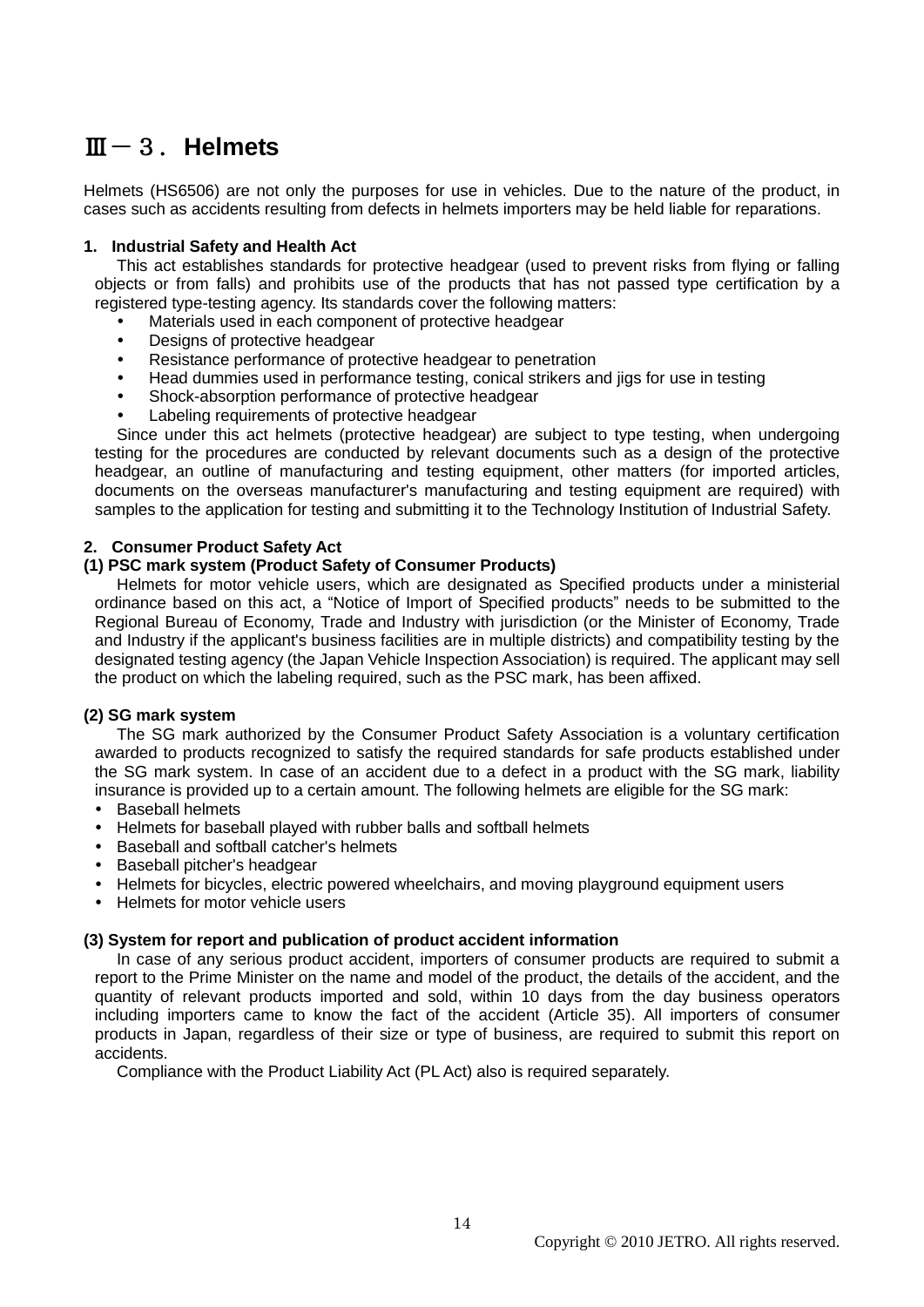# **3. Other relevant laws**

# **(1) Industrial Standardization Act (JIS standards) / Road Traffic Act**

JIS standards include standards concerning protective helmets for motor vehicle users (JIST8133) and protective helmets for bicycle users (JIST8134).

While the Road Traffic Act does not restrict sale of protective helmets for motor vehicle users directly, the detailed regulations for enforcement of the Act establishes the standards on helmets (e.g., the weight up to 2kg).

# **(2) Household Goods Quality Labeling Act / Act against Unjustifiable Premiums and Misleading Representations**

When selling subject products to ordinary consumers in Japan, labeling pursuant to the Household Goods Quality Labeling Act is required. Labeling must be affixed by the party with responsibility (e.g., an importer with a sales facility in Japan or the seller of the product) and the labeling must be clearly visible to and easily understandable to consumers and in the Japanese language.

Under the Act against Unjustifiable Premiums and Misleading Representations acts such as sale with excessive premiums and exaggerated or fraudulent labeling that could mislead consumers are prohibited.

# **(3) Customs Law (articles infringing on intellectual property rights), etc.**

Import of articles infringing on intellectual property rights such as counterfeit character merchandise and use of misleading or unauthorized names (e.g., goods infringing on trademark rights, copyright, neighboring rights, patent rights, utility model rights, or design rights) is prohibited. Under the Unfair Competition Prevention Act and other laws, import will be suspended even if the importer is not aware that the goods are in violation of the law.

# **(4) Act on the Evaluation of Chemical Substances and Regulation of Their Manufacture, etc. (Chemical Substances Control Law)**

Import of helmets made of plastics or other materials using chemical substances categorized as Class I Specified Chemical Substances under this act is prohibited.

Caution is required concerning other regulations related to chemical substances as well.

<Useful Link>

Japan Advanced Information center of Safety and Health (JAISH)

http://www.jaish.gr.jp/eng/index.html

Consumer Affairs Agency

http://www.caa.go.jp/en/index.html

Consumer Product Safety Association (CPSA)

http://www.sg-mark.org/english/english20100810.pdf

Japanese Industrial Standards Committee (JISC)

<http://www.jisc.go.jp/eng/index.html>

IPR Protection (Japan Customs)

http://www.customs.go.jp/mizugiwa/chiteki/ipr\_p.pdf

Chemical Management (Ministry of Economy, Trade and Industry)

http://www.meti.go.jp/english/policy/mono\_info\_service/kagaku/index.html

National Institute of Technology and Evaluation (NITE)

http://www.safe.nite.go.jp/english/index.html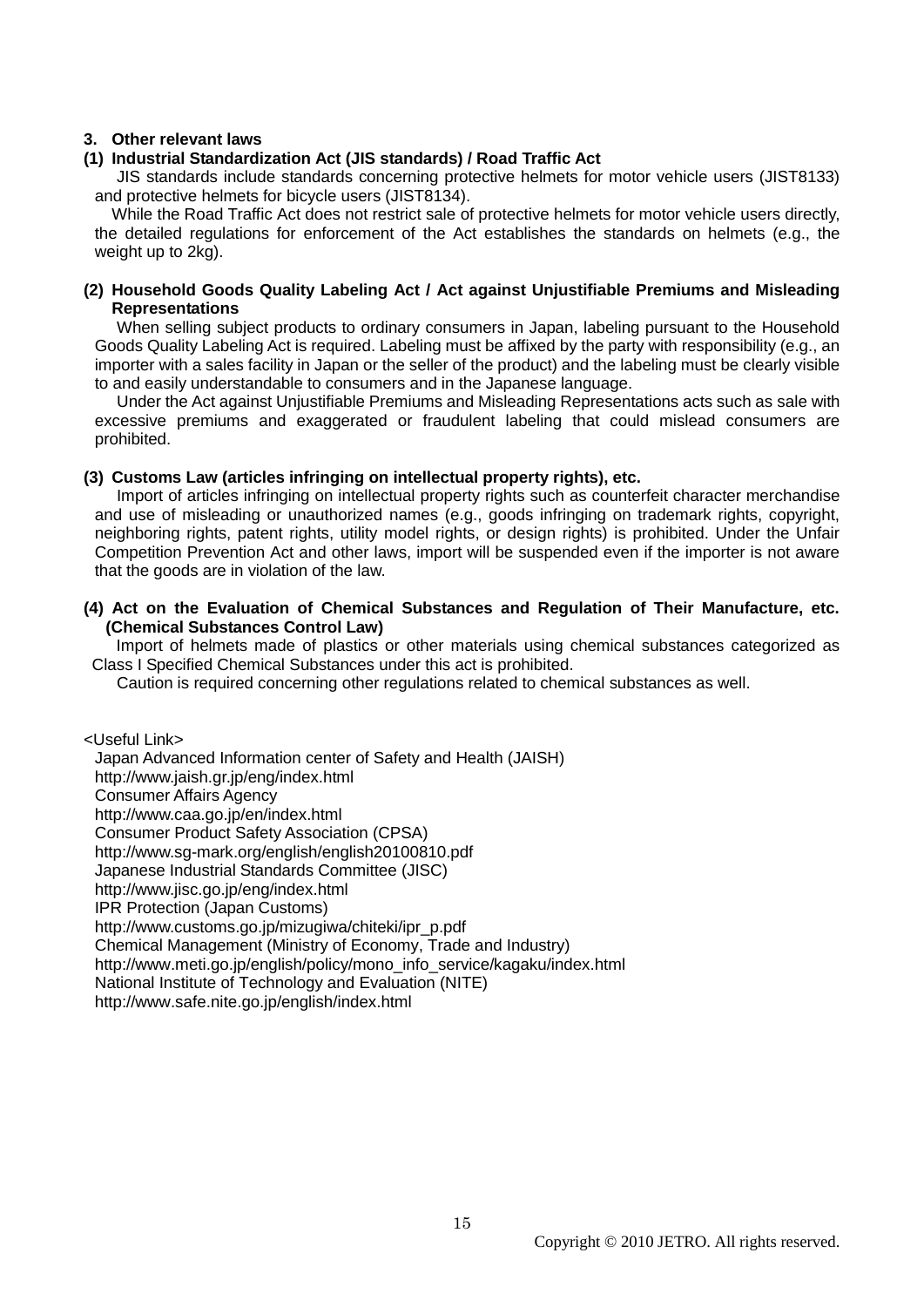# Ⅲ-4.**Passenger Vehicles**

Due to the wide range of laws and regulations concerning import and sale of passenger vehicles, only the main laws and regulations are outlined below for reference.

# **1. Road Transport Vehicle Act**

Actually driving a vehicle on public roads requires obtaining a vehicle license number after conducting domestic procedures such as official vehicle inspection and registration.

# **(1) When the importer is an agent:**

There are three types of vehicle certification systems for prior inspection to ensure imported vehicles satisfy safety standards based on this act, grouped by type.

#### a. Formal designation system:

Vehicle inspection is conducted by submitting a sample vehicle and documents in advance, and the system for ensuring uniformity among the vehicles is inspected as well. For motor vehicles that have undergone formal designation, during new inspection presenting an actual vehicle can be omitted. The formal designation system is used for imported vehicles planned for mass sale in Japan.

#### b. New-vehicle notification system:

Vehicle inspection is conducted by presenting a sample vehicle in advance. New inspection is conducted by merely confirming that the actual vehicle is the same as the sample vehicle, with systematic inspection of product uniformity omitted. This system is used to trucks and buses, which have large numbers of specifications and vehicle types.

#### c. System for small quantities treatment

This system is applied only to imported vehicles planned for sale in small quantities in Japan (up to 2,000 units per year), presenting a sample vehicle is omitted and the documents submitted are simplified as well.

However, in inspection at the Transport Branch Office of the District Transport Bureau or the Office of motor-vehicle inspection and registration, while under the system described under paragraph (a) above there is no need to present the actual vehicle if an inspection certificate issued by the manufacturer or other party is available, under the systems described under paragraphs (b) and (c) above a license plate will not be issued until the actual vehicle has been checked to confirm that it matches the advance certification.

# **(2) Private importing and parallel importing:**

Furthermore, the above motor-vehicle certification systems do not apply to private importing, reimportation, or parallel importing. In these cases, conformity with safety standards needs to be confirmed through receiving a vehicle customs clearance certificate during import customs clearance and then inspection of each individual vehicle as it leaves the bonded area. Since vehicles configured to overseas specifications differ on various points from Japanese specification vehicles, for example in headlight optical axes, meter displays, and exhaust measures, a variety of modifications are required to satisfy safety standards.

- a. Modifications to exhaust measures and other equipment to satisfy safety standards are conducted at a car maintenance workshop.
- b. Exhaust testing and other testing is conducted at an official agency authorized by the Ministry of Land, Infrastructure, Transport and Tourism.
- c. The vehicle is inspected at a land transportation bureau.

When importing for personal use in connection with moving to Japan from overseas, to be eligible for the special-purpose exemption there is a need to certify to the Customs office in charge of the place that the car is intended for the personal use, that it already has been used by that person (for example by showing a vehicle registration certificate, insurance policy, or transfer certificate from the foreign country).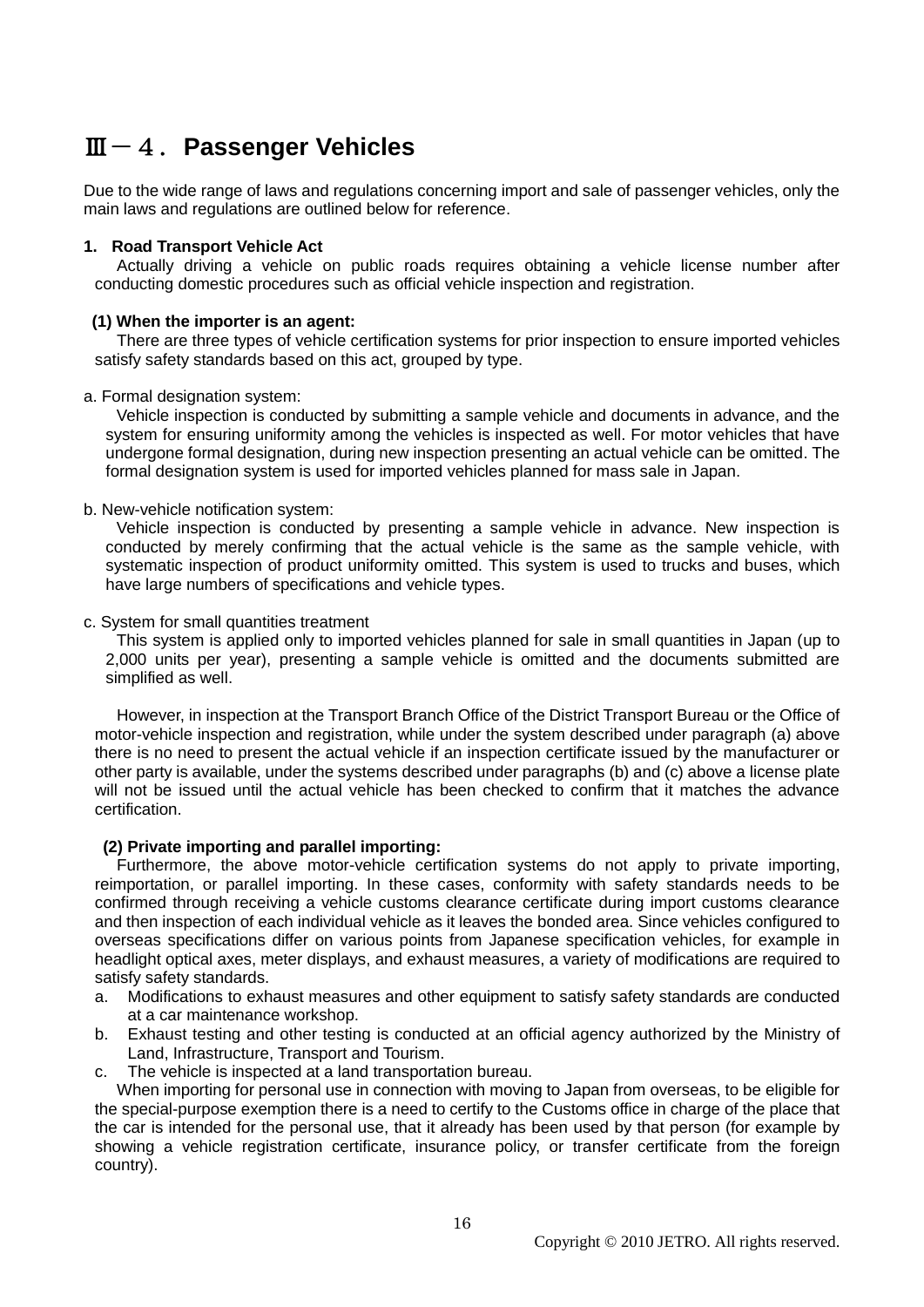### **2. Act on Recycling, etc. of End-of-Life Vehicles**

Under this act, automakers or importers are required to take responsibility for recycling (appropriate processing and recycling, or disposal for CFCs) shredder dust, CFCs, airbags, etc. resulting when a vehicle they manufactured or imported reaches the end of its life, either themselves or through subcontracting.

Also, under the Act on the Promotion of Effective Utilization of Resources, motor vehicles are considered Specified Resources-Saved Products (products for which efforts to restrain generation of used articles, such as rationalization of use of raw materials and promoting long-term use, are required) and Specified Reuse-Promoted Products (products for which efforts to promote the utilization of recyclable resources or reusable parts are required). As such, importers and sellers of these products are required to carry out "three-R" (reduce, reuse, recycle) efforts.

#### **3. Act on the Rational Use of Energy**

In addition to the requirements for improvements to energy-conservation performance and labeling for energy efficiency, motor vehicles are subject to the "top-runner system" under which importers of vehicles at or above a certain quantity are required to conform at least to the energy efficiency of the best-performing product currently commercially available.

#### **4. Other relevant laws**

Under the Act against Unjustifiable Premiums and Misleading Representations, The Automobile Fair Trade Council has established the fair competition code regarding motor-vehicle labeling.

Other laws and regulations apply to motor vehicles such as recalls and other measures of product liability as well as the Automotive NOx and PM Law for some vehicles and JIS standards.

<Useful Link>

Import Clearance Procedures for Vehicles (Japan Customs)

http://www.customs.go.jp/english/c-answer\_e/imtsukan/1109\_e.htm

Motor Vehicle Inspection and Registration System in Japan (Ministry of Land, Infrastructure and Transport)

http://www.mlit.go.jp/english/inspect/index1e.html

3R Policies (Ministry of Economy, Trade and Industry)

http://www.meti.go.jp/policy/recycle/main/english/index.html

Japanese Automobile Recycling Promotion Center (JARC)

http://www.jarc.or.jp/en/recycling/

Act on Recycling, etc. of End-of-Life Vehicles

<http://www.japaneselawtranslation.go.jp/law/detail/?id=127&vm=04&re=01&new=1>

Act on the Rational Use of Energy

http://www.japaneselawtranslation.go.jp/law/detail/?id=1855&vm=04&re=01&new=1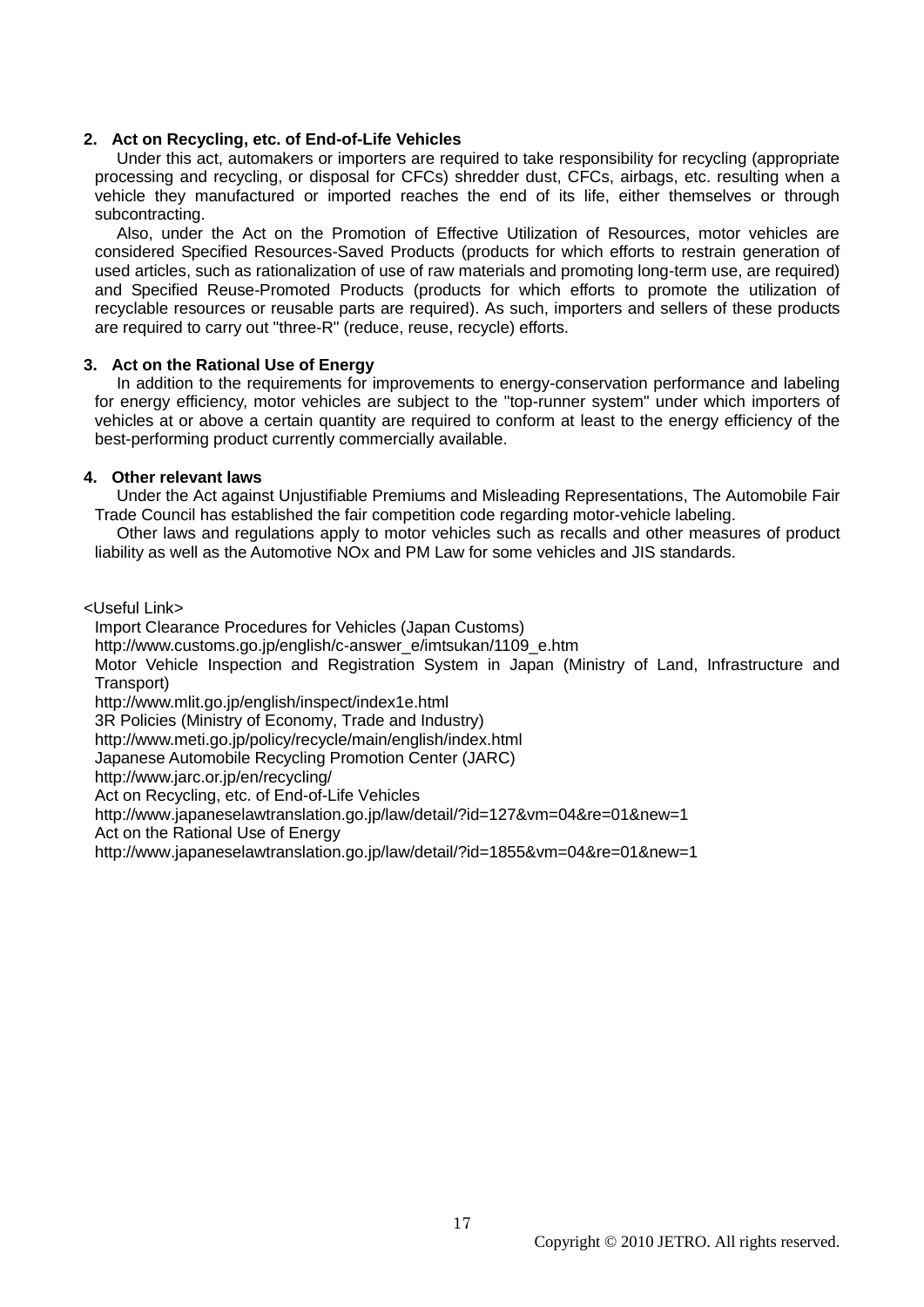# Ⅲ-5.**Yachts and Motorboats**

Actual sailing of yachts or motorboats (HS8903) in Japan requires vessel inspection (including inspection for legally required equipments) and vessel registration. Sale of yachts and motorboats is regulated under the Ship Safety Act, the Act on Registration, etc. of Small-Sized Vessels, and the Ship Act.

# **1. Ship Safety Act**

Under this act, technical standards on the structures and equipment of small vessels included among vessels for which national inspection (vessel inspection) is required are established in the Small-Vessel Safety Regulations and vessel inspection of craft with tonnage of less than 20 tons is conducted by the Japan Craft Inspection Organization (District Transport Bureaus and other organizations inspect large vessels with tonnage of more than 20 tons). Small crafts satisfying certain requirements, such as lengths of less than 3 meters and propulsion engines with maximum output of less than 1.5 kW or with no propulsion engines are exempted from vessel inspection.

Vessel inspection covers matters including manufacturing specifications and various specs, structural inspection using data of testing results and other documents, and durability testing of the vessel body and equipment. Since other tests including testing on the sea may be conducted as well, individual matters need to be checked in advance with the testing agency.

While in principle, vessel inspection is conducted for each body individually, preparations vary with the conditions of the vessel to be imported, for example in cases such as those of mass-produced outboard motors and legally required equipment for which the importer of other party has undergone formal approval (for legally required equipment such as life jackets, life rings, fire extinguisher, and nautical equipment, testing systems such as preparatory inspection at the manufacturing stage apply) and when documentation of testing results need to be checked by a classification society.

A Vessel Inspection Certificate, Vessel Inspection Handbook, and Vessel Inspection Stub are delivered to vessels that have passed vessel inspection. The Vessel Inspection Stub (showing the vessel inspection number, year of passing periodic inspection, number of the department awarding the stub, passing number and other information) must be affixed to both sides of the vessel in locations easily visible from outside.

# **2. Act on Registration, etc. of Small-Sized Vessels**

Importers of small vessels (those with tonnage of less than 20 tons, not including fishing boats) must notify to the Minister of Land, Infrastructure, Transport and Tourism within 15 days from the importing date that the state of inscription of the vessel identification number on the vessel itself and the following matters prescribed by ministerial ordinance. Also the vessel must undergo measurement (Article 6 of the act) by the Japan Craft Inspection Organization and registration (the registers are operated by the Organization) before actual sailing. The information to be registered is shown below.

- (1) Type of vessel (steam or sail)
- (2) Port of registry (municipality where the vessel usually anchoring)
- (3) Length, width, depth (figures from measurement)
- (4) Tonnage
- (5) Vessel identification number (inscribed by the manufacturer or importer; under JIS standards, this number consists of 15 alphanumeric characters)
- (6) Type of propulsion engine (outboard motor, inboard motor, or inboard/outboard motor)
- (7) Name and address of owner (and shares if more than one owner)
- (8) Date of registration
- (9) Vessel number (assigned to each registered small vessel)

# **3. Ship Act**

This act specifies that for vessels with tonnage of 20 tons or more, the owner must designate a port of registry, undergo measurement and registration by the District Transport Bureau with jurisdiction, and attain a country of registry (not required if the vessel will not be sailed). Through this process, a Vessel Country of Registry Certificate and a Vessel Registry Stub are issued.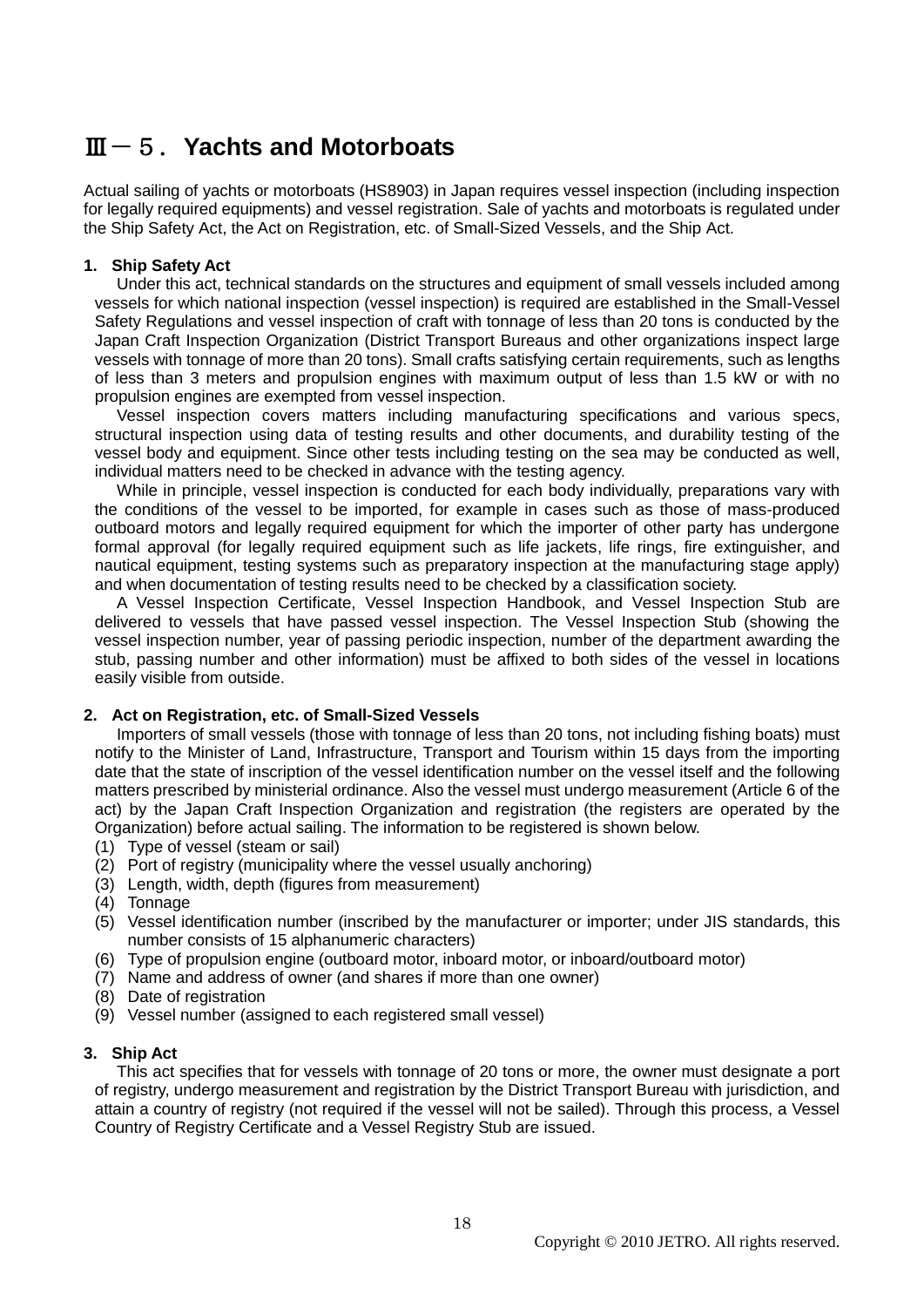# **4. Other relevant laws**

# **(1) Act on Prevention of Marine Pollution and Maritime Disaster**

Based on the MARPOL Convention (International Convention for the Prevention of Pollution From Ships), restrictions on emissions volume from diesel engines on vessels with output over 130 kW, as well as preparation of motor handling manual and approval by the Minister of Land, Infrastructure, Transport and Tourism, are required under this law.

# **(2) Industrial Standardization Act (JIS standards)**

JIS standards relate to vessels, including standards concerning inscription of the vessel identification number as described in **2. Act on Registration, etc. of…** above, and those providing an outline of preparation of the motor handling manual for diesel engines based on **4. (1) Act on Prevention of Marine Pollution…** above (JISF0406).

<Useful Link> Japan Customs http://www.customs.go.jp/english/index.htm Japan Craft Inspection Organization http://www.jci.go.jp/english/01.html Nippon Kaiji Kyokai (ClassNK) http://www.classnk.or.jp/hp/en/index.aspx Incorporation of ISO standards into Japanese Boat Safety Regulations (Ministry of Land, Infrastructure and Transport) http://www.mlit.go.jp/english/2006/j\_maritime\_bureau/index.html

Copyright © 2010 JETRO. All rights reserved.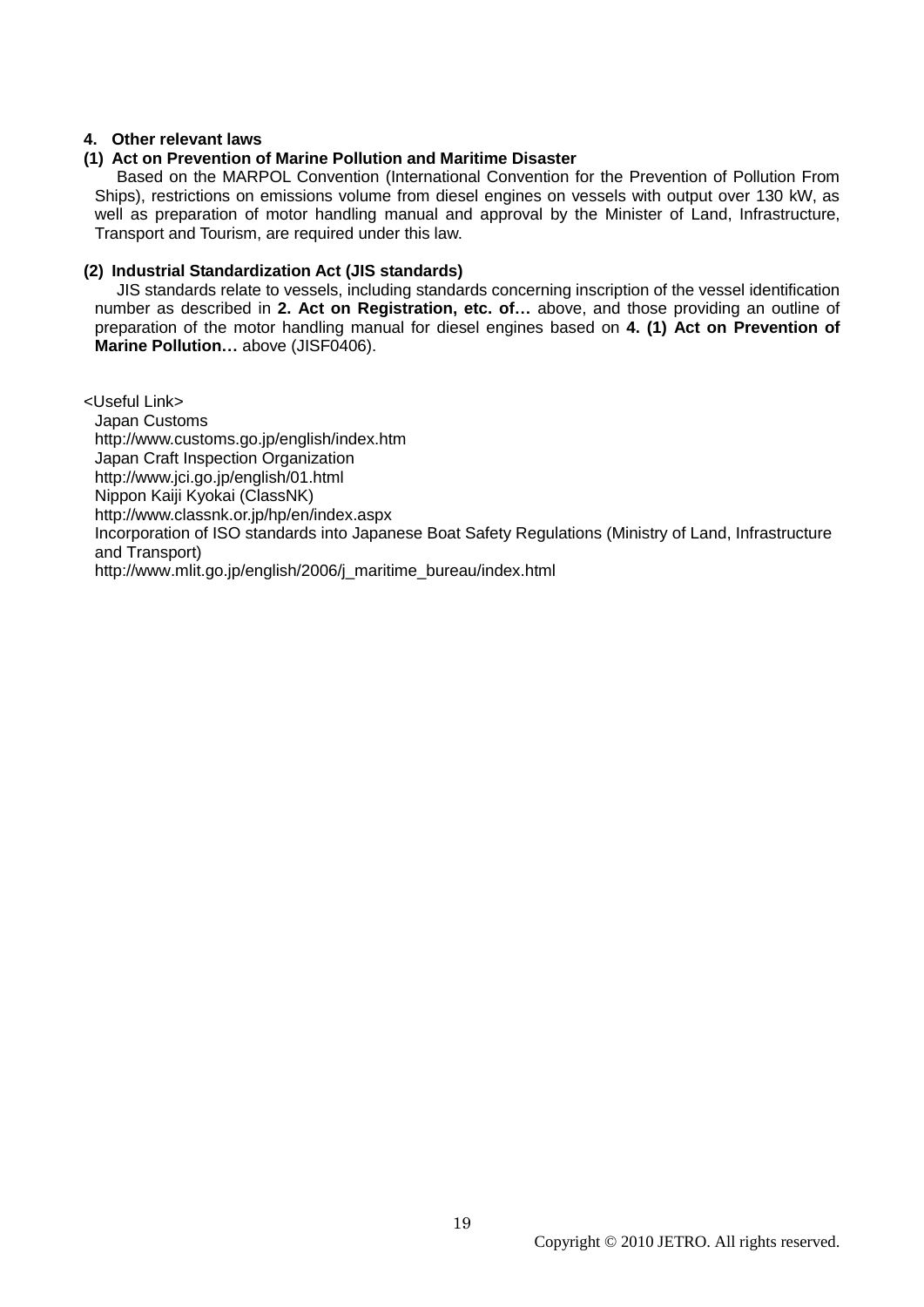# Ⅳ.**Health and Beauty**

# Ⅳ-1.**Cosmetics**

Cosmetics are regulated under the Pharmaceutical Affairs Law.

Checking HS classifications with the customs counselors offices is recommended. <Sample HS classifications>:

Beauty or make-up preparations and preparations for the care of the skin (HS3304)

The procedures mentioned below are not necessary for personal consumption and not intended for sale. However, on the whole such items must be in standard sizes of no more than 24 pieces per an item (ex. 24 lipstics regardless brand or color).

# **1. Pharmaceutical Affairs Law**

When importing cosmetics for business purposes, (i) a "Manufacture Permit" is required. When purchasing imported products in Japan and then packaging, labeling, storing and selling them to market, (ii) a "Manufacture/Sale Permit" is required. When importing a product yourself and selling it in Japan, both permits (i) and (ii) are required. Also, the cosmetics to be imported must conform to the "Standards for Cosmetics" established by the Ministry of Health, Labour and Welfare (MHLW).

After obtaining the permits above, prior to import the following notices also must be submitted for each product: (iii) "Notice of Foreign Manufacturer / Seller of Cosmetics etc." (Pharmaceuticals and Medical Devices Agency), (iv) "Notice of Manufacture / Sale of Cosmetics" (the prefecture department in charge of pharmaceuticals), and (v) "Notice of Import of Cosmetics for Manufacture/Sale" (Kanto-Shinetsu or the Kinki Regional Bureau of Health and Welfare).

#### **(1) Manufacture Permit, Manufacture/Sale Permit, and Approval of Manufacture/Sale (approval of each product)**

First, (i) the Manufacture Permit Application is submitted to the prefecture department in charge of pharmaceuticals, and a permit is awarded for each manufacturing facility after inspection of the state of the manufacturer's structure and equipment, human-resources aptitude, and other conditions, to ensure that manufacture (or import) of the product would not present any health or hygiene problems. A general responsible technician with necessary qualifications such as those of a pharmacist must be appointed on a permanent basis.

(ii) The Manufacture/Sale Permit Application also is submitted to the prefecture department in charge of pharmaceuticals for the location of the business planning to sell the product (i.e., the facility at which the person with general responsibility for manufacture and sale are posted), together with the following documents: the copy of corporate registry, a doctor's medical certificate stating that the applicant does not have any mental disorder or similar condition, an organizational chart, documents certifying that the permanently posted persons with general responsibility for manufacture and sale have necessary qualifications such as those of a pharmacist, documents on systems for quality control and control of safety after manufacture and sale, and other documents. When both (i) a Manufacture Permit and (ii) a Manufacture/Sale Permit are held, the person with general responsibility for manufacture on the Manufacture/Sale Permit may be the same as the responsible technician on the Manufacture Permit, subject to the condition that his or hers is a permanent post. Inquire of each prefecture for details.

Next, approval of manufacture and sale of each product is based on comprehensive judgment following inspection of the cosmetic or other product to be imported; ingredients and quantities, manufacturing methods, dosage and administration, efficacy and effects, storage methods and expiration dates, its standards and testing methods, and other required information, either through the prefecture\* or at the Pharmaceuticals and Medical Devices Agency, by submitting the required documents to that agency. However, if the product satisfies the Standards for Cosmetics established by the MHLW and all ingredients are labeled, this approval is not necessary.

\* On applying for the approval through the prefecture, consult with the prefecture department in charge of pharmaceuticals on matters such as checking whether the product qualifies as a cosmetic or a quasi-drug.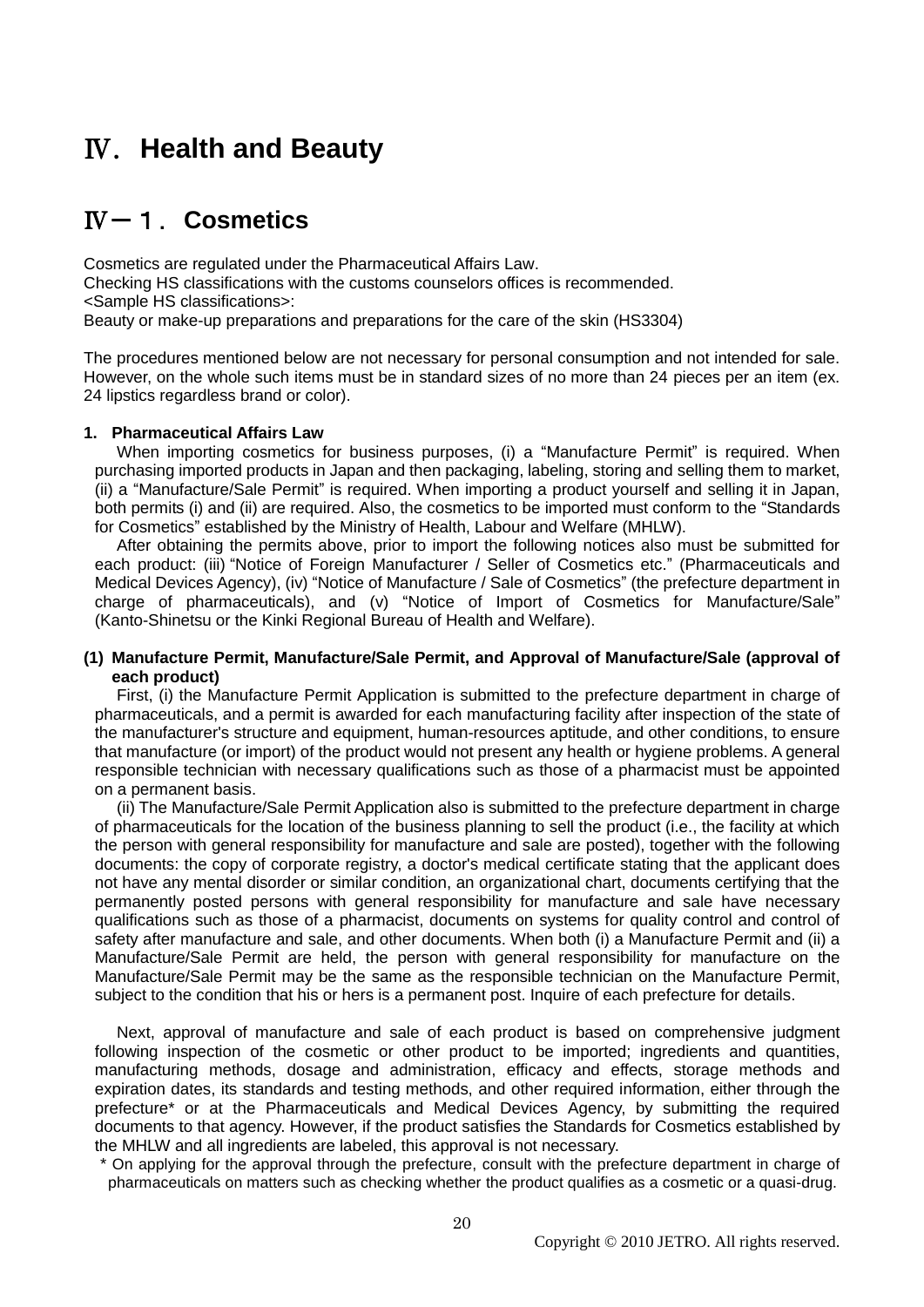# **(2) Notice of Foreign Manufacturer/Seller of Cosmetics etc.,**

### **Notice of Manufacture/Sale of Cosmetics**

Prior to import of the products by the Japanese manufacturer/seller (ii), a foreign manufacturer of cosmetics not requiring approval\* must submit (iii) a Notice of Foreign Manufacturer/Seller of Cosmetics etc. (Form 115) to the Minister of Health, Labour and Welfare through the Pharmaceuticals and Medical Devices Agency and (iv) a Notice of Manufacture/Sale of Cosmetics (Form 39) to the prefectural governor. Notices (iii) and (iv) may be submitted to the prefecture department in charge of pharmaceuticals at the same time.

\* Article 14 of the Pharmaceutical Affairs Law, Article 76 of the enforcement ordinance

#### **(3) Notices of import**

Furthermore, when importing for business purposes (v) a Notice of Import with the required items filled in, such as name and address of manufacturer/seller, type of permission, permit number, permit date of Manufacture/Sale Permit, and name of the product to be imported, must be submitted to the Kanto-Shinetsu Regional Bureau of Health and Welfare (East Japan) or the Kinki Regional Bureau of Health and Welfare (West Japan excluding Okinawa. In Okinawa, the Narcotics Control Office.) for checking, by the time of customs clearance. After the checking, "the MHLW Checked Import Notice," will be returned with a confirmation mark, and importer should attach it to the import customs clearance documents and submit it to Customs.

If that within certain quantity ranges, import may be permitted in some cases for items such as product samples, items for personal use by doctors, and items for testing and clinical trials, through submittal of the required documents. However, quantities exceeding a certain amount require certification of pharmaceuticals inspection through conducting procedures with the pharmaceuticals department of the Regional Bureau of Health and Welfare.

Consulting with Customs or the Bureau of Health and Welfare in advance is recommended.

#### **(4) Standards for Cosmetics and labeling requirements**

Import and sale of products requires conformity with Standards for Cosmetics, which establishes rules concerning prohibited or restricted ingredients (the Negative List) and specific permitted ingredients (the Positive List).

The required items under the law, such as the name of the manufacturer/seller, product name, lot number or code, must be labeled directly on the container or package, and in principle all ingredients must be labeled. Other regulations include prohibition of fraudulent or misleading labeling.

# **2. Other relevant laws**

#### **(1) Act against Unjustifiable Premiums and Misleading Representations / Fair competition code**

As for the products with fraudulent or incorrect labeling of country of origin, import is prohibited under the Customs Law and sale is prohibited under the Act against Unjustifiable Premiums and Misleading Representations. Sale with excessive premiums also is prohibited. As a voluntary industry standard based on this act, the Codes of Fair Competition regarding the representations of cosmetics, formulated by the Cosmetic Fair Trade Council Japan, apply to products considered cosmetics under the Pharmaceutical Affairs Law. These regulate matters such as labeling and advertising.

### **(2) Customs Law (articles infringing on intellectual property rights), etc.**

Import of articles infringing on intellectual property rights such as counterfeit brand names (e.g., goods infringing on trademark rights, copyright, neighboring rights, patent rights, utility model rights, or design rights) is prohibited. Import will be suspended even if the importer is not aware that the goods are counterfeit.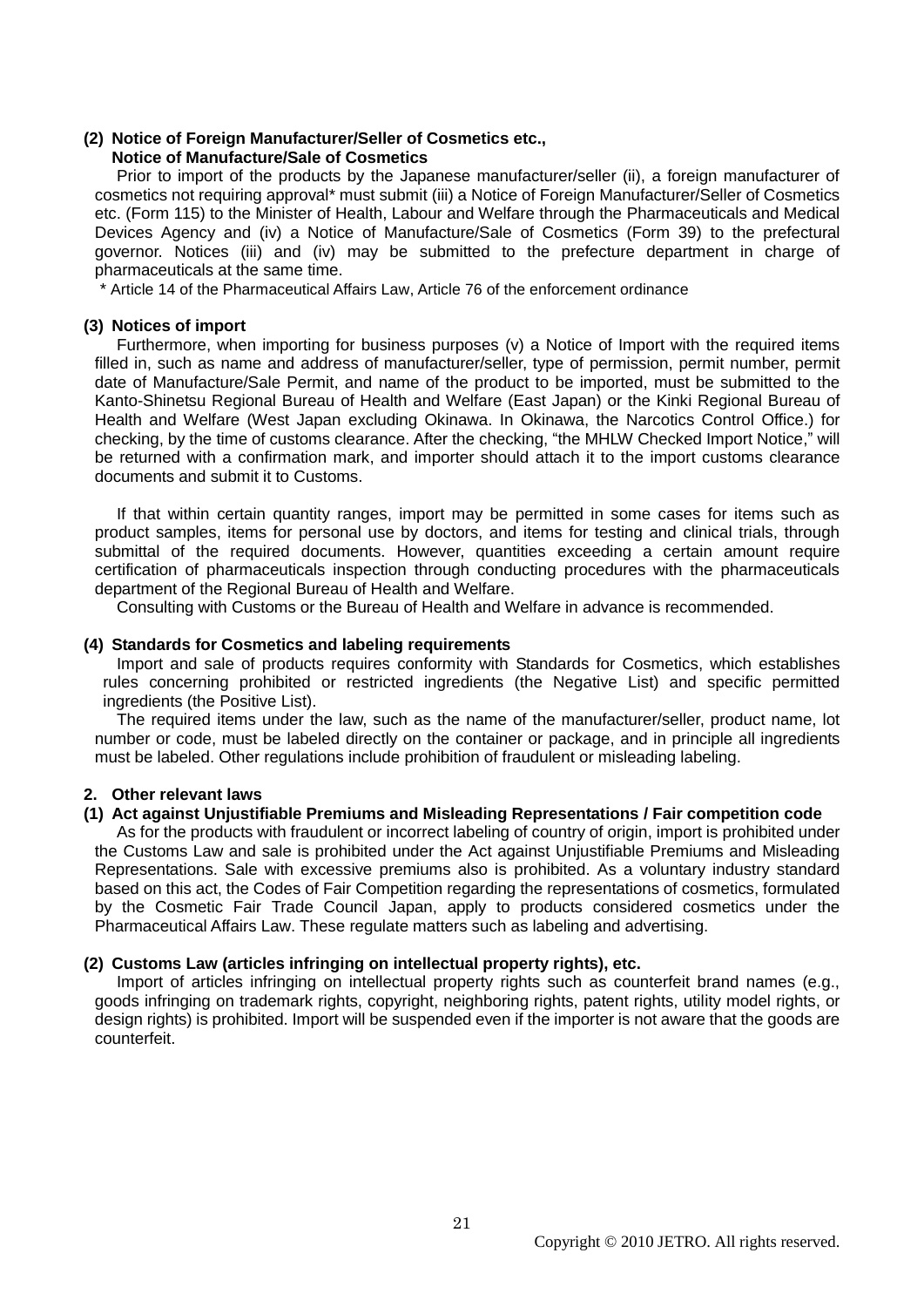### **(3) High Pressure Gas Safety Act**

Regarding containers, import of spray and aerosol products requires a certificate showing that the products are exempt from application of this act. The product is approved exempt when the importer itself prepares the required documentation of testing results and it is confirmed that the products satisfies the requirements established in notificartion by the Minister of Economy, Trade and Industry (container no larger than 1 liter in capacity, with internal pressure no more than 0.8 megapascals).

If no such documentation is submitted or the results for any item are "fail," an inspection by the prefecture governor (import inspection application) is required.

Compliance with other laws and regulations, such as those recycling of containers and packaging, also is required.

#### <Useful Link>

Customs confirmation requirement concerning import restrictions in accordance with the Pharmaceutical Affairs Law (Japan Customs)

http://www.customs.go.jp/english/c-answer\_e/imtsukan/1805\_e.htm

Standards for Cosmetics (Ministry of Health, Labour and Welfare)

http://www.mhlw.go.jp/english/topics/cosmetics/index.html

Pharmaceuticals and Medical Devices Agency, Japan (PMDA)

http://www.pmda.go.jp/english/index.html

Outline of other relevant laws and ordinances referred to by Costoms (Japan Customs)

http://www.customs.go.jp/english/c-answer\_e/imtsukan/1801\_e.htm

Private importation of drugs, cosmetics, etc. (Japan Customs)

http://www.customs.go.jp/english/c-answer\_e/imtsukan/1806\_e.htm

Codes of Fair Competition regarding the representations of cosmetics (Cosmetic Fair Trade Council Japan)

http://www.cftc.jp/english/index.html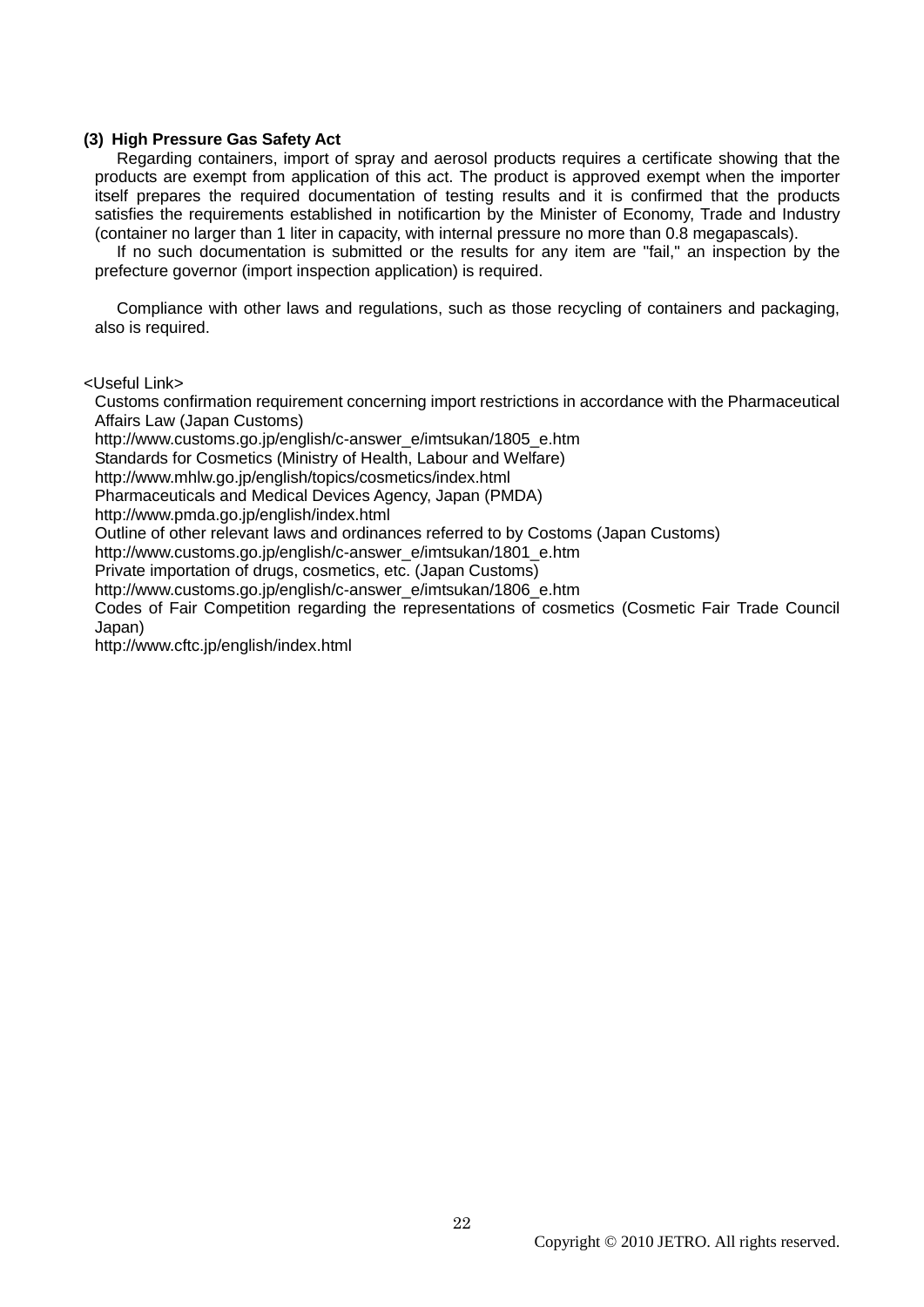# Ⅳ-2.**Aroma Products**

Since there is not specific HS classification for aroma products, the HS code needs to be confirmed by checking with the customs counselors offices, based on detailed information of the actual product to be imported such as analysis of their ingredients. Use of the Advance Classification Ruling System is recommended.

This section covers only general notes on importing aroma products from that standpoint that aroma is not only intended for purposes of relaxation or healing but also sometimes included in the classification of pharmaceuticals or health products for beauty effects, etc.

So the "miscellaneous" goods such as oils, candles, and incense with no effect on the human body and enjoyed merely for their scents may be imported with no particular regulations.

#### **1. Pharmaceutical Affairs Law**

The key point is whether or not the specific product to be imported is subject to this law.

- Cosmetics: soap, lotion, perfumes, etc.
- Quasi-drugs: medicinal cosmetics, medicinal soaps, bath preparations (with effects such as treatment of eczema), etc.
- Medical devices: acupuncture and moxibustion implements, massage devices, magnetic therapy devices, etc.

While in general products applied directly to the skin can be considered subject to the law, check with the prefecture department in charge of pharmaceuticals.

Import and sale of products subject to the Pharmaceutical Affairs Law requires authorization such as a "Manufacture Permit" and a "Manufacture/Sale Permit" from the prefectural governor, and the importer must appoint on a permanent basis a person with general responsibility, such as a pharmacist, and have certain required equipment and structures at its business facility, among other requirements, for purposes such as quality checking and control of safety after sale.

Furthermore, depending on the product "Manufacture/Sale Approval" (acquired by applying to the Minister of Health, Labour and Welfare through Pharmaceuticals and Medical Devices Agency and undergoing the required inspection) may be required for each product. A "Notice of Manufacture/Sale" is required even if the product does not need approval.

For quasi-drugs and medical devices, application procedures for Foreign Manufacturer Certification are required, and for cosmetics a "Notice of Foreign Manufacture/Sale or Manufacturer" must be submitted to the Minister of Health, Labour and Welfare through Pharmaceuticals and Medical Devices Agency.

When import customs clearance, a "Notice of Import" also must be submitted after the Regional Bureau of Health and Welfare"s checking.

# **2. Plant Protection Act**

Products made from plants (ex. medicinal herbs) may be subject to quarantine, depending on their form and the degree of processing. In recent years, cases have been uncovered of illegal drugs such as stimulants and hallucinogens disguised as aroma products, so that monitoring of aroma products is increasing in strictness.

# **3. Consumer Product Safety Act**

There are no particular import regulations on miscellaneous goods not subject to the Pharmaceutical Affairs Law (ex. oils, candles, and incense enjoyed merely for their scents). However, in case of any serious product accident, importers of the products are required to submit a report to the Prime Minister on the name and model of the product, the details of the accident, and the quantity of products imported and sold, within 10 days from the day business operators (importer) came to know the fact of the accident (Article 35). All importers of consumer products in Japan, regardless of their size or type of business, are required to submit this report on accidents.

Compliance with the Product Liability Act (such as civil indemnity) also is required separately.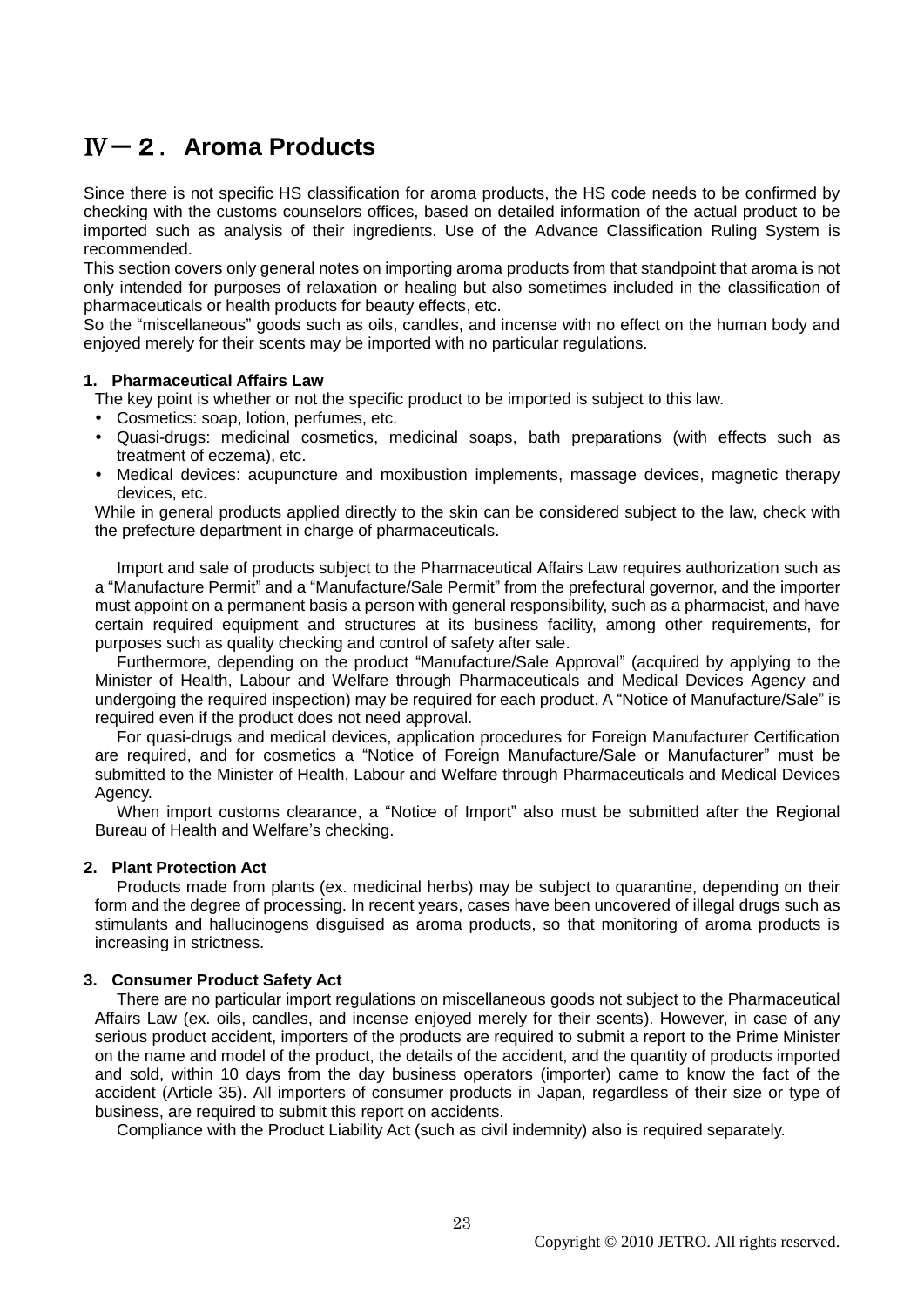# **4. Other relevant laws**

# **(1) Act against Unjustifiable Premiums and Misleading Representations, etc.**

With fraudulent labeling of country of origin or labeling that could mislead consumers are prohibited. In some cases of products subject to the Pharmaceutical Affairs Law, fair competition code and guidelines apply to them, as voluntary industry standards regulating matters such as labeling and advertising. Products imported as miscellaneous goods exempt from the Pharmaceutical Affairs Law may not be labeled as having medicinal effects. As for essential oils the voluntary certification system for conformity to labeling industry standards is established by the Aroma Environment Association of Japan.

# **(2) Customs Law (articles infringing on intellectual property rights)**

Import of articles infringing on intellectual property rights such as counterfeit brand names (e.g., goods infringing on trademark rights, copyright, neighboring rights, patent rights, utility model rights, or design rights) is prohibited. Import will be suspended even if the importer is not aware that the goods are counterfeit.

Depending on the product, regulations may apply under other laws. Compliance with other laws and regulations, such as those concerning recycling of containers and packaging, also is required.

<Useful Link>

Japan Customs http://www.customs.go.jp/english/index.htm Advance Classification Ruling System (Japan Customs) http://www.customs.go.jp/english/c-answer\_e/imtsukan/1202\_e.htm Customs confirmation requirement concerning import restrictions in accordance with the Pharmaceutical Affairs Law (Japan Customs) http://www.customs.go.jp/english/c-answer\_e/imtsukan/1805\_e.htm Pharmaceuticals and Medical Devices Agency, Japan (PMDA) http://www.pmda.go.jp/english/index.html Consumer Affairs Agency http://www.caa.go.jp/en/index.html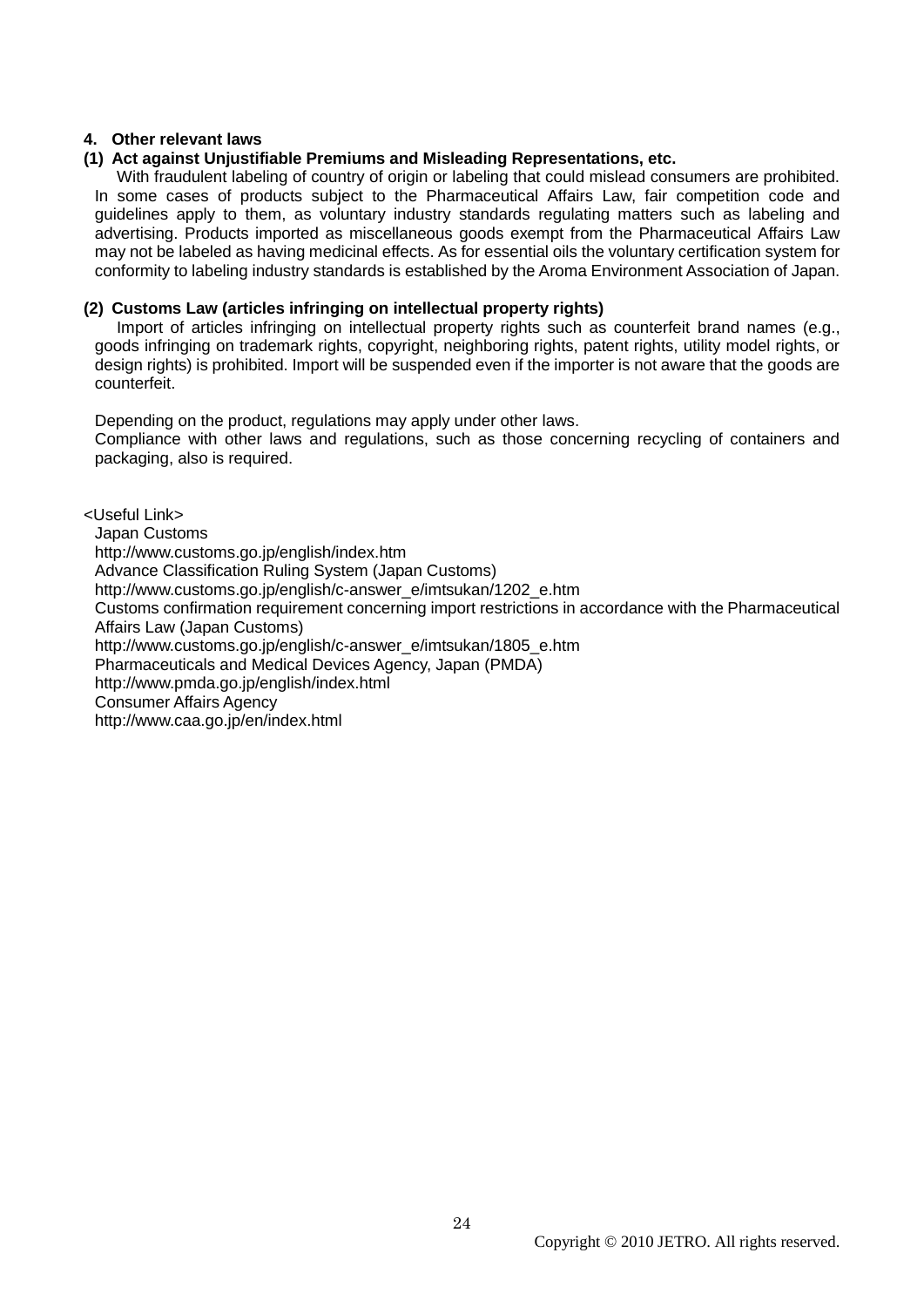# Ⅳ-3.**Harbal and Natural Medicines**

Since HS classifications vary with factors such as whether the product is a raw material or formulation for use in manufacture of pharmaceuticals and the sources of ingredients, checking with the customs counselors offices, based on details of the ingredients of the product information, is recommended. <Sample HS classifications>:

Materials of animal origin (HS0510), Materials of plant origin (1211), Organ therapeutic uses (3001), Mixtures of formulations not for retail sale (3003), and Mixtures of formulations for retail sale (3004)

However, these classifications include products not subject to the Pharmaceutical Affairs Law such as materials for perfumery use (which are included in HS 1211) and many products belonging to other classifications, such as plant extracts (2106), seeds and fruit for extraction of fixed oils (1201 - 1207), and citrus peels (0814), which can qualify as natural medicines depending on how they are used. Caution also is required concerning the fact that formulations may belong to HS 3303 - 3307 or 3808 case by case.

While in this section combinations of natural medicines are, on the whole, considered herbal medicines, this does not necessarily mean that all natural plant and animal materials primarily supplied to pharmacies are considered medicaments.

While the term medicaments in HS code 3003 or 3004 refers only to articles with therapeutic or preventive uses, the term pharmacy also includes products that do not necessarily have such uses (such as nutritional drinks). Also, classifications such as spices include some natural medicines as well (ex. red pepper, hydrangea, jasmine, etc.).

# **1. Pharmaceutical Affairs Law**

Products belonging to the following categories are defined as pharmaceuticals under the law.

- (1) Those covered in the Japanese Pharmacopoeia
- (2) Those intended for use in diagnosis, treatment, or prevention of human or animal illness or injury, other than implements or machines (except quasi-drugs)
- (3) Those intended to affect the structure or functions of human or animal bodies, other than implements or machines (except quasi-drugs and cosmetics)

Products in category (1), those covered in the Japanese Pharmacopoeia, include many natural medicines.

Differentiation between pharmaceuticals and food is based on the "Judgment Criteria on the Scope of Pharmaceuticals"(Ministry of Health and Welfare Pharmaceuticals Bureau Director Notice No. 476). Since these criteria are revised frequently by the Ministry of Health, Labour and Welfare, the business operator must check for the latest information.

When importing for business purposes, (i) "Manufacture Permit" is required. When purchasing imported products in Japan and then packaging, labeling, storing and selling them to Japanese market, (ii) "Manufacture/Sale Permit" is required. When importing a product yourself and selling it in Japan, both permits (i) and (ii) are required.

After obtaining the permits above, if (iii) "Approval of Manufacture/Sale" is needed for each product then it must be obtained, and then the following notices also must be submitted for each product: (iv) "Notice of Foreign Manufacturer/Seller etc."(Pharmaceuticals and Medical Devices Agency), (v) "Notice of Manufacture/Sale of Pharmaceuticals"(the prefectural department in charge of pharmaceuticals where the Manufacture/Sale Permit was obtained), and (vi) "Notice of Import of Pharmaceuticals for Manufacture/Sale" (Kanto-Shinetsu or Kinki Regional Bureau of Health and Welfare).

When applying for (iii) Approval of Manufacture/Sale, a foreign manufacturer planning to export to Japan needs to receive (vii) "Foreign Manufacturer Certification". However, it also may appoint a business partner who has (ii) Manufacture/Sale Permit in Japan and apply for (iii) Approval to the Minister of Health, Labour and Welfare through the (ii) business pertner.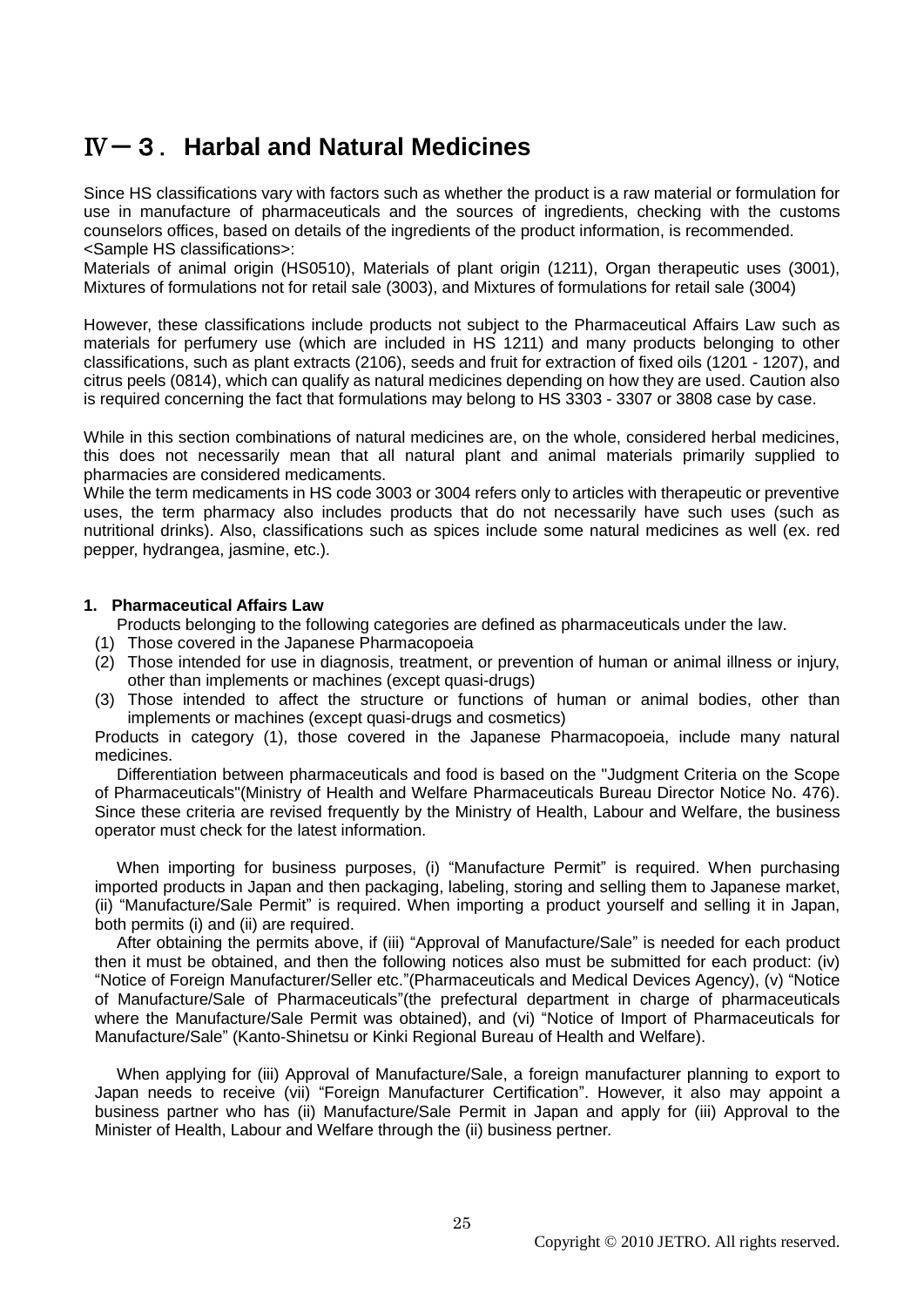# **2. Industry standards**

The Japan Kampo Medicines Manufacturers Association has established standards including the "Industry Standards on Residual Agricultural Chemicals" and the "GMP\* for Kampo Products" to ensure the safety of herbal medicine. \* GMP: Good Manufacturing Practice

# **3. Plant Protection Act / Act on Domestic Animal Infectious Diseases Control**

Depending on the degree of processing as natural medicine or herbal medicine, products made from plants may require plant quarantine (in principle, all are subject to quarantine, and plants may not be imported with soil attached) and those made from animals may require animal quarantine (only for those designated for quarantine). In these cases, checking with the Plant Protection Station or the Animal Quarantine Service, based on details of the ingredients of the product information, is recommended. Either quarantine requires an inspection certificate issued by a government quarantine station of the exporting country or a certifiable agency.

# **4. Import Trade Control Order (CITES)**

Under the Import Trade Control Order based on the Washington Convention (CITES), products made from endangered wild flora and fauna as well as their body parts and derivative products may be prohibited from import or their import may require documents depending on the type of products, such as an import license, a confirmation issued by the Ministry of Economy, Trade and Industry, or an export certificate or a certificate of origin issued by an agency of the government of the exporting country.

# **5. Narcotics and Psychotropics Control Act / Import Trade Control Order**

If the imported products include poppy husk or other ingredients covered by this act, each business facility requires a license\* from the Minister of Health, Labour and Welfare or the prefectural governor. Also obtaining a permit and other relevant procedures are required for each import.

Furthermore, since these products are subject to import approval under the Import Trade Control Order, they require application procedures for approval to the Ministry of Economy, Trade and Industry and confirmation with Customs during customs clearance.

\* Article 3 (Licensing)

Minister of Health, Labour and Welfare:

Importer (qualification: Pharmaceutical Manufacture/Sale Permit), Pharmaceutical firm (qualification: Pharmaceuticals Manufacture/Sale Permit and Manufacture Permit), Manufacturer of exempt narcotic preparations (qualification: Manufacture Permit), Principal wholesaler (qualification: a business facility with a pharmacist and licensed as a pharmacy or seller), etc.

# Prefectural Governor:

Wholesaler (same qualification with principal wholesaler), Pharmacy, Doctor, Pharmacist, etc. \* Article 13 (Imports) - 16

Import by other than qualified narcotic importers is prohibited. Each import requires obtaining an import permit from the Minister of Health, Labour and Welfare. When imported, an export certificate issued by the exporting country must be submitted within 10 days from the date of import, and if not imported the import permit should be returned.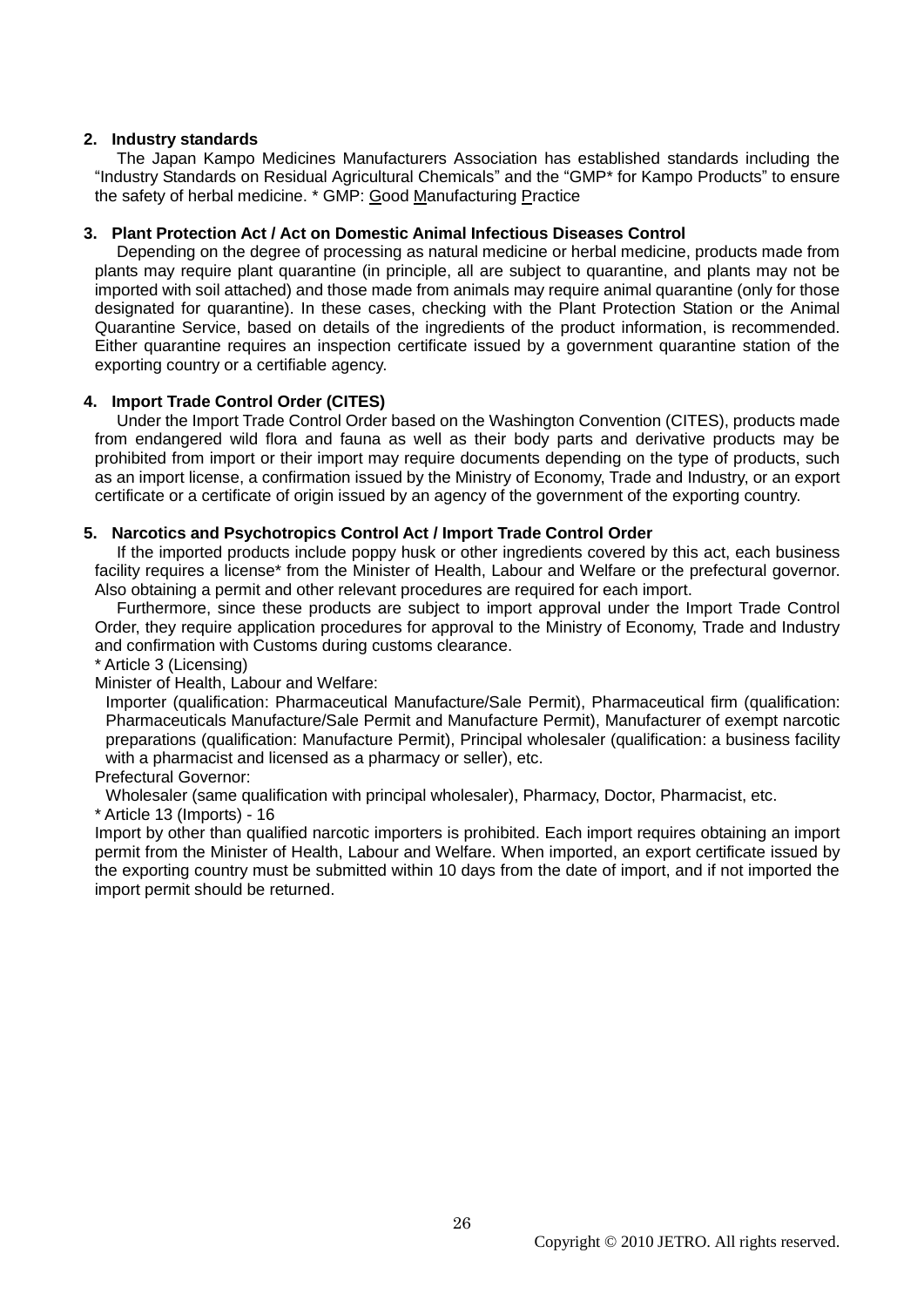<Useful Link>

Outline of other relevant laws and ordinances referred by Customs (Japan Customs) http://www.customs.go.jp/english/c-answer\_e/imtsukan/1801\_e.htm Customs confirmation requirement concerning import restrictions in accordance with the Pharmaceutical Affairs Law (Japan Customs) http://www.customs.go.jp/english/c-answer\_e/imtsukan/1805\_e.htm Pharmaceuticals and Medical Devices Agency, Japan (PMDA) http://www.pmda.go.jp/english/index.html Food Safety Information (Ministry of Health, Labour and Welfare) http://www.mhlw.go.jp/english/topics/foodsafety/index.html Plant Protection Station http://www.pps.go.jp/english/index.html Animal Quarantine Service http://www.maff.go.jp/aqs/english/index.html CITES; Convention on International Trade in Endangered Species of Wild Fauna and Flora http://www.cites.org/ Consumer Affairs Agency http://www.caa.go.jp/en/index.html Importing or Bringing Medication into Japan for Personal Use (Ministry of Health, Labour and Welfare) http://www.mhlw.go.jp/english/topics/import/index.html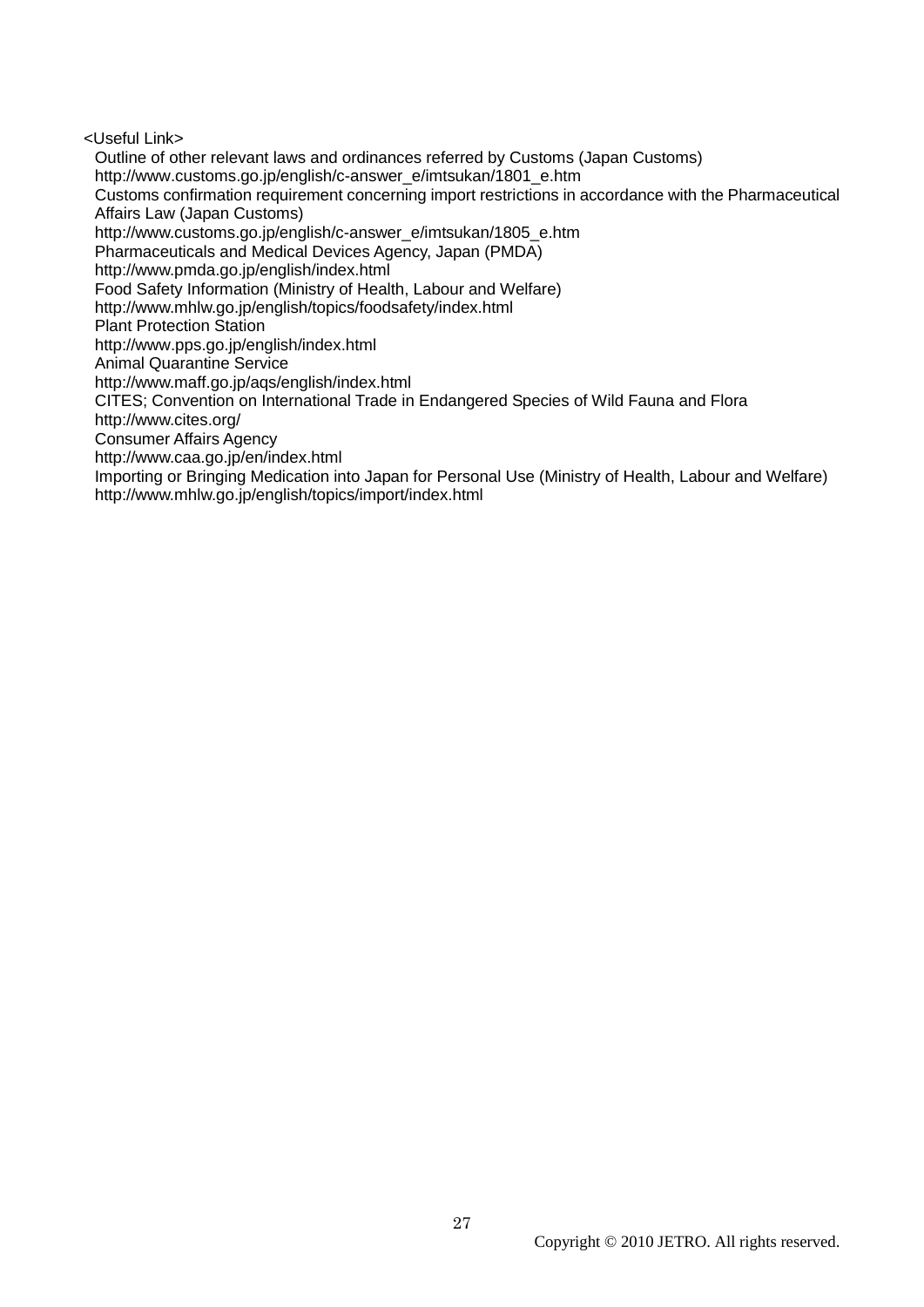# Ⅴ.**Hobbies**

# Ⅴ-1.**Musical Instruments**

As long as the product do not made from special materials (i.e., such as rosewood and ivory those regulated under the Convention on International Trade in Endangered Species of Wild Fauna and Flora: CITES, Washington Convention), no particular restrictions apply to musical instruments.

However, electronic musical instruments are subject to the regulations of the Electrical Appliance and Material Safety Law.

<Sample HS classifications>:

Pianos (HS9201), Guitars, Violins, and other string instruments (9202), Wind musical instruments (9205), Percussion instruments (9206), Electronic musical instruments (9207)

# **1. Electrical Appliance and Material Safety Law (Electronic musical instruments only)**

All persons engaged manufacturing or importing electrical appliances in Japan shall notify the Ministry of Economy, Trade and Industry (Regional Bureau of Economy, Trade and Industry) of their business commencement within 30 days from the date of starting business (hereinafter referred to as a "Notifying Supplier"). The Notifying Suppliers have the obligation to secure the conformity of electric appliances and materials they import and sell to the mandatory technical standards.

The Order for Enforcement of this law groups subject products into the categories of "Specified Electrical Appliances and Materials" (115 items / Category A) and "Other Electrical Appliances and Materials" (339 items / Category B). Category A products must pass the third-party conformity assesment by an inspection agency registered with national government and receive a certificate of conformity. Self-confirmation of conformity is required for Categories A and B (all regulated Electrical Appliances and Materials) whose methods are designated by the government. Also this self-inspection may be subcontracted to a registered inspection bodies. The Notifying Supplier may sell the products only after they satisfy these standards, have been subjected to inspection and other tasks, and have been labeled with the marking required such as the PSE mark, the company name, rated current, etc.

The Notifying Supplier also is required to report any serious accidents after sale of the products.

Electronic musical instruments are classified as Category B. However, since wiring devices (such as power cables, plugs, and AC adapters) are classified as Category A, if the instrument includes such devices importers shall either undergo third-party conformity assessment for they import and obtain and keep the certificate thereof, or official copy of "the equivqlent of certificate" through manufacturers of the specified electrical appliances concerned and keep the official copy of the equivalent of a certificate.

While so-called "vintage" electric musical instruments may be sold without the PSE mark, they require the application for special approval to the METI.

# **2. Import Trade Control Order (CITES)**

Import of products made from wild flora and fauna regulated under the Washington Convention (CITES) is prohibited or requires import authorization such as an export certificate or a certificate of origin issued by an agency of the government of the exporting country and an import authorization issued by the Minister of Economy, Trade and Industry based on the categories of the appendices to the Convention. Since it is difficult to judge from general names whether an animal is subject to the Convention or has been raised as livestock, it is appropriate to show formal scientific names on the invoice.

# **3. Other relevant laws**

# **(1) Act against Unjustifiable Premiums and Misleading Representations**

The Keyboard Instrument Association of Japan established the fair competition code on representation of "Piano" and "Electronic-keyboard".

# **(2) Industrial Standardization Act (JIS standards)**

There is the Musical Instrument Digital Interface (MIDI) standard (JISX6054).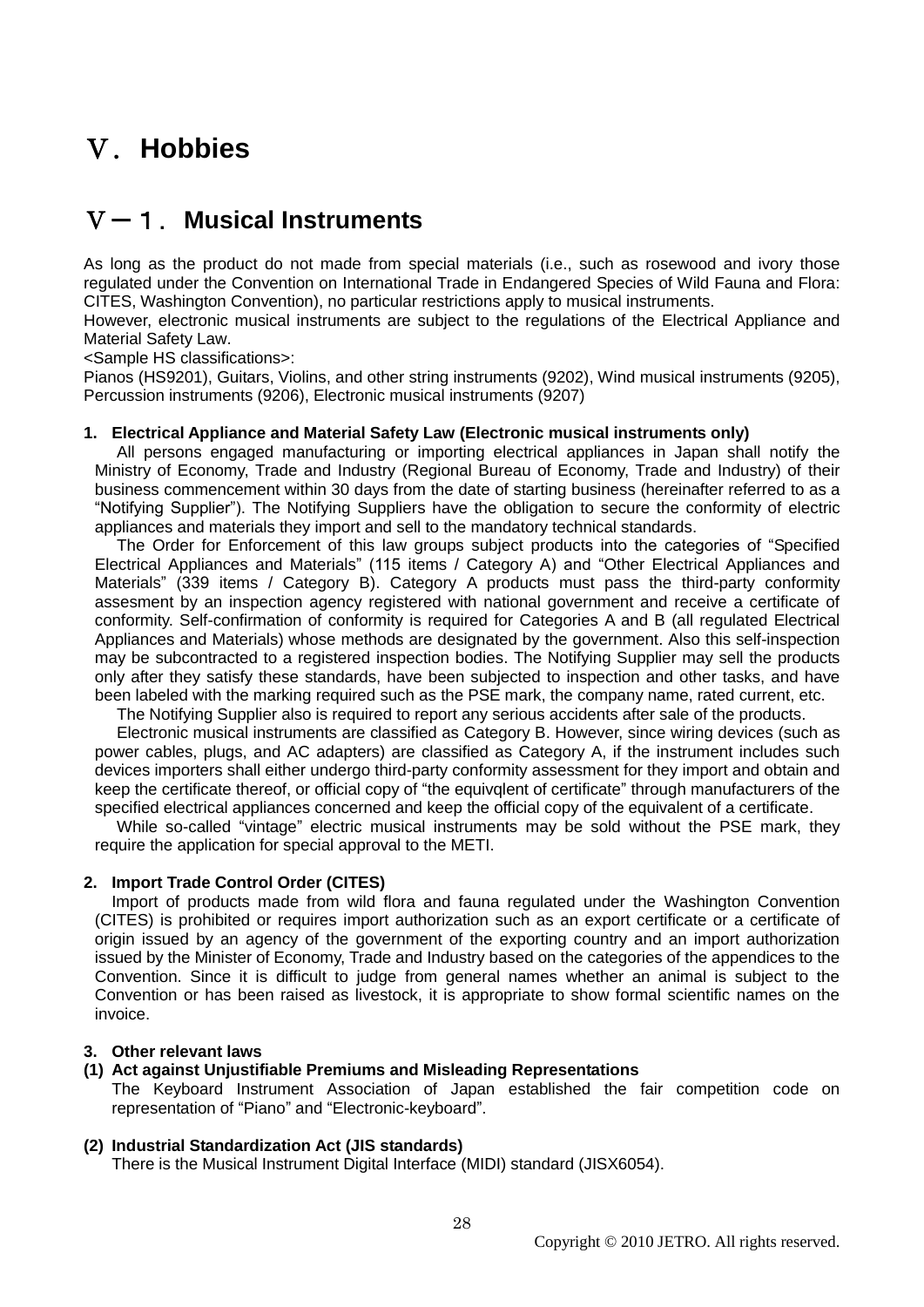# **(3) Customs Law (articles infringing on intellectual property rights), etc.**

Import of articles infringing on intellectual property rights such as counterfeit branded products is prohibited. Note that import will be suspended even if the importer is not aware that the goods are counterfeit.

<Useful Link>

Electrical Appliance and Material Safety Law (Ministry of Economy, Trade and Industry) http://www.meti.go.jp/english/policy/economy/consumer/pse/index.html Japanese Industrial Standards Committee (JISC) http://www.jisc.go.jp/eng/index.html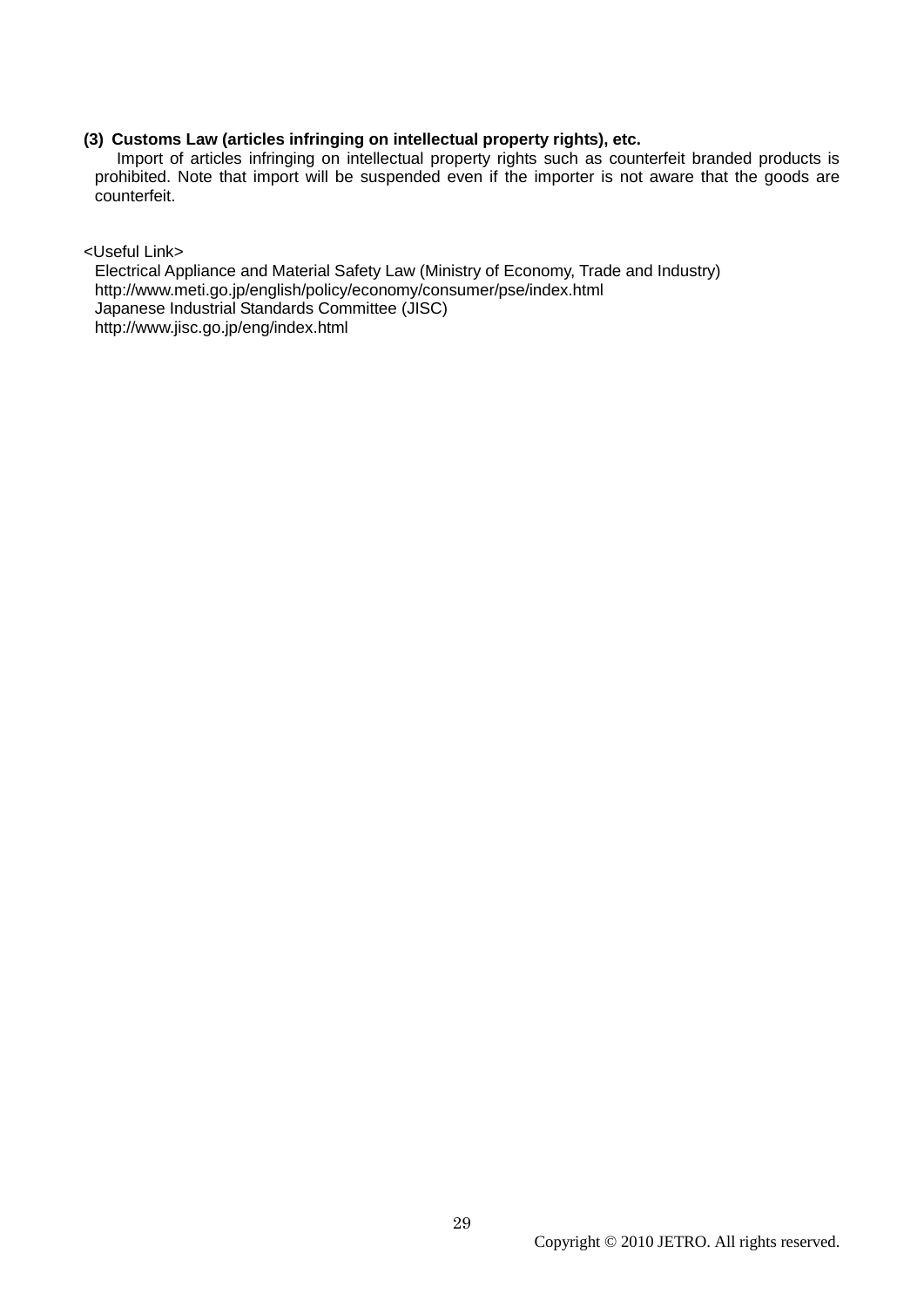# Ⅴ-2.**Mountaineering Equipment**

# **1. Consumer Product Safety Act**

# **(1) PSC mark system (Product Safety of Consumer Products)**

When selling "mountaineering ropes", which are designated as Specified products under a ministerial ordinance based on this act, a "Notice of Import of Specified Products" needs to be submitted to the Director-General of the Regional Bureau of Economy, Trade and Industry with jurisdiction (or the Minister of Economy, Trade and Industry if the applicant's business facilities are in multiple districts) and compatibility testing by the designated testing agency (the Kita-Kanto Regional Office of the National Institute of Technology and Evaluation) is required. The applicant may sell the product on which the labeling is required by the act (the PSC mark).

# **(2) SG mark system**

The SG mark authorized by the Consumer Product Safety Association is a voluntary certification awarded to products recognized to satisfy the required standards for safe products established under the SG mark system. In case of an accident due to a defect in a product with the SG mark, liability insurance is provided up to a certain amount.

The following mountaineering products are eligible for the SG mark:

- Karabiners
- Mountaineering helmets
- Camping tents
- Mountaineering ropes

However, the SG mark applies only to protective equipment used by mountaineers when climbing and descending cliffs or steep slopes. Special uses such as ranger training or rescue activities in the disaster are not eligible for the compensation system.

# **(3) System for report and publication of product accident information**

In case of any serious product accident, importers of consumer products are required to submit a report to the Prime Minister on the name and model of the product, the details of the accident, and the quantity of relevant products imported and sold, within 10 days from the day business operators including importers came to know the fact of the accident (Article 35). All importers of consumer products in Japan, regardless of their size or type of business, are required to submit this report on accidents.

# **2. Other relevant laws**

# **(1) Act for Controlling the Possession of Firearms or Swords and Other Such Weapons**

A Sword Carry License is required for swords with blades 15cm or longer in length. Furthermore, it must be noted that possession of daggers with blades 5.5cm or longer in length is prohibited by the last amendment to the act.

# **(2) Industrial Standardization Act (JIS standards)**

There are JIS standards concern some of products in this category, such as rope ladders (JISF3612), fiber ropes, and cooking stoves, etc.

<Useful Link>

Consumer Affairs Agency

http://www.caa.go.jp/en/index.html

Consumer Product Safety Association (CPSA)

http://www.sg-mark.org/english/english20100810.pdf

Customs" confirmation requirement concerning import restrictions in accordance with the Firearms and Swords Possession Control Law (Japan Customs)

http://www.customs.go.jp/english/c-answer\_e/imtsukan/1808\_e.htm

Japanese Industrial Standards Committee (JISC)

<http://www.jisc.go.jp/eng/index.html>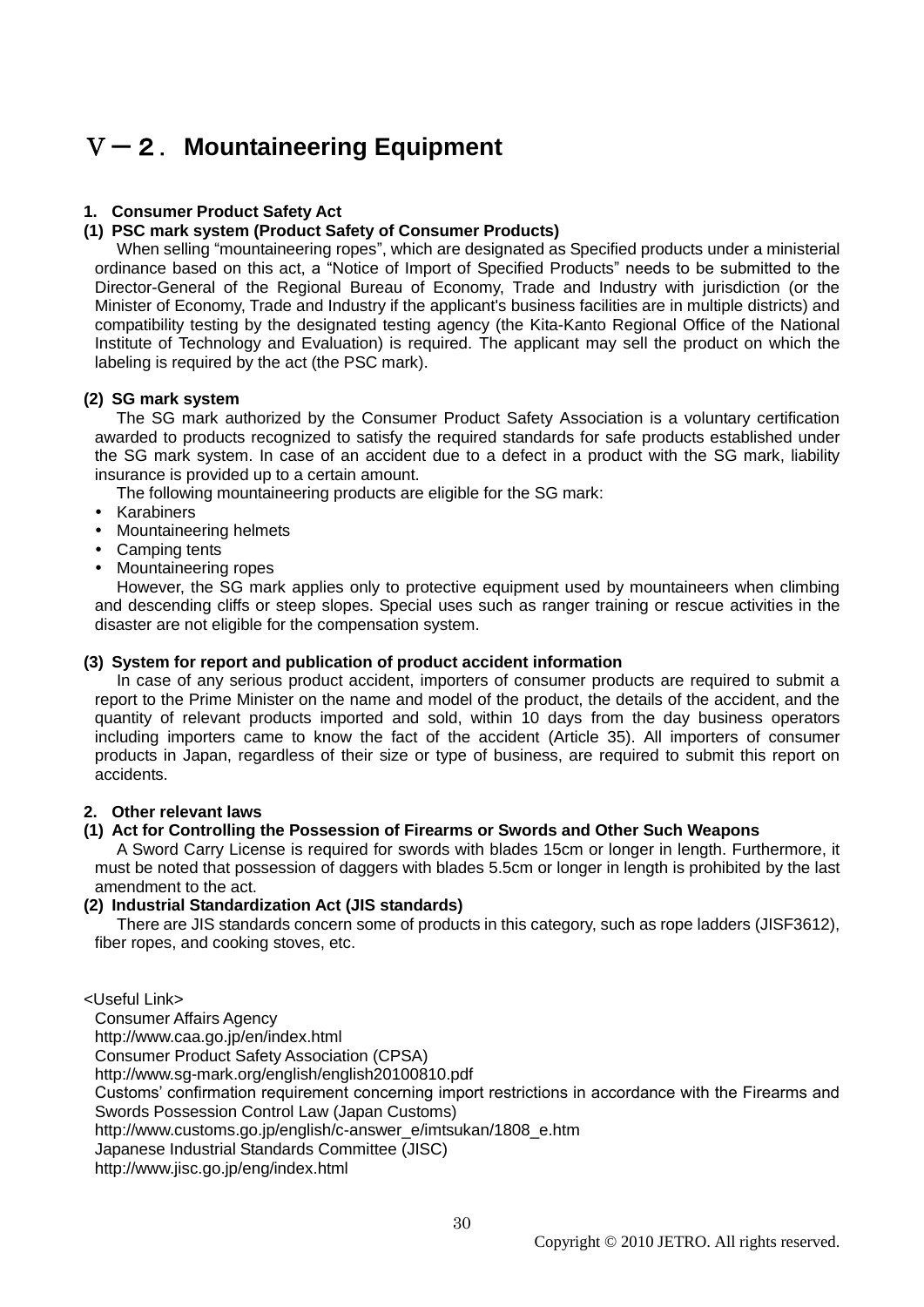# Ⅴ-3.**Video Software**

The product value of video software and musical works is extremely delicate, and the correct processing by businesses of rights such as copyright is an important prerequisite of importation. It must be noted that import of articles infringing on intellectual property rights (IPR), such as unauthorized copies, is a crime, and import will be suspended even if the importer is not aware that the goods are in violation of the law. The explanation in this section focuses on the customs procedures for authorization of suspected goods that they may infringe on IPR.

#### **1. Customs Law (identification procedures)**

#### **(1) Identification procedures of suspected goods**

When suspected goods have been discovered in customs examination of cargo declared for import or international mail (for which criminal investigation isn"t conducted), identification procedures will begin, with the "Notice of Commencement of Identification Procedures" sent to the importer and the rights holder and, if the producer is clear from the customs clearance documents, the rights holder is notified of the name and address of the producer.

Within 10 business days from the date of this notice, the rights holder and the importer each submits to Customs their opinions and evidence concerning the suspected goods, Customs makes a determination on infringement of IPR, within one month.

Such cases also may be handled through voluntary transaction in which there is no dispute between the importer and the rights holder. Such transaction includes destruction, disposal, abandonment, and/or ship-back the cargo, obtaining a letter of consent to import, and modification of the cargo through means such as removal of infringement brand names or other parts. Cases such as obtaining a letter of consent to import and modification of the cargo through means such as removal of infringement brand names or other parts are identified as cases of noninfringement and the import is permitted, while in the other cases identification procedures are cancelled.

Both the rights holder and the importer are notified of the results of Customs identification procedures, and when identified as a case of noninfringement import is permitted. In cases identified as infringement, following a period for lodging an appeal (two months), the articles are seized and disposed by Customs if the importer has not carried out any voluntary transactions.

#### **(2) Identification procedures under the system of appeal for import suspention**

When cargo is discovered for which an application for import suspension has been accepted and identification procedures have begun, and, if the importer does not appeal for disputing the matter, the Customs director will makes a determination whether or not the suspected goods infringing IPR without the rights holder and the importer evidence and opinions (Article 62, Provision 16 of the Order for Enforcement the Customs Law).

After the Customs director makes determination on infringement of IPR, send an "Authorization Notice" to the rights holder and an "Authorization (or Seizure) Notice" to the importer. Following a period for lodging an appeal (two months), the articles are seized and disposed by Customs if the importer has not carried out any voluntary transactions.

If the importer appeal for disputing the matter, a "Notice of Deadline for Submittal of Evidence and Opinions" is sent to both the importer and the rights holder, and then the procedure described under **(1)** above follows subsequently.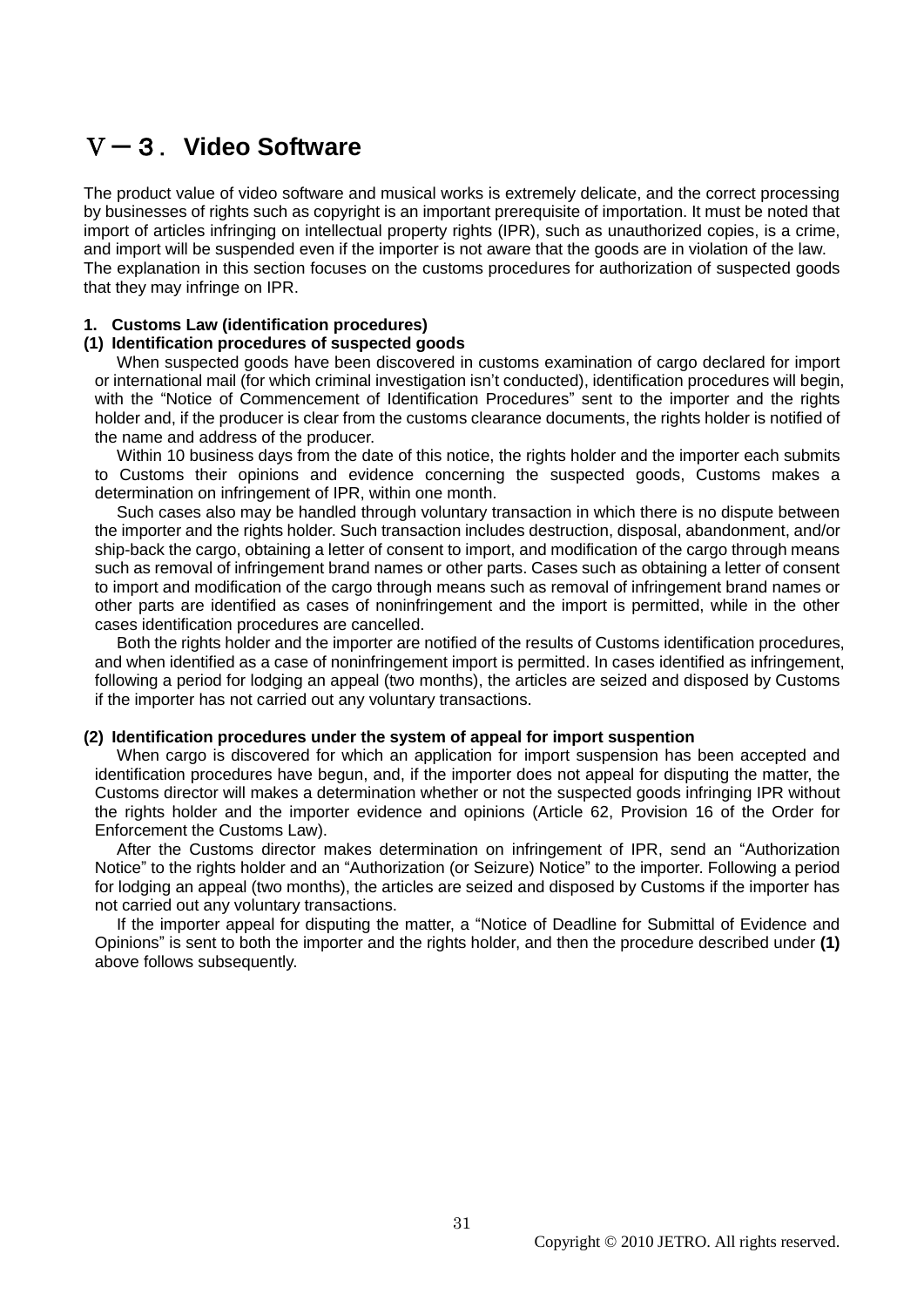# **2. Copyright Act**

Even if those infringing on IPR somehow make it through customs procedure, under this act copyright and other rights are protected in Japan (and under the Universal Copyright Convention, the Berne Convention, the World Intellectual Property Organization [WIPO], etc.) for the period from creation until 50 years after the death of the creator (if the creator is a corporation or other organization, over the period of 50 years following release of the work, or 70 years for films). The consent of the copyright holder is required for use of such articles. For imports, the consent of the foreign copyright holder is required from the perspective of distribution rights as well.

Incidentally, under the Order of Enforcement of this act designated recording media (Blue-ray discs) are also subject to a system of compensation for private visual recording, and businesses (importers, sellers) must cooperate with the Society for Administration of Remuneration for Video Home Recording. Downloading illegally distributed software is prohibited for any purpose, including private purpose.

# **3. Industry labeling (Japan Video Software Association)**

A measure for combating counterfeit copies of video software using hologram seals (pirate video detection marks) whose images cannot be copied easily is managed by Japan Video Software Association.

<Useful Link>

IPR Protection (Japan Customs)

http://www.customs.go.jp/mizugiwa/chiteki/ipr\_p.pdf

System of an appeal for suspension of the importation of those goods infringing copyrights, etc. (Japan Customs)

http://www.customs.go.jp/english/c-answer\_e/kinseihin/2003\_e.htm

Appropriate Protection of Intellectual Property (Ministry of Economy, Trade and Industry)

http://www.meti.go.jp/english/policy/economy/chizai/index.html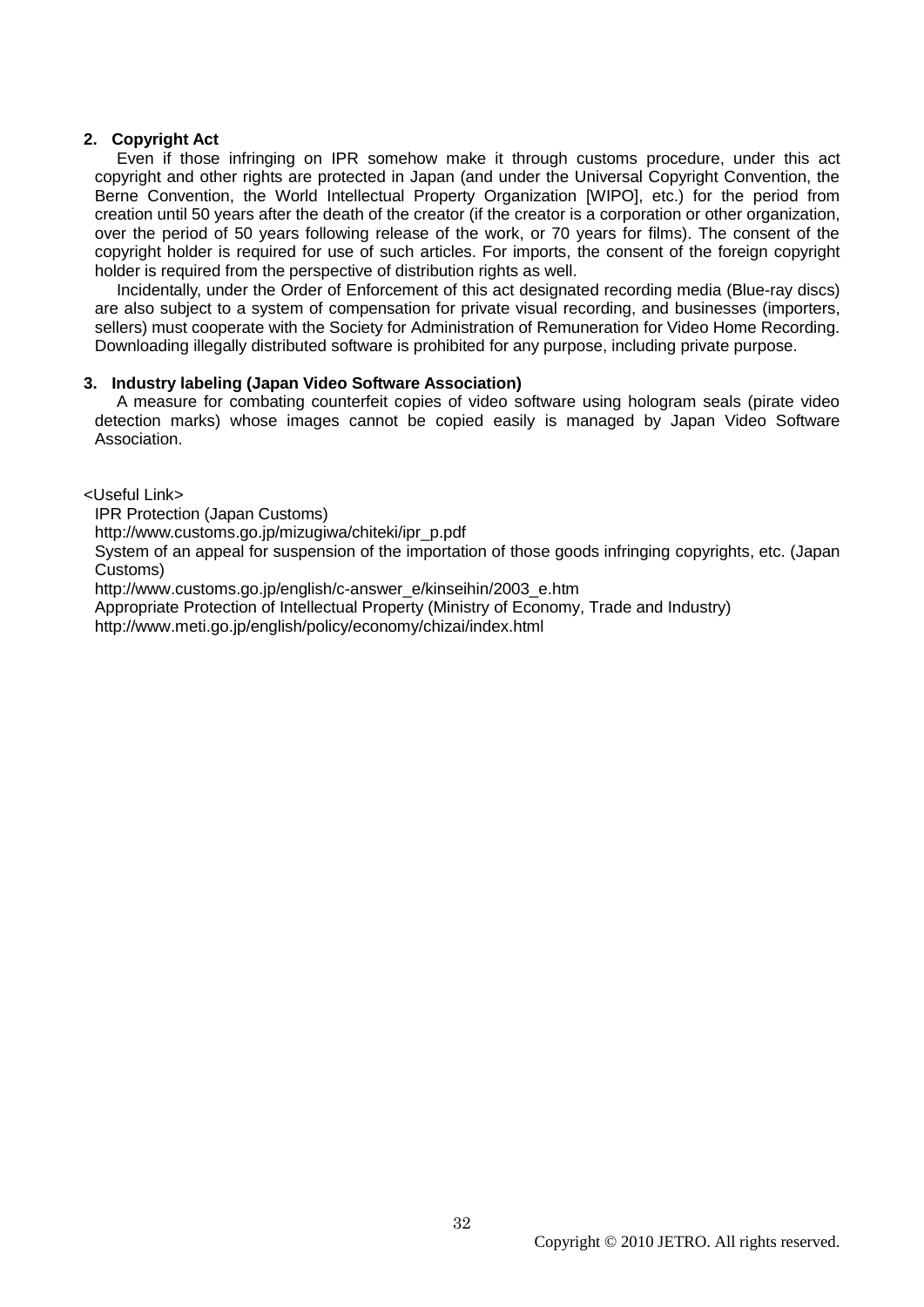# Ⅵ.**Other**

# Ⅵ-1.**Wheelchairs**

Wheelchairs for using by persons with disabilities or illness are grouped in HS8713.

# **1. Industrial Standardization Act (JIS standards)**

There are JIS standards such as "manual wheelchairs" (JIST9201), "electric wheelchairs" (JIST9203), and "electric wheelchairs with steering wheels" (JIST9208). While these are voluntary standards, it is recommended that those wheelchairs conform to the standards, for which public expenses are provided under the "Services and Supports for Persons with Disabilities Act". As for the JIST9201, testing and assessment of conformity to is conducted by the Japan Bicycle Promotion Institute.

# **2. Road Traffic Act**

Electric wheelchairs eligible to be considered "pedestrians" under the act are required to satisfy the following requirements based on the detailed regulations for enforcement of this act.

- (1) The size must not exceed 120 cm in length, 70 cm in width, and 109 cm in height.
- (2) The design of the wheelchair must have the following attributes:
	- (i) it must be electrically powered,
	- (ii) it must not exceed the maximum speed of 6km/h,
	- (iii) it must not have any sharp protuberances that could endanger pedestrians, and

(iv) it must be clearly distinguishable from motor vehicles and other vehicles by its exterior appearance.

The Japan Traffic Management Technology Association has established standards for electric wheelchairs and also certifies wheelchair models that are applied for. While these also are voluntary standards, since it has become de facto industry standard, it appears that in many cases electric scooters imported from Europe and North America which are capable of traveling at higher speeds are modified to keep speeds no higher than 6km/h when sold in Japan.

# **3. Consumer Product Safety Act**

In case of any serious product accident, importers of consumer products are required to submit a report to the Prime Minister on the name and model of the product, the details of the accident, and the quantity of relevant products imported and sold, within 10 days from the day business operators including importers came to know the fact of the accident (Article 35). All importers of consumer products in Japan, regardless of their size or type of business, are required to submit this report on accidents.

The SG mark authorized by the Consumer Product Safety Association is a voluntary certification awarded to products recognized to meet the required standards for safe products established under the SG mark system. "Manually propelled wheelchairs" are eligible for the SG mark.

# **4. Electrical Appliance and Material Safety Law**

Care is required for electric wheelchairs concerning whether or not they are regulated under this law. All persons engaged manufacturing or importing electrical appliances in Japan shall notify the Ministry of Economy, Trade and Industry (Regional Bureau of Economy, Trade and Industry) of their business commencement within 30 days from the date of starting business (hereinafter referred to as a "Notifying Supplier"). The Notifying Suppliers have the obligation to secure the conformity of electric appliances and materials they import and sell to the mandatory technical standards.

The enforcement regulations to this law groups subject products into the categories of "Specified Electrical Appliances and Materials" (115 items / Category A) and "Other Electrical Appliances and Materials" (339 items / Category B). Category A products must pass the third-party conformity assesment by an inspection agency registered with national government and receive a certificate of conformity. Self-confirmation of conformity is required for Categories A and B (all regulated Electrical Appliances and Materials) whose methods are designated by the government. Also this self-inspection may be subcontracted to a registered inspection bodies. The Notifying Supplier may sell the products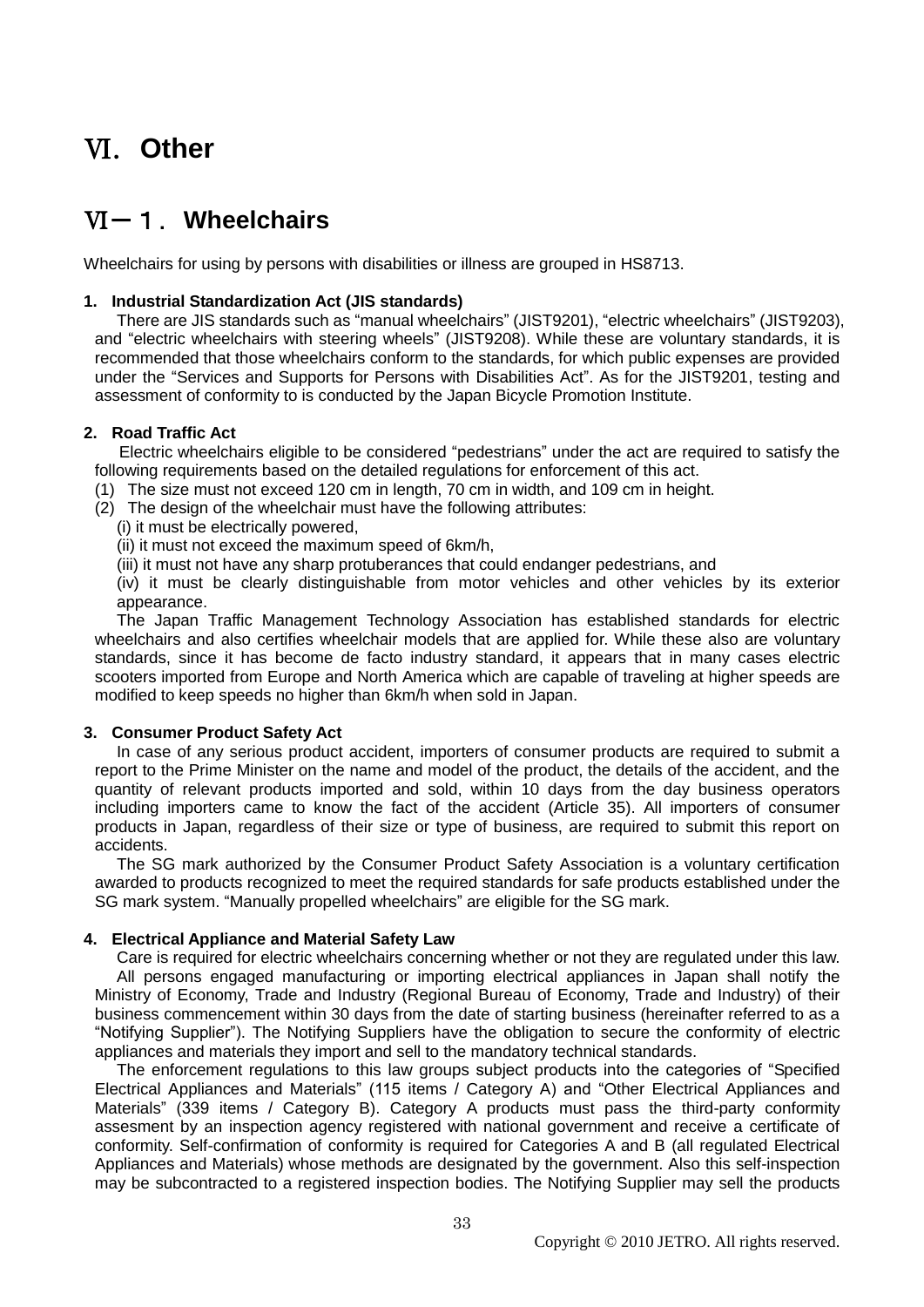only after they satisfy these standards, have been subjected to inspection and other tasks, and have been labeled with the marking required such as the PSE mark, the company name, rated current, etc.

The Notifying Supplier also is required to report any serious accidents after sale of the products. While it depends on the product to be imported, electric wheelchairs may qualify as Category A (battery charges, transformers, electric vehicles, etc.) or as Category B (internal components, etc.). In either case, the PSE mark and designated labeling are required.

#### **5. Act on Collection, etc. of Domestic Excises to be Imposed on Import Goods**

Wheelchairs that qualify as implements for using by persons with disabilities (Article 14, provision 1, item 16 of the Customs Tariff Law) are exempt from consumption tax when imported and sold in Japan, as long as their models have been designated by the Minister of Health, Labour and Welfare. However, application of the exemption requires submittal to Customs of documents certifying that the imported product is designated by the Minister of Health, Labour and Welfare (ex., a copy of the official gazette for the date announcing the designation of exemption) and product pamphlets, etc.

<Useful Link>

Japanese Industrial Standards Committee (JISC) <http://www.jisc.go.jp/eng/index.html> Japan Traffic Management Technology Association http://204.227.185.48/en/index2.html Consumer Product Safety Association (CPSA) http://www.sg-mark.org/english/english20100810.pdf Electrical Appliance and Material Safety Law (Ministry of Economy, Trade and Industry) http://www.meti.go.jp/english/policy/economy/consumer/pse/index.html Application of the Consumption Tax on the Duty-Exemption Procedures (Japan Customs) http://www.customs.go.jp/english/c-answer\_e/imtsukan/1703\_e.htm Consumer Affairs Agency http://www.caa.go.jp/en/index.html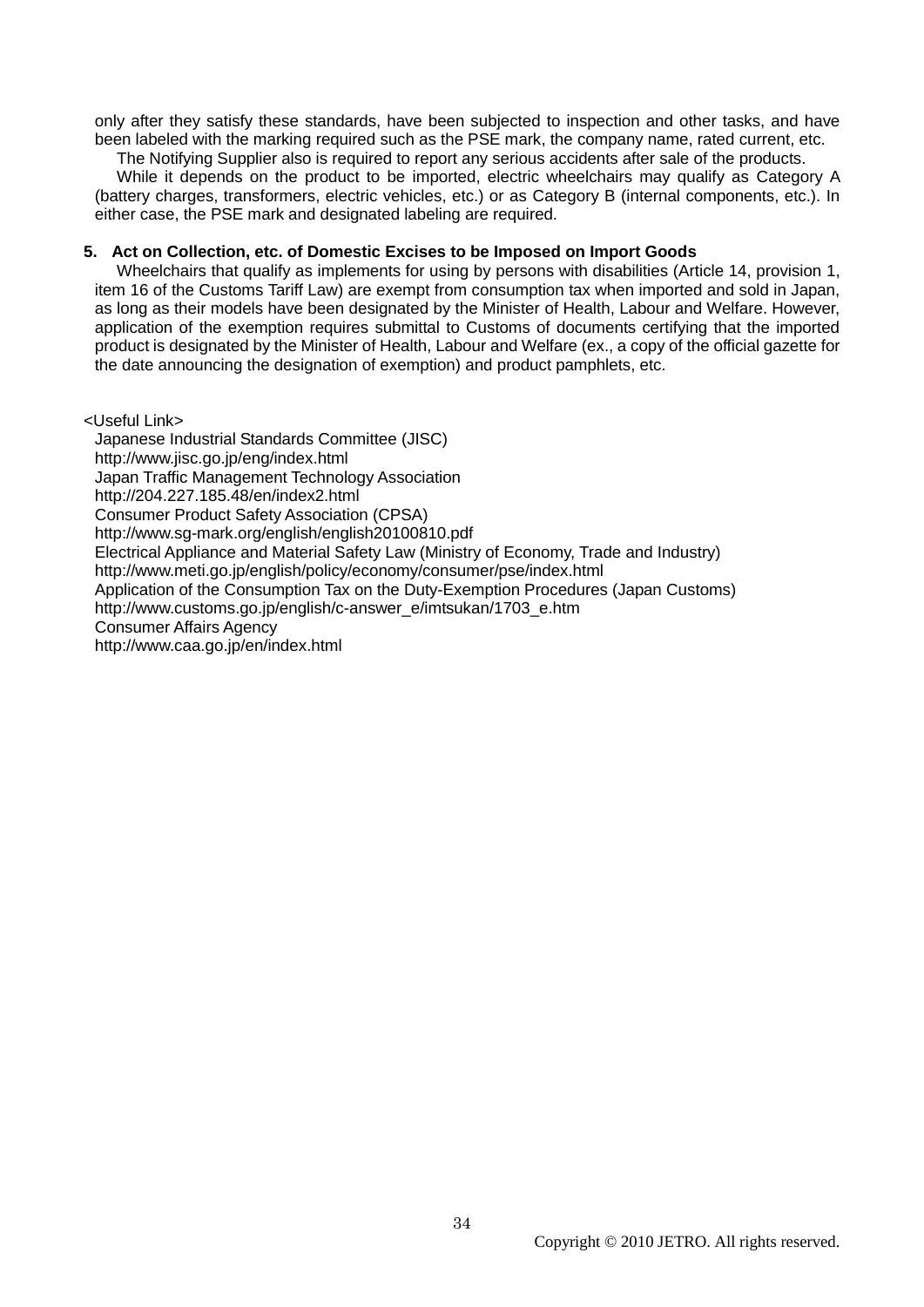# Ⅵ-2.**Cribs**

Though intended for baby use, these are classified as ordinary furniture for customs purposes, with those made from wood grouped in HS9403.50 (wooden bedroom furniture) and those made of metal in HS9403.20 (metal furniture, excluding office use).

Regulations apply to cribs under the Consumer Product Safety Act.

# **1. Consumer Product Safety Act**

# **(1) PSC mark system (Product Safety of Consumer Products)**

Cribs are specified as "Special specified products" under a ministerial ordinance based on this act. Importers of cribs must submit a "Notice of Import of Specified Products" to the Regional Bureau of Economy, Trade and Industry with jurisdiction (or the Minister of Economy, Trade and Industry if the applicant's business facilities are in multiple districts), and compatibility testing by the designated testing agency (the Japan Recreation And Miscellaneous Goods Safety Laboratory) is required.

The applicant may sell the product only after it complies with the standards and the labeling required such as the PSC mark indicating that inspection and other tasks have been conducted has been affixed.

# **(2) SG mark system**

The SG mark authorized by the Consumer Product Safety Association is a voluntary certification awarded to products recognized to meet the required standards for safe products established under the SG mark system. In case of an accident due to a defect in a product with the SG mark, liability insurance is provided up to a certain amount. Cribs also are eligible for the SG mark.

Cribs eligible for the PSC mark and the SG mark are those designed mainly as beds for sleeping and childcare of infants under 24 months in age (excluding rocking cribs).

# **(3) System for report and publication of product accident information**

In case of any serious product accident, importers of consumer products are required to submit a report to the Prime Minister on the name and model of the product, the details of the accident, and the quantity of relevant products imported and sold, within 10 days from the day business operators including importers came to know the fact of the accident (Article 35, provisions 1 and 2 of the Act, and Article 3 of the Ordinance for Enforcement of the Act). All importers of consumer products in Japan, regardless of their size or type of business, are required to submit this report on accidents.

Compliance with the Product Liability Act (PL Act) also is required separately.

# **2. Other relevant laws**

# **(1) Household Goods Quality Labeling Act**

Textile Goods Quality Labeling Regulations under this act require labeling showing the composition of fibers, care labeling such as home washing etc., name of labeler and contact address and other information. Textile products using natural or artificial leather parts also are subject to Miscellaneous Manufactured Goods Quality Labeling Regulations which require labeling kind of material.

# **(2) Act on Control of Household Products Containing Harmful Substances**

It is prohibited to sale articles not meeting the standard values established for designated chemical substances used in textiles, such as insect repellents (e.g., dieldrin), which could be harmful to human health. For products for infant use in particular, regulations stipulate that formalin (resin treatment) must not be present in detectable amounts.

# **(3) Industrial Standardization Act (JIS standards)**

There is JIS standard on wooden baby beds (JISS1103).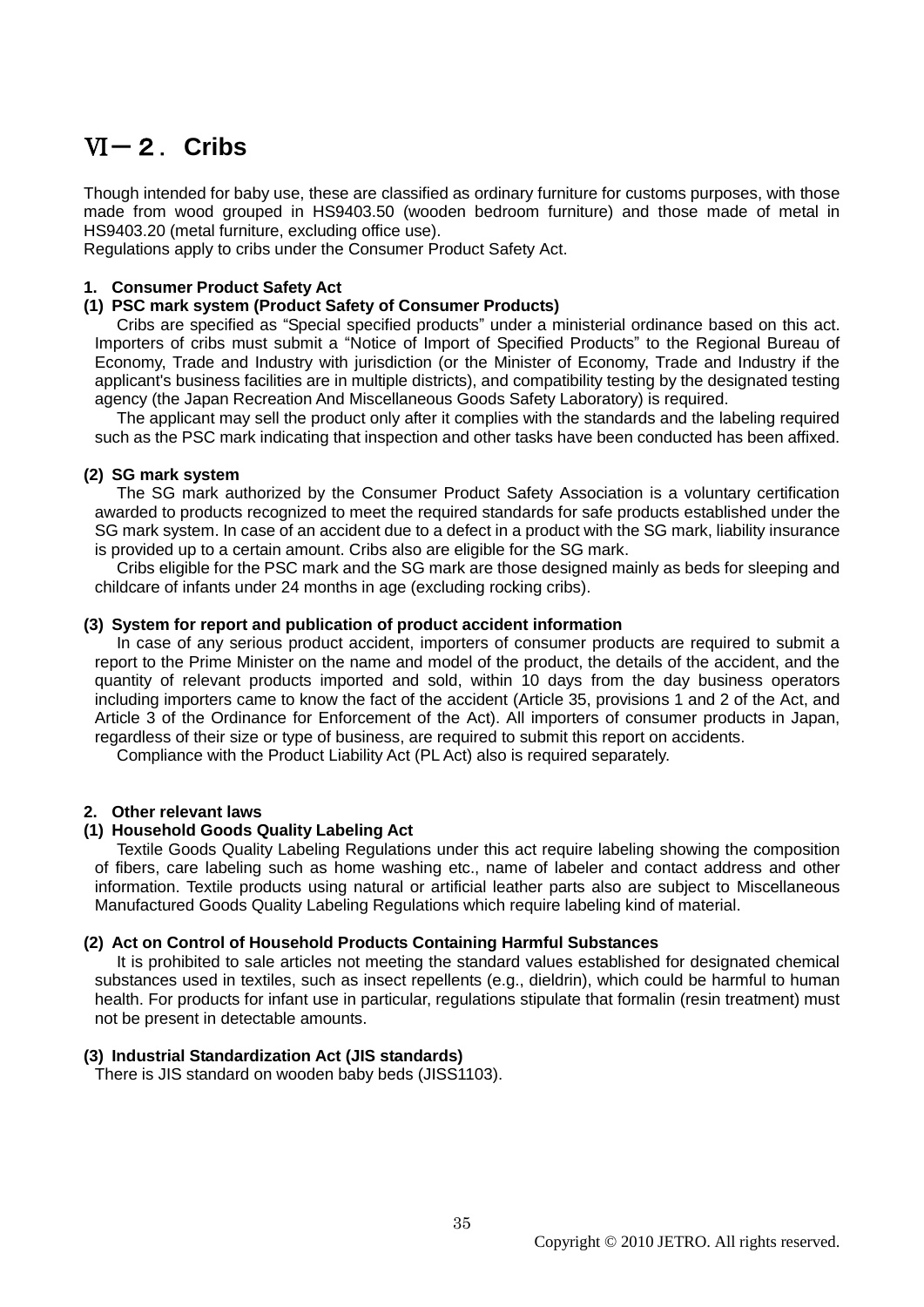#### **(4) Customs Law (articles infringing on intellectual property rights, mislabeling), etc.**

It is prohibited to import articles infringing on intellectual property rights such as counterfeit character merchandise (e.g., goods infringing on trademark rights, copyright, neighboring rights, patent rights, utility model rights, or design rights). Under the Unfair Competition Prevention Act and other laws, import will be suspended even if the importer is not aware that the goods are in violation of the law.

Also, under the Act against Unjustifiable Premiums and Misleading Representations acts such as sale with excessive premiums and exaggerated or fraudulent labeling that could mislead consumers are prohibited.

<Useful Link>

Japan Recreation and Miscellaneous Goods Safety Laboratory (MGSL) http://www.mgsl.or.jp/English/Eindex.htm Consumer Product Safety Association (CPSA) http://www.sg-mark.org/english/english20100810.pdf Consumer Affairs Agency http://www.caa.go.jp/en/index.html Japanese Industrial Standards Committee (JISC) <http://www.jisc.go.jp/eng/index.html>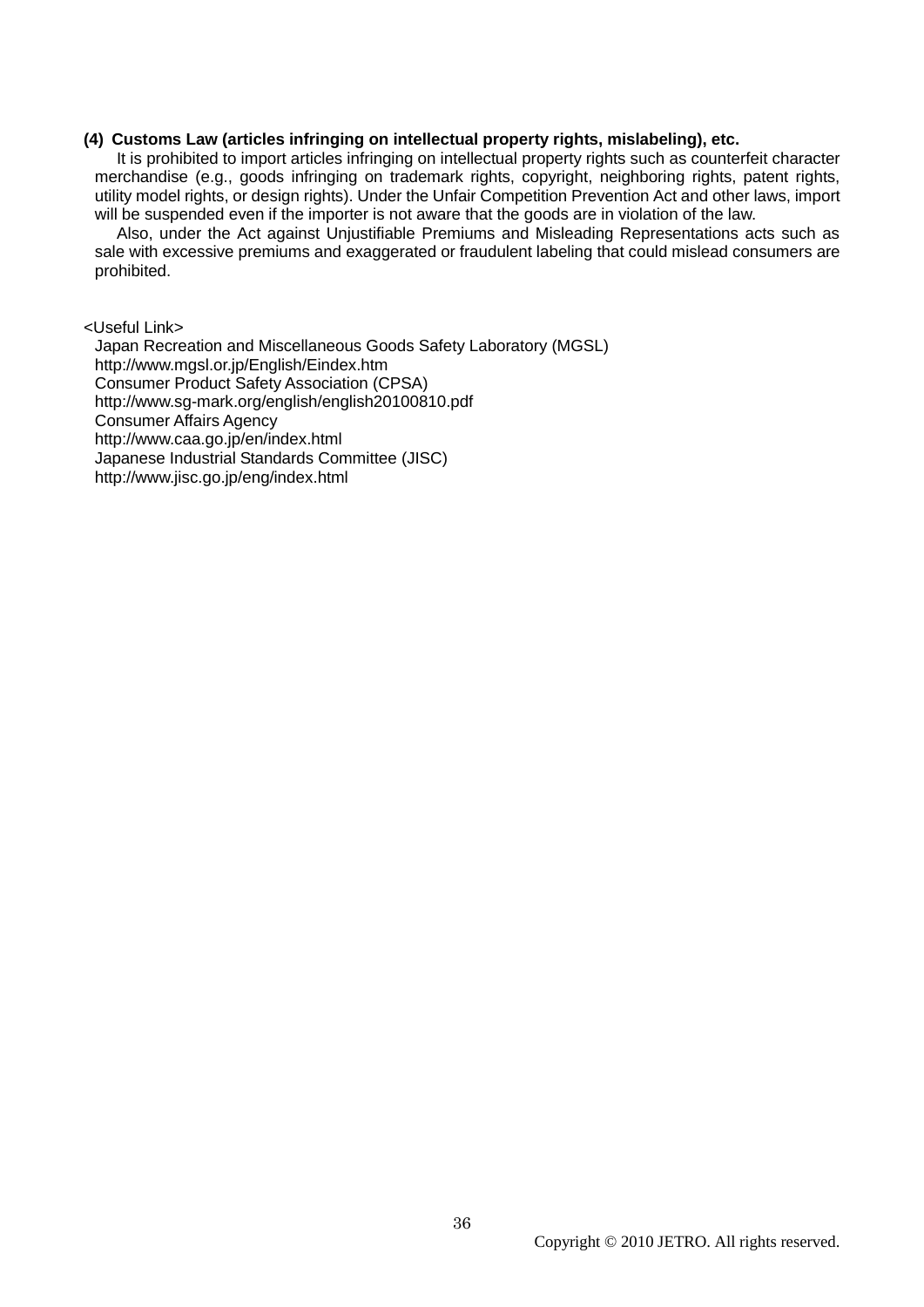# Ⅶ.**Outline of Relevant Laws**

# **WI-1. Act against Unjustifiable Premiums and Misleading Representations**

This act is intended to protect interests of general consumers by (i) ensuring fair competition through prohibiting provision of excessive premiums and (ii) prohibiting exaggerated or fraudulent advertising or other representations by businesses to induce customers. Put another way, this act is intended to ensure fair competition between businesses and protect consumers' ability to choose products and services appropriately by restricting misleading representations and excessive premiums.

The competent authority of this act was changed from the Japan Fair Trade Commission to the Consumer Affairs Agency in 2009.

This section provides an overview of area (ii) above, labeling restrictions, in particular, since it is related to import and sale of products from overseas.

# **1. Overview of restrictions on misleading representations**

Since the information shown when they buy products (including not just information shown on the products such as packaging and labeling but also various advertising and sales methods) is an important source of information for decision-making when consumers choose products, labeling that could mislead consumers about product quality, "Much Better" misleading labeling\*, is prohibited.

Furthermore, misleading or possibly misleading information on matters other than quality, such as price, "Much More Favorable" misleading labeling<sup>\*2</sup>, also is prohibited. In response to such violations, orders will be issued to take corrective measures "Warnings" or "Cautions", depending on degree, and orders will be issued to take steps such as elimination of the act in violation and corrective advertising.

In addition to the Consumer Affairs Agency, prefectural governors and police departments are authorized under this act as well.

\*<sup>1</sup> "Much Better" misleading labeling

- i.e.: The representations causing consumers to think products/services are much better than the actual ones or much better than those of other entrepreneurs contrary to the fact.
- ex.: labeling a product consisting of 80% cashmere as "100% cashmere"
- \*<sup>2</sup> "Much More Favorable" misleading representations
	- i.e.: The representations causing consumers to think products/services are much more favorable than the actual ones or much better than those of other entrepreneurs contrary to the fact.
	- ex.: labeling a product as containing "twice as much as the competition" when in fact it contains roughly the same amount as the competition

# **2. Labeling causing consumers to think products are excellent**

This refers to advertising activities such as those misstating product quality as better than it actually is or implying that a product is much better than competing products when in fact it is not. It must be noted that under this act importers are responsible not just for deliberate mislabeling but also for mislabeling of products even if they are unaware of such mislabeling.

For the purpose of determining whether or not representations constitutes labeling causing consumers to think products are excellent, the Consumer Affairs Agency may require the businesses to submit, within 15days, documentation providing reasonable evidence to back up the representations (restrictions on unproven advertising claims: Article 4, provision 2). The key point is that the businesses (importer) are responsible for the proving themselves.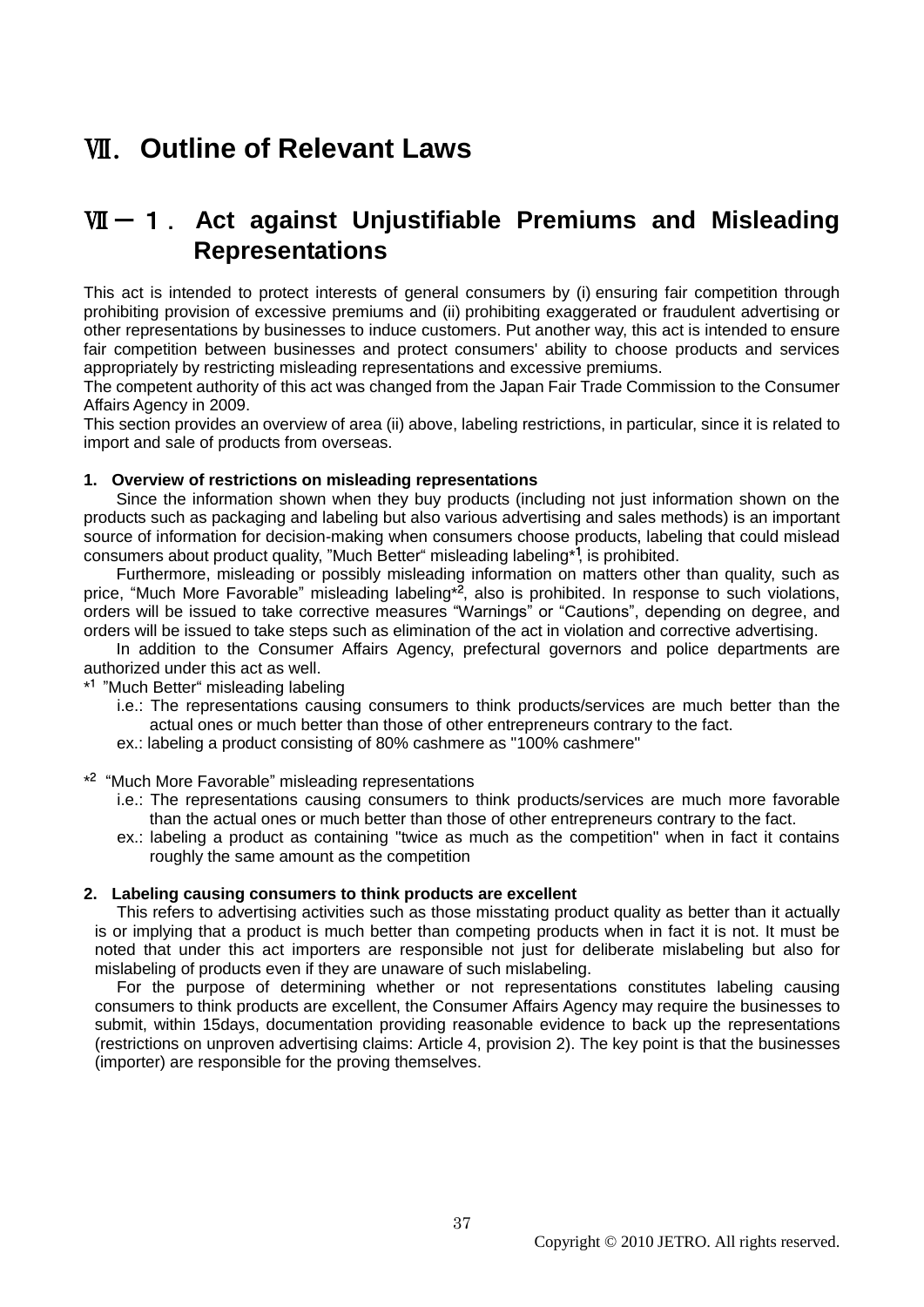# **3. Misleading representations of country of origin**

Especially designated as involving the possibility of misleading general consumers is representations concerning country of origin (a country in which a treatment or process effecting substantial change to the substance of the goods made). In response to the social problem for the disguising of the origins of food products in recent years, in May 2009 the JAS Law was revised to establishing severe penalties for the violations. In many cases, representations is regulated under other relevant laws such as the Food Sanitation Act, the Household Goods Quality Labeling Act and, as necessary, detailed regulations such as fair competition code for individual products or industries.

Under the Act against Unjustifiable Premiums and Misleading Representations, the examples below are considered misleading representations.

Ex.: Apparel products sewed in China of Japanese material may not be labeled "Made in Japan" (such products may be labeled "Made in China of Japan fabric").

Labeling that could cause consumers to imagine a product was produced in a country other than its country of origin (country or region names, flags, or crests) is prohibited, etc.

#### **4. Advertising on the Internet**

In recent years, e-trading targeted at consumers using the Internet (B to C) has been increasing rapidly. In light of the nature of Internet transactions, in which the steps from advertising through the purchase contract can be completed easily, it is thought that such transaction has higher risks of troubles, and as such an even higher level of strictness in advertising is required.

#### **5. Fair competition code**

While this act primarily covers matters such as prohibitions common to all industries, fair competition codes are autonomous rules established by industry associations such as fair trade conferences in each industry to regulate matters such as required labeling standards, and prohibitions, in light of product characteristics and other relevant Japanese laws and regulations, and operated with the approval of the Consumer Affairs Agency (former times, the Japan Fair Trade Commission).

While businesses should participate in and comply with these codes on their own initiative, some fair trade conferences have established fair-business-practice marks that serve to gain the trust of consumers.

#### <Useful Link>

Act against Unjustifiable Premium and Misleading Representations (Amendment: 2005) http://www.japaneselawtranslation.go.jp/law/detail/?id=49&vm=04&re=01&new=1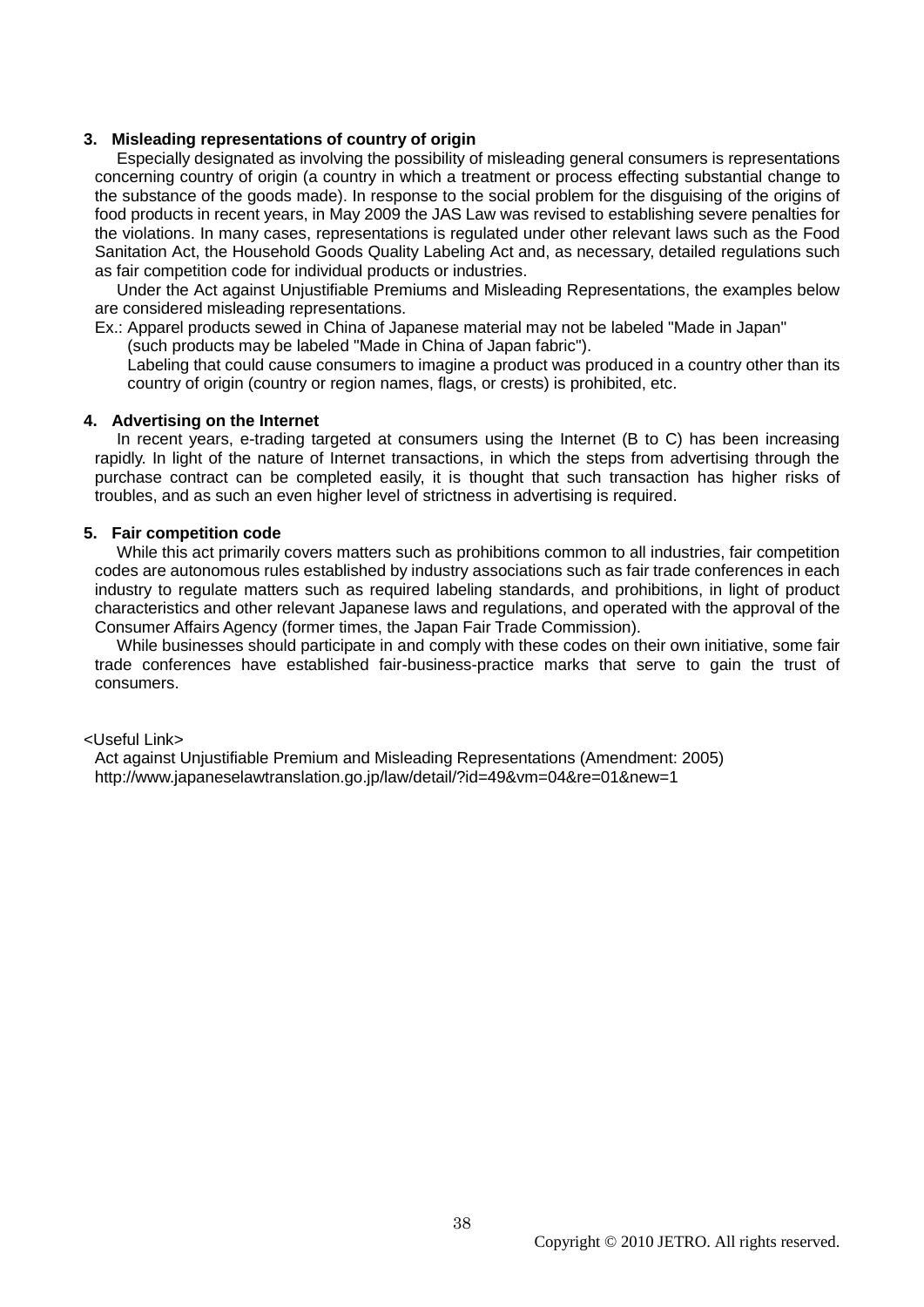# Ⅶ-2.**Act on the Promotion of Sorted Collection and Recycling of Containers and Packaging / Act on the Promotion of Effective Utilization of Resources**

The Act on the Promotion of Sorted Collection and Recycling of Containers and Packaging is the act to promote reduction and recycling of container and packaging wastes. This act is under cojurisdiction of five ministries (the Ministry of the Environment, the Ministry of Economy, Trade and Industry, the Ministry of Finance, the Ministry of Health, Labour and Welfare, and the Ministry of Agriculture, Forestry and Fisheries). The duties of labeling and of collection and recycling, which deeply concern import and sale of products from overseas, are inextricably related to this act and the Act on the Promotion of Effective Utilization of Resources. This section provides the overview including these matters.

# **1. Subjects of the labeling requirement**

The containers and packaging materials subject to this act, consisting of metal, glass, paper, and plastic, are listed below. Regulations on labeling for identification of materials are established under the Act on the Promotion of Effective Utilization of Resources. The main subject of them is products designated for labeling (i.e., products requiring labeling for promoting sorted collection of wastes).

- (1) Aluminum cans, Steel cans
- (2) Glass bottles\* (colorless, amber, other colors)
- (3) Paper drink packs, paperboard containers, paper containers and packaging\*
- (4) PET bottles\* (soft drinks, alcoholic beverages, soy sauce, processed soy-sauce products (noodle soup. etc.), sweet sake-like (*mirin*) seasonings, vinegar, seasoning vinegar, dressing-type seasoning (non-oil), milk beverage, etc.), plastic containers and packaging\*
- In addition, under the Act on the Promotion of Effective Utilization of Resources include the following:
- (5) Small-sized secondary batteries (small-sized seal lead batteries, nickel-cadmium batteries, nickel metal-hydride batteries, lithium secondary batteries)
- (6) Construction made of Vinyl chloride materials (tube, gutters, window frame, floor and wall), etc.

Materials denoted with an asterisk (\*) above must be recycled by businesses. Containers and packaging made of multiple materials such as paper packs with plastic caps also are subject to labeling requirements showing percentages of materials.

However, Small-scale businesses are exempt from the Act on the Promotion of Sorted Collection and Recycling of Containers and Packaging. Such businesses refer to those satisfying the following requirements on both net sales and number of employees.

- (1) Manufacturing: net sales of no more than 240 million yen and no more than 20 employees
- (2) Commercial, service: net sales of no more than 70 million yen and no more than five employees Under the Act on the Promotion of Effective Utilization of Resources the requirement of labeling to

identify materials applies to businesses ordering production of containers and packaging as well.

# **2. Exceptions to the labeling requirement**

Since containers and packaging refers originally to articles that will be separated from their content products and no longer used once the content products have been consumed, the following are not considered containers and packaging.

- Those for which the contents are not products: direct-mail envelopes, containers and packaging used in the home, etc.
- Those for services instead of products: cleaning bags, video rental bags, etc.
- Those that would still be used after separation from the contents: CD cases, cases for musical instrument and camera, etc.

Materials identification marks are intended for sorted disposal of containers and packages that manufacturers, user businesses (including importers) are required to recycle under the Act on the Promotion of Sorted Collection and Recycling of Containers and Packaging. It would be problematic to labeling materials identification marks voluntarily on containers and packaging not subject to the recycling requirement under the act. While the subjects of materials identification marks under the Act on the Promotion of Effective Utilization of Resources basically are the same as those of the recycling requirement under the Act on the Promotion of Sorted Collection and Recycling of Containers and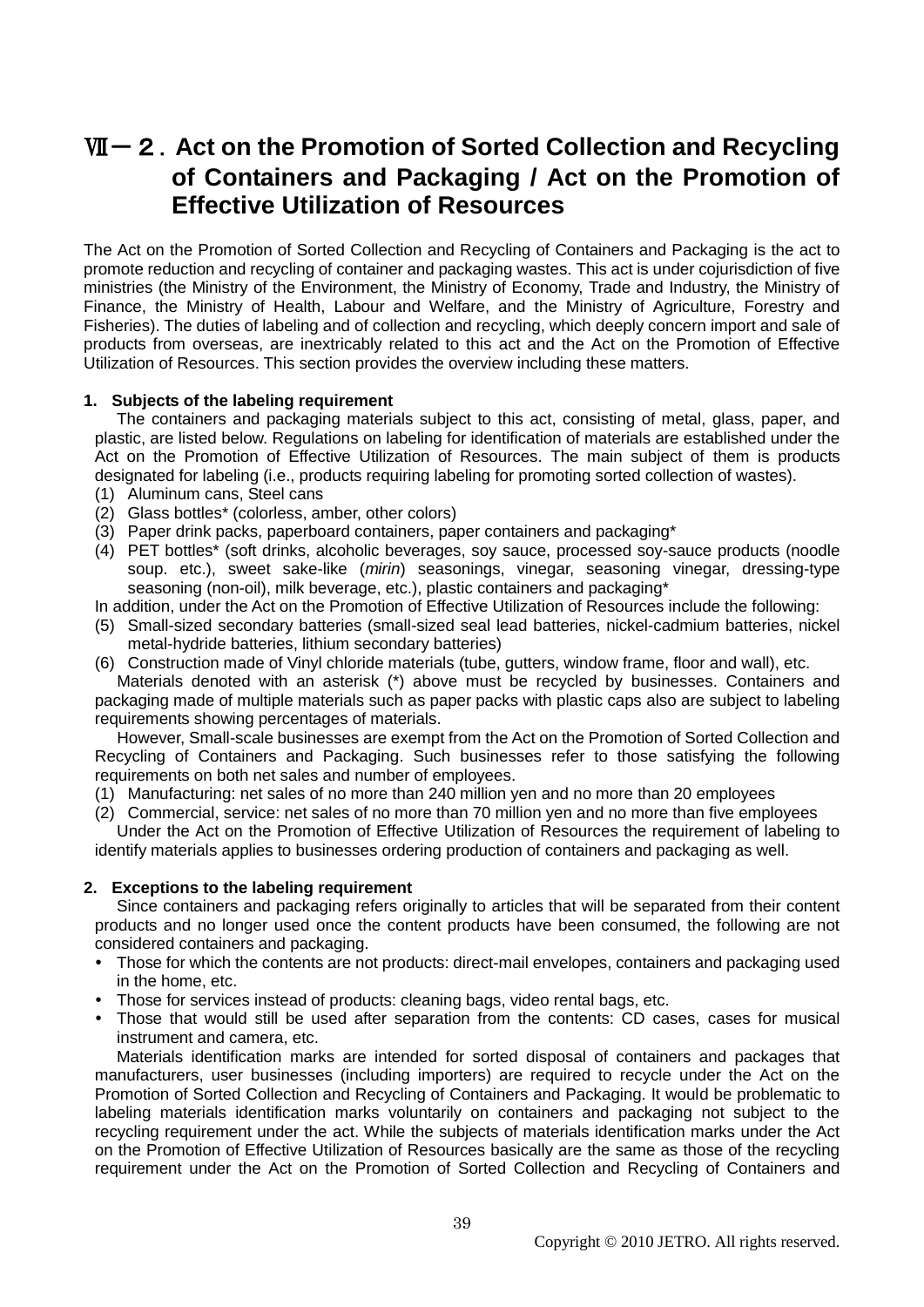Packaging, there are exceptions, such as the fact that under the former small-scale businesses, which are exempt under the latter, are required to label materials identification and cases in which labeling is not required despite the requirement of recycling. For example,

- While the recycling requirement applies to glass containers, they are exempt from the requirement to label materials identification
- Containers and packaging for industrial use are exempt from the labeling requirement and also the recycling requirement
- Nonwoven fabric, cellophane which is not grouped in the plastic category, etc.

# **3. Labeling requirements for imported products**

When indicating container and packaging materials and composition and trademark use, importers and sellers must use the same materials identification marks as used for domestic Japanese products. Put another way, when importing and selling completed products (nothing changed) from a foreign manufacturer, the trading company importing the products is not required to label the materials identification marks if it makes no instruction concerning matters such as the form of the product and the container and packaging are not labeled in Japanese. However, acutually such a case would involve issues whether products with no Japanese-language labeling would be accepted by Japanese consumers and the coherence of labeling requirements under other relevant Japanese laws and regulations such as Food Sanitation Act, Act on Standardization and Proper Labeling of Agricultural and Forest Products (JAS Law), Pharmaceutical Affairs Law, Household Goods Quality Labeling Act, and Measurement Law, etc. For this reason, the subject of the labeler responsible under this act will vary depending on whether the importer or retailer affixes Japanese-language labeling. When affixing a Japanese-language label, the requirement may be fulfilled together with other component materials identification labels on the container and packaging surface.

# **4. Subjects of the recycling requirement**

The following businesses other than small-scale businesses (not subject to the recycling requirement) are subject to the recycling requirement calculated in accordance with the amount of containers and packaging they generate.

- Users of designated containers: businesses using containers for the products they sell
- Manufacturers of designated containers: businesses manufacturing those containers
- Users of designated containers and packaging: businesses importing and selling products with those containers and packaging

These designated businesses may choose to fulfill their recycling requirement by (i) collecting used products themselves (e.g., returnable bottles of beer and soft drinks), (ii) subcontracting collection to the designated body (the Japan Containers and Packaging Recycling Association), or (iii) using their own independent route under the approval of the competent minister. However, since sorted collection of waste rules vary by municipality, in many cases businesses fulfill this requirement using method (ii), paying the charges for subcontracting of recycling.

As an agent for the recycling requirement on designated businesses, the Japan Containers And Packaging Recycling Association collects container and packaging waste from municipal storage facilities and subcontracts recycling processing to recycling businesses chosen through a bidding process. Violators of the recycling duty (i.e., free-rider businesses, who fail to satisfy the recycling requirement despite the fact that they are subject to it as designated businesses) will be subject to warning, announcement, and the order of improvement from the competent minister, and will be fined if they do not comply with the order.

<Useful Link>

Act on the Promotion of Sorted Collection and Recycling of Containers and Packaging (Amendment: 2006) http://www.japaneselawtranslation.go.jp/law/detail/?id=88&vm=04&re=01&new=1 Act on the promotion of Effective Utilization of Resources

http://www.japaneselawtranslation.go.jp/law/detail/?id=80&vm=04&re=01&new=1

3R Policies (Ministry of Economy, Trade and Industry)

http://www.meti.go.jp/policy/recycle/main/english/index.html

The Japan Containers and Packaging Recycling Association

http://www.jcpra.or.jp/eng/index.html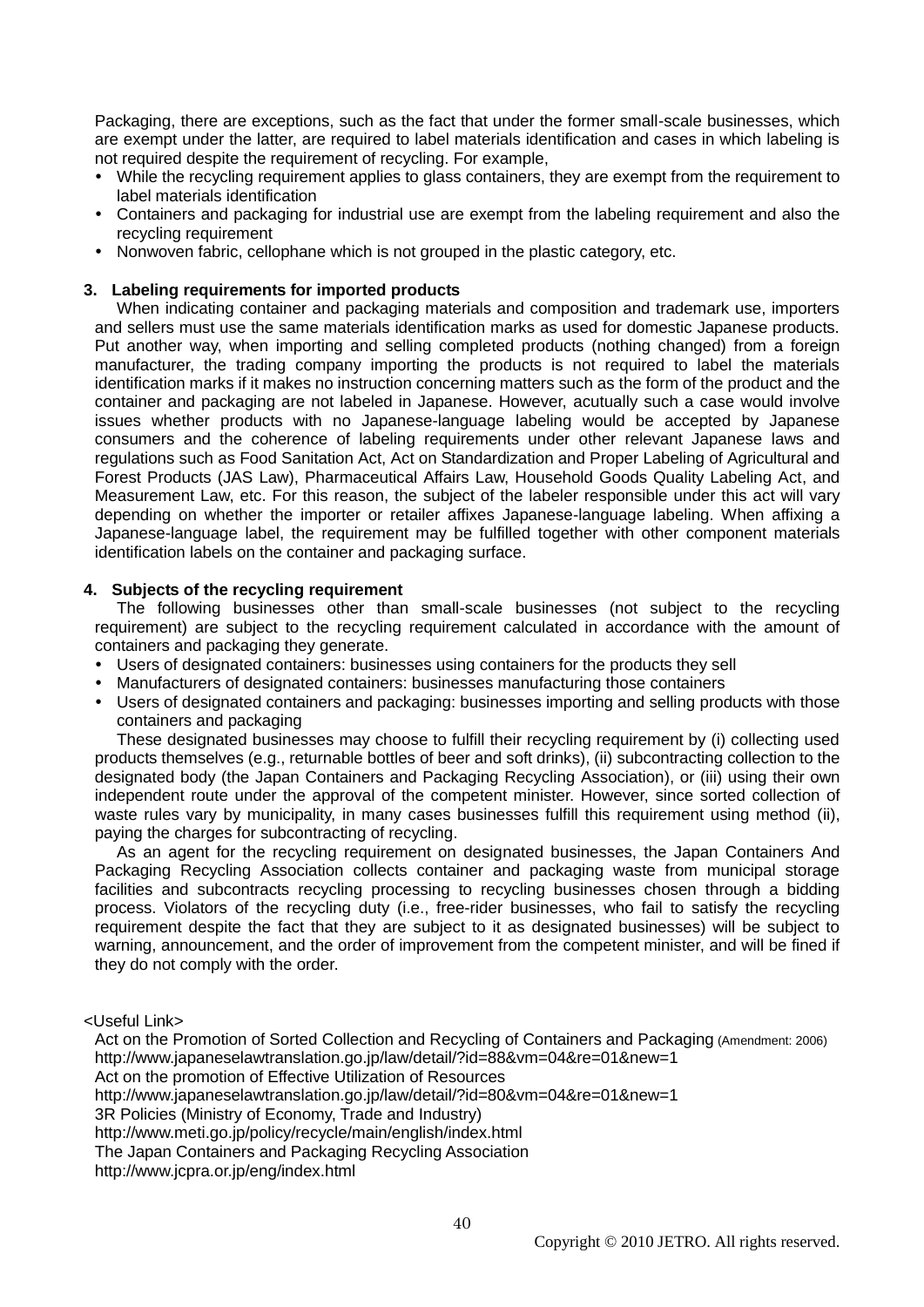# Ⅶ -3. **Industrial Standardization Act (JIS Mark Labeling System)**

The Japanese Industrial Standards (JIS) based on the Industrial Standardization Act is the national standards that are intended to promote efforts such as ensuring appropriate quality of mining and manufacturing products, providing product information, technology advancement, increasing productivity, improving the competitive environment, and ensuring interchangeability and compatibility of interfaces. JIS are enacted by the competent ministers (the Minister of Economy, Trade and Industry, the Minister of Land, Infrastructure, Transport and Tourism, the Minister of Health, Labour and Welfare, the Minister of Agriculture, Forestry and Fisheries, the Minister of Education, Culture, Sports, Science and Technology, the Minister for Internal Affairs and Communications, and the Minister of the Environment) through investigating and deliberating by the Japanese Industrial Standards Committee (JISC).

# **1. JIS mark Labeling System**

- JIS standards are classified into three categories by the nature of contents:
- "Basic standards" (those establishing matters such as terminology, codes, units, etc.)
- "Methods standards" (those establishing methods such as those of testing, analysis, inspection, measurement, etc.)
- "Products standards" (those establishing matters such as product shapes, dimensions, materials, quality, performance, functions, etc.)

In most cases, labeling of the JIS mark system under which such labeling is approved after the product has received certification by an Accredited Certification Body that it conforms to certain quality and other requirements prescribed in these product standards.

The JIS mark comes in three designs for "Mining and manufacturing products", "Process technologies" and "Particular aspects" such as products that concern to the environment or to the elderly and people with disabilities.

# **2. Japan Accreditation System for Product Certification Bodies of JIS Mark (JASC)**

When a manufacturer, importer, or seller of mining and manufacturing products desires to affix the JIS mark on the product, it must undergo certification by a third-party agency registered with the national government (Accredited Certification Body). The JIS mark may not be used based solely on self declaration of conformity with the standards. The national government accredits Accredited Certification Bodies under the international standard ISO/IEC Guideline 65 (in Japan, JISQ0065: General requirements for bodies operating product certification systems). Furthermore, under ISO/IEC Guide 28 (JISQ1001: General guidance on a third-party certification system for products) certification by Accredited Certification Bodies is covered by general certification guidelines and sectoral guidelines on certificatio. In this way, the system for assessment of conformity to standards is consistent on an international basis. In addition to inspecting quality management systems (including inspection equipment, inspection methods, and appointment of persons responsible for quality control), Accredited Certification Bodies take responsibility for testing sampled products.

A competent minister is designated for each JIS standard, and Accredited Certification Bodies are subject to periodic renewal of registration (every four years), maintenance and administration through on-site inspections and other tasks, and, as necessary, administrative sanction such as orders on conformity and improvement. While the national government can take same measures as necessary for certified manufacturers, cancellation of certification is conducted by the Accredited Certification Body that certified the product.

# **3. The Japan National Laboratory Accreditation system (JNLA)**

Under ISO/IEC17025 (in Japan, JISQ17025: General requirements for the competence of testing and calibration laboratories), the National Institute of Technology and Evaluation (NITE) issues registration certificates to businesses registered for the testing capabilities within the scope of application on factors such as organization, quality systems, records management, personnel, facility conditions, and traceability of measurement, to ensure the ability to provide appropriate test results.

Note that in addition to the JNLA system there are other testing-facility accreditation systems as well.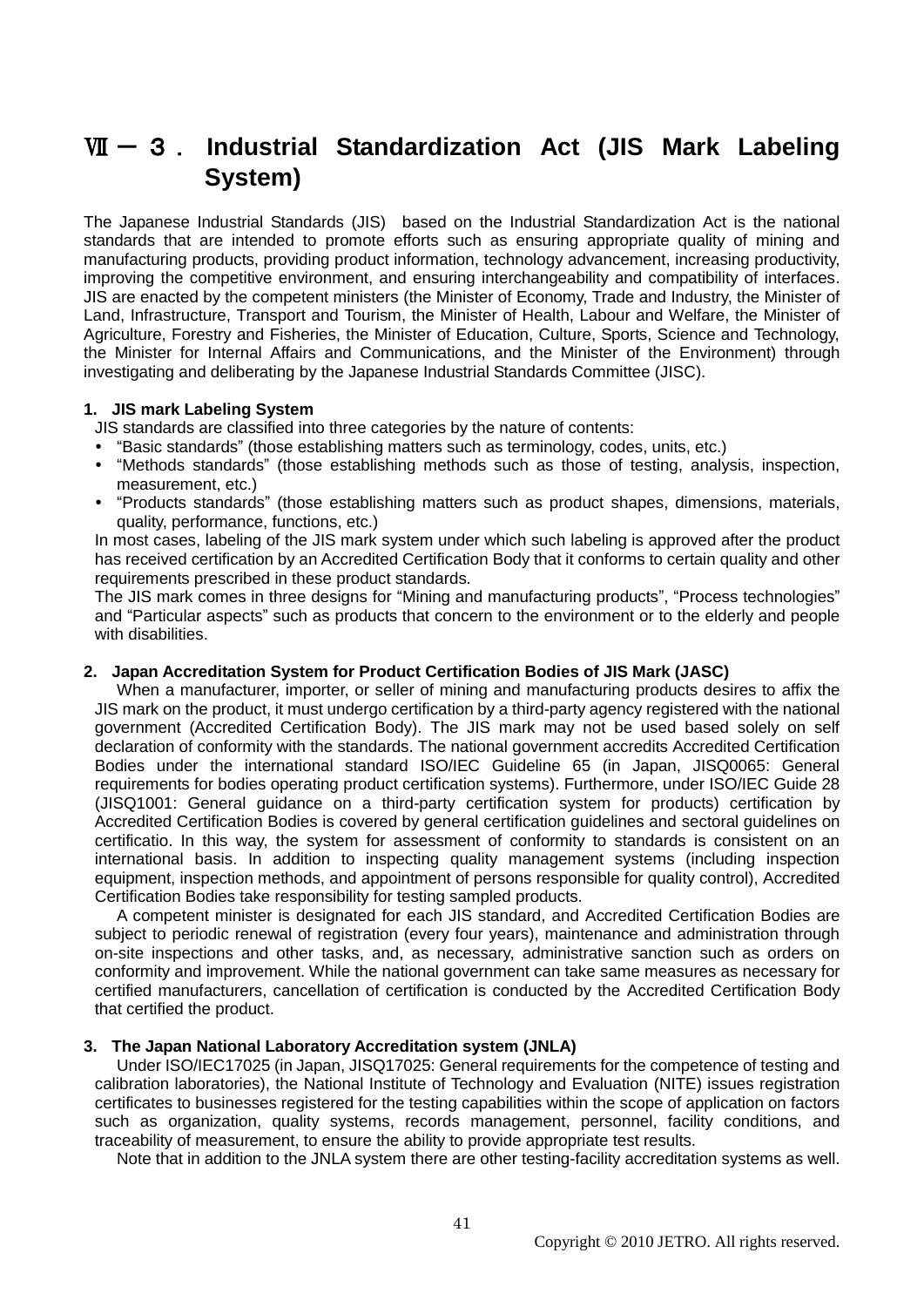As well as the EN standards in Europe and the ANSI standards in the United States, basically JIS standards are voluntary standards, and it is not compulsory certification. However, in some cases the standards are cited in enforceable laws and regulations, in response to the movement toward international standardization (under the ISO and IEC, etc.), as exemplified by the WTO Agreement on Technical Barriers to Trade (WTO-TBT). For example, JIS standards are inextricably linked to standards based on laws and regulations such as the Building Standards Act (restrictions on formaldehyde in building materials), the Fire Service Act (technical standards on fire-fighting equipment), the Electrical Appliance and Material Safety Law, the High Pressure Gas Safety Act, and other laws and regulations.

In addition, many standards, such as those on quality management ( $ISO9000 = JISO9000$ ), environmental management (ISO14000 = JISQ14000), and information security management (ISO/IEC27001 = JISQ27001), while not compulsory, are subject to aggressive promotion of their adoption by businesses and organizations.

<Useful Link>

Industrial Standardization Act (Amendment: 2005) http://www.japaneselawtranslation.go.jp/law/detail/?id=20&vm=04&re=01 Japanese Industrial Standards Committee (JISC) <http://www.jisc.go.jp/eng/index.html> National Institute of Technology and Evaluation (NITE) http://www.iajapan.nite.go.jp/jnla/en/index.html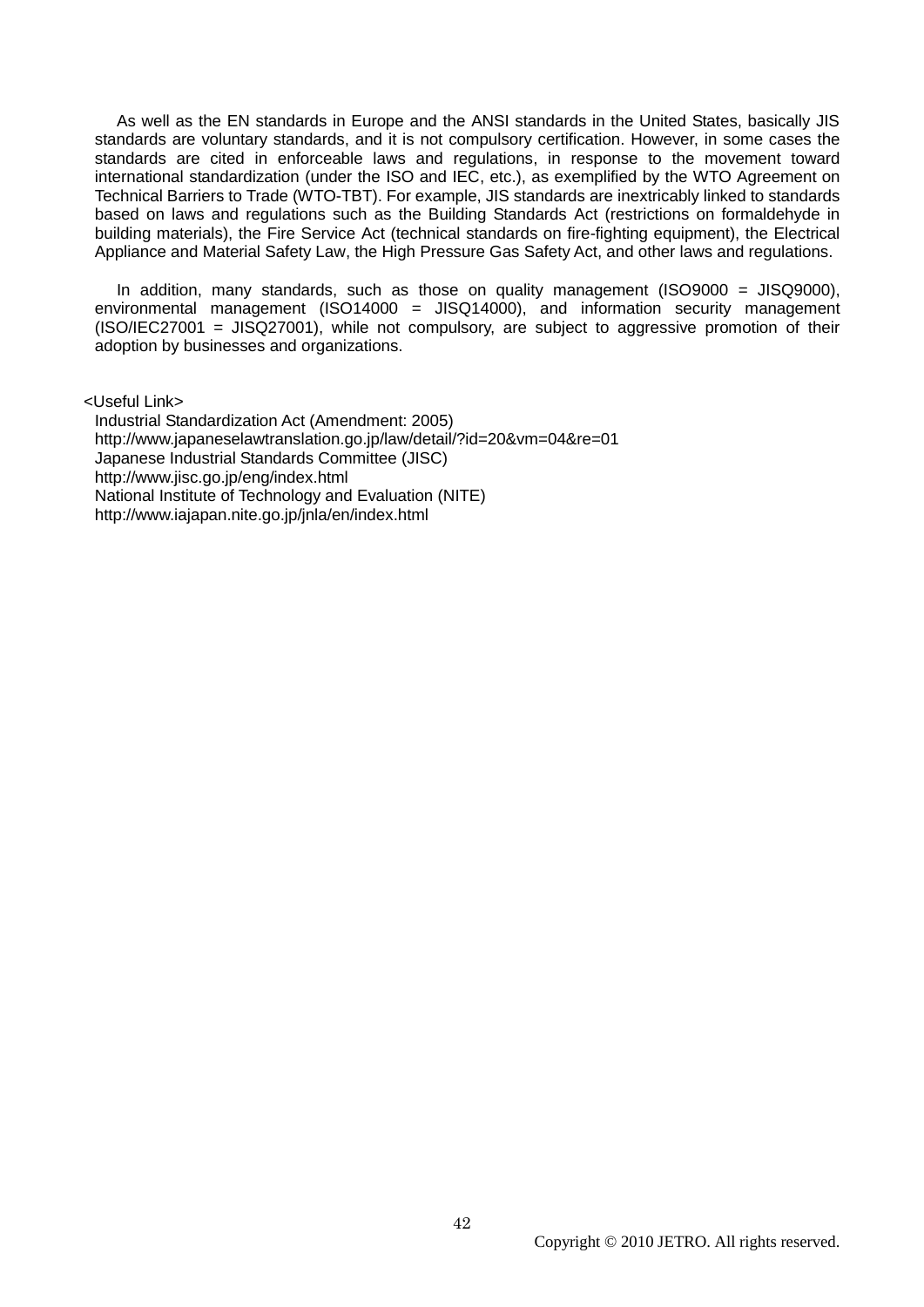# Ⅶ-4.**Household Goods Quality Labeling Act**

This act aims to make the labeling of household goods relating to their quality fair and appropriate so that the interests of general consumers can be protected. (Article 1)

# **1. Household goods designated for labeling**

While the list of products designated for labeling is reviewed as necessary in light of factors such as change in lifestyles and needs, such products are grouped into four categories under Quality Labeling Regulations. Designated products are subject to the labeling standards, which consist of "labeling matters," the quality to be indicated such as components, performance, usage, storage condition, etc., and "compliance matters," rules for labeling.

- a. Textile goods: 35 items (1) Yarn (2) Woven fabrics, knitted fabrics, and lace (3) Jackets (4) Trousers or pants (5) Skirts (6) Dresses (7) Pullovers, cardigans, and other sweaters (8) Dress shirts, open-necked shirts, polo shirts, other shirts (9) Blouses (10) Aprons, cooking aprons, business and work wear (11) Overcoats, topcoats, raincoats, other coats (12) Rompers and children"s overalls (13) Underwear (14) Nightwear (15) Socks (16) *Tabi* (Japanese-style socks to be worn with *kimono*) (18) Handkerchiefs (19) Blankets (20) Sheets (21) Towels and *tenugui* (Japanese-style hand towels) (22) *Haori* (short coat to be worn over kimono) and kimono (traditional Japanese clothes) (23) Mufflers, scarves, and shawls (24) Dressing gowns (25) Curtains (26) Carpets (limited to those with piles) (27) Coverlets (limited to those made of towels) (28) *Futon* (Japanese-style quilts or mattresses) (29) Blanket covers, futon covers, pillow covers and bedspreads (30) Table cloths (31) Neckties (32) Swimming wear (33) *Furoshiki* (Japanese-style wrapping cloths) (34) *Obi* (Japanese-style sash belts for kimono) (35) *Obijime* (sash fasteners) and Haori strings b. Plastic manufactured goods: 8 items (1) Washbasins, tubs, buckets and bathroom utensils (2) Baskets (3) Trays (4) Water bottles (5) Tableware and kitchen utensils (6) Polyethylene or polypropylene bags (7) Hot water bottles (8) Portable toilet pots and toilet utensils (excluding fixed type) c. Electrical appliances: 17 items (1) Electric washing machines (2) Electric rice cookers (3) Electrically heated blankets (4) Electrical vacuum cleaners (5) Electrical refrigerators (6) Ventilation fans (7) Air conditioners (8) Television receivers (9) Electric juicers, mixers, and juicer-mixers (10) Electric panel heaters (11) Electric pots (12) Electric roasters<br>(13) Electric shavers (14) Microwave ovens (15) Fluorescent desk lamp sta (14) Microwave ovens (15) Fluorescent desk lamp stands (16) Electric griddles (17) Electric coffee makers d. Miscellaneous manufactured goods: 30 items (1) Thermos bottles (2) Bags (3) Umbrellas (4) Synthetic detergents, soap for laundry or kitchen use and detergents for household or furniture use (5) Household or furniture wax (6) Urethane foam mattresses and spring mattresses (7) Shoes (8) Gloves that are wholly or partly made of leather or synthetic leather (9) Desks and tables (10) Chairs, stools and *zaisu* (legless chairs used in a *tatami* room) (11) *Tansu* (chests of drawers) (12) Synthetic rubber cutting boards (13) Jackets, trousers, skirts, dresses, coats, and pullovers, cardigans and other sweaters made wholly
	- of or partly using leather or synthetic leather
	- (14) Paints (15) Tissue paper and toilet paper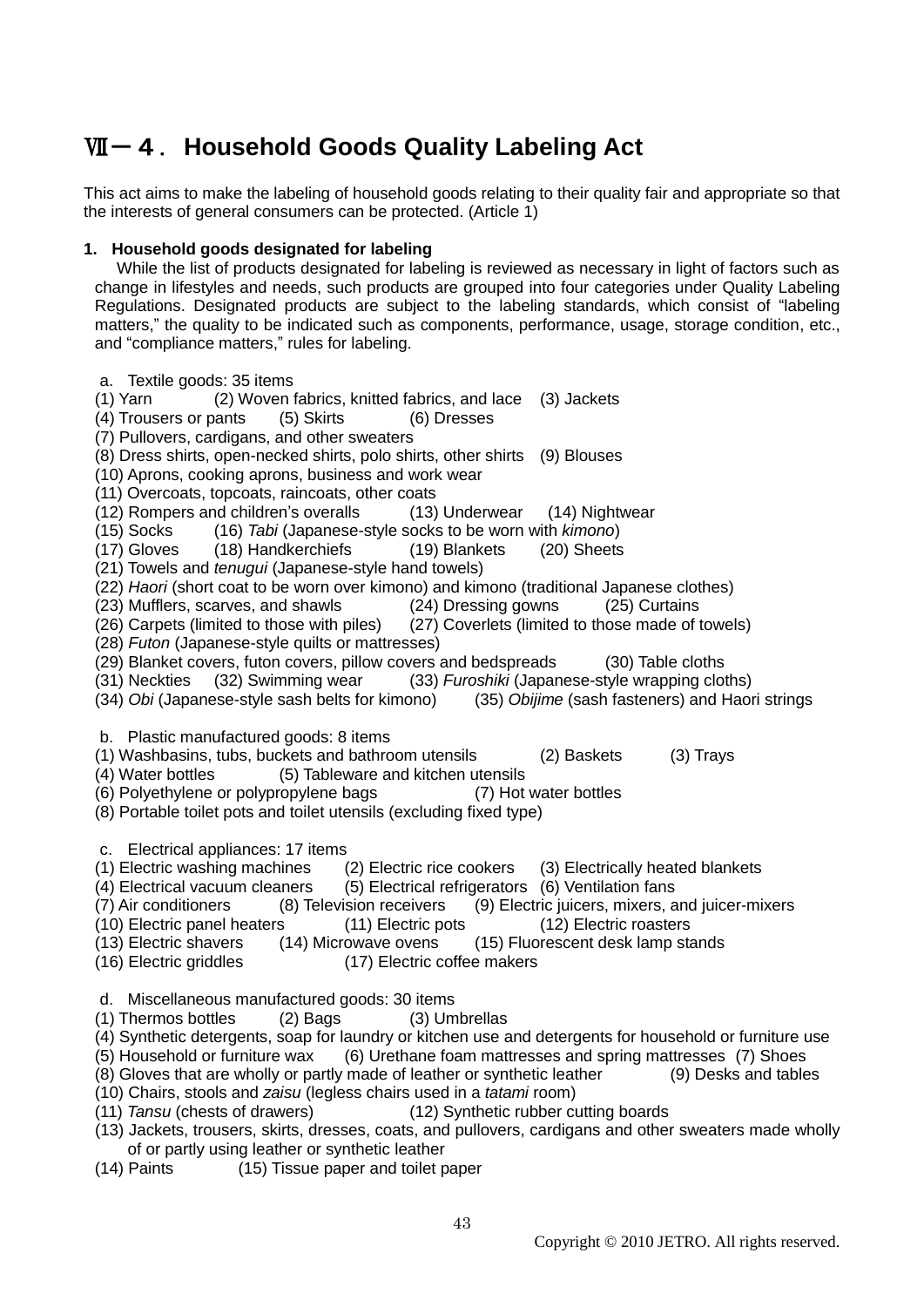(16) Tableware and kitchen utensils painted with Japanese lacquer or cashew nut resin coating

(17) Adhesives (18) Tableware and kitchen utensils made of tempered glass

(19) Tableware and kitchen utensils made from borosilicate glass or glass ceramics<br>(20) Shopping carts (21) Sunglasses (22) Toothbrushes

(20) Shopping carts

(23) Aluminum foil for serving food or kitchen use (24) Baby feeding bottles<br>(25) Pots and pans (26) Kettles (27) shoil (Japanese sliding doors) (27) *shoji* (Japanese sliding doors) paper

(28) Bleaching agents for clothes, kitchen or household use

(29) Polishing agents for kitchen, household or furniture use (30) Water purifiers

In principle, products combining or made of one or more of the above products require labeling based on the Quality Labeling Regulations for each relevant function or item.

#### **2. Compliance measures**

The Prime Minister or the Minister of Economy, Trade and Industry may instruct the manufacturer or distributors or labeling agents to provide labeling in accordance with the act, in the case that they are not provided or a product is not labeled in accordance with the labeling standards.

If a manufacturer, etc. does not follow such instructions, the Minister may announce publicly the name of the manufacturer, etc. to that effect. (Article 4)

If improvements are not seen after this instruction and announcement process, the Minister may order to compel appropriate labeling under threat of penalty (Article 5) and, furthermore, may order to refrain from the sale of the goods without proper labeling (Article 6).

To enforce this act, the Minister may conduct onsite inspections or collect reports from manufacturers, etc. The authority for such onsite inspections, etc. has been delegated to the Regional Bureaus of Economy, Trade and Industry or to individual prefectures (Article 19).

#### **3. Labeling of imported products**

In the particulars to be displayed, the name (full name or trade name) and contact address (address or phone number) must be indicated in a conspicuous location, readily visible to the consumer in the Japanese language.

Labeling of country of origin shall comply with the relevant standards (Fair Trade Commission Notice no. 34, 1973) based on the Act against Unjustifiable Premiums and Misleading Representations.

While this act does not cover products for industrial use, caution is required concerning products that might be sold directly to consumers at home superstores or other outlets. Similarly, while products not offered for sale are exempt from the law, if they include product that might be sold to consumers labeling is required.

<Useful Link>

Household Goods Quality Labeling Act (Amendment: 1999)

http://www.japaneselawtranslation.go.jp/law/detail/?id=1874&vm=04&re=01

Quality Labelling Laws of Household easily understood brochure (Ministry of Economy, Trade and Industry / As of March 2009)

http://www.meti.go.jp/policy/consumer/seian/hinpyo/pamphlet/pamphlet\_03.html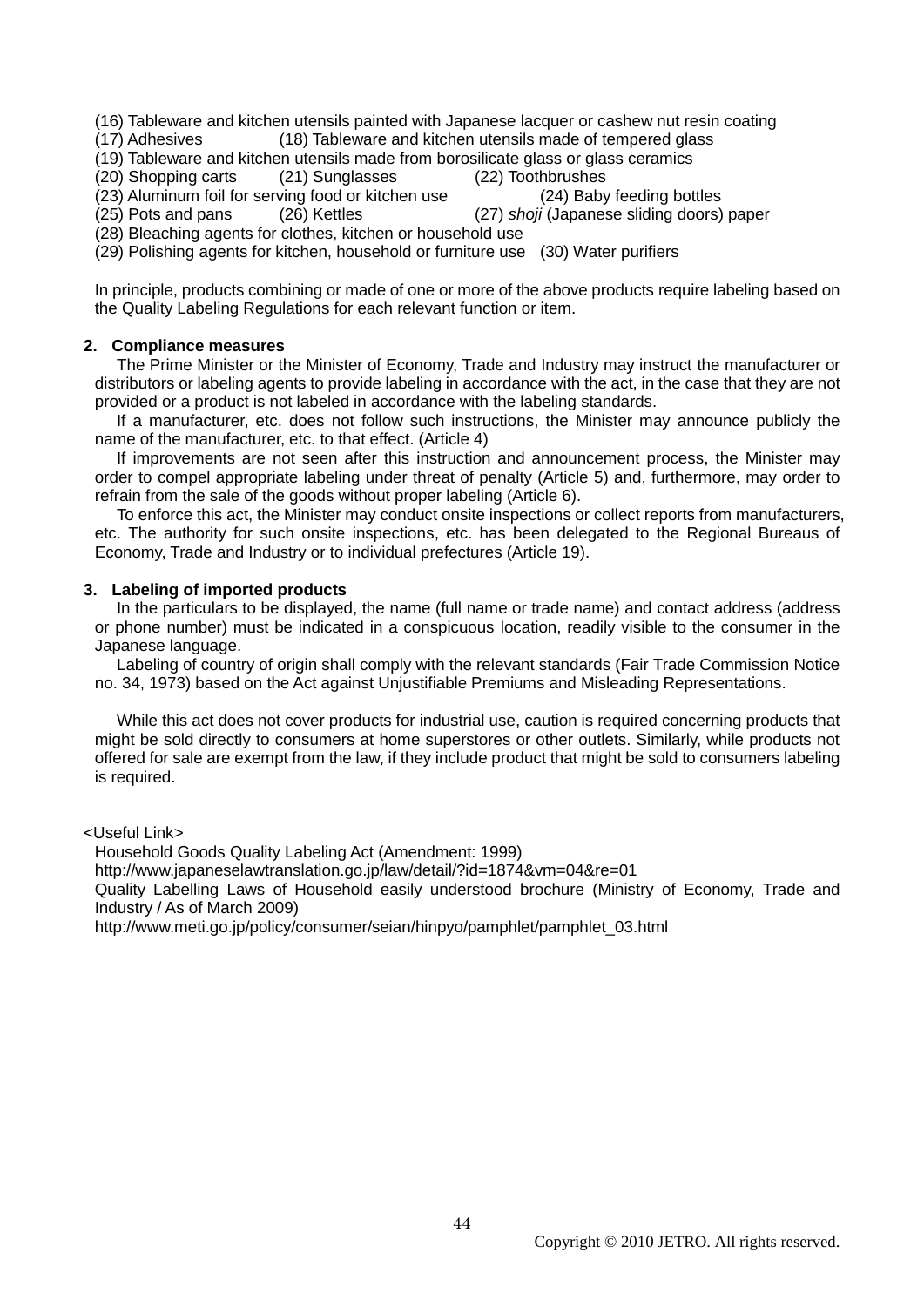# Ⅶ-5.**Act on Control of Household Products Containing Harmful Substances**

For the perspective of safety control of household products, products not conforming to the standard values of designated chemical substances that could be harmful to the human body are prohibited from sale (Article 5).

Businesses are responsible for selling products on the market only after confirming that they do not violate the applicable standards. After products are brought to market, they are monitored by prefecture governments and other regulators and, if necessary, orders will be issued to take corrective measures such as recall and improving quality control (Article 6).

| <b>Substance</b>         | <b>Subject</b>                      | <b>Standard</b>                          |
|--------------------------|-------------------------------------|------------------------------------------|
| Hydrogen chloride        | Household detergent fluids          | Acid content no more than 10% by         |
| Hydrochloric acid        | (not including toxic formulas       | amount and container of designated       |
|                          | including the substances at left)   | strength                                 |
| <b>Vinyl Chloride</b>    | Household aerosol products          | None detected using infrared absorption  |
|                          |                                     | spectrum                                 |
| 4, 6-Dichloro-7 (2, 4,   | The following textile products:     | 30 ppm or lower (30 µg or lower per gram |
| 5-trichloro phenoxy)     | Diaper covers, underwear,           | of sample) using gas chromatography      |
| -2-Trifluoro methyl      | sleepwear, gloves, socks and        | with electron-capture detector           |
| benz imidazole (DTTB)    | stockings, innerwear, outerwear,    |                                          |
|                          | headwear, bedding, pillows and      |                                          |
|                          | mats, household yarn                |                                          |
| Sodium hydroxide         | Household detergent fluids          | Alkali content no more than 5% by        |
| Potassium hydroxide      | (not including toxic formulas       | amount and container of designated       |
|                          | including the substances at left)   | strength                                 |
| Tetrachloroethylene      | Household aerosol products          | 0.1% or lower using gas chromatography   |
|                          | Household detergent                 | with electron-capture detector           |
| Trichloroethylene        | Household aerosol products          | 0.1% or lower using gas chromatography   |
|                          | Household detergent                 | with electron-capture detector           |
| Tris (1-aziridinyl)      | The following textile products:     | None detected using gas                  |
| phosphine oxide (APO)    | Sleepwear, bedding, curtains,       | chromatography with flame-photometric    |
|                          | pillows and mats                    | detector                                 |
| Triphenyl tin compound   | The following textile products:     | None detected using flameless atomic     |
| Tributyl tin compound    | Diapers, diaper covers, bibs,       | absorption spectrometry and thin layer   |
|                          | underwear, sanitary bands, sanitary | chromatography                           |
|                          | underpants, gloves, socks and       |                                          |
|                          | stockings                           |                                          |
|                          | Household adhesives, household      |                                          |
|                          | paints, household waxes, shoe       |                                          |
|                          | polish, shoe cream                  |                                          |
| Bis (2, 3-dibrom propyl) | The following textile products:     | None detected using gas                  |
| phosphate compound       | Sleepwear, bedding, curtains,       | chromatography with flame-photometric    |
| (TDBPP)                  | pillows and mats                    | detector                                 |

Subject household products, their standards are established for each category of restricted substance.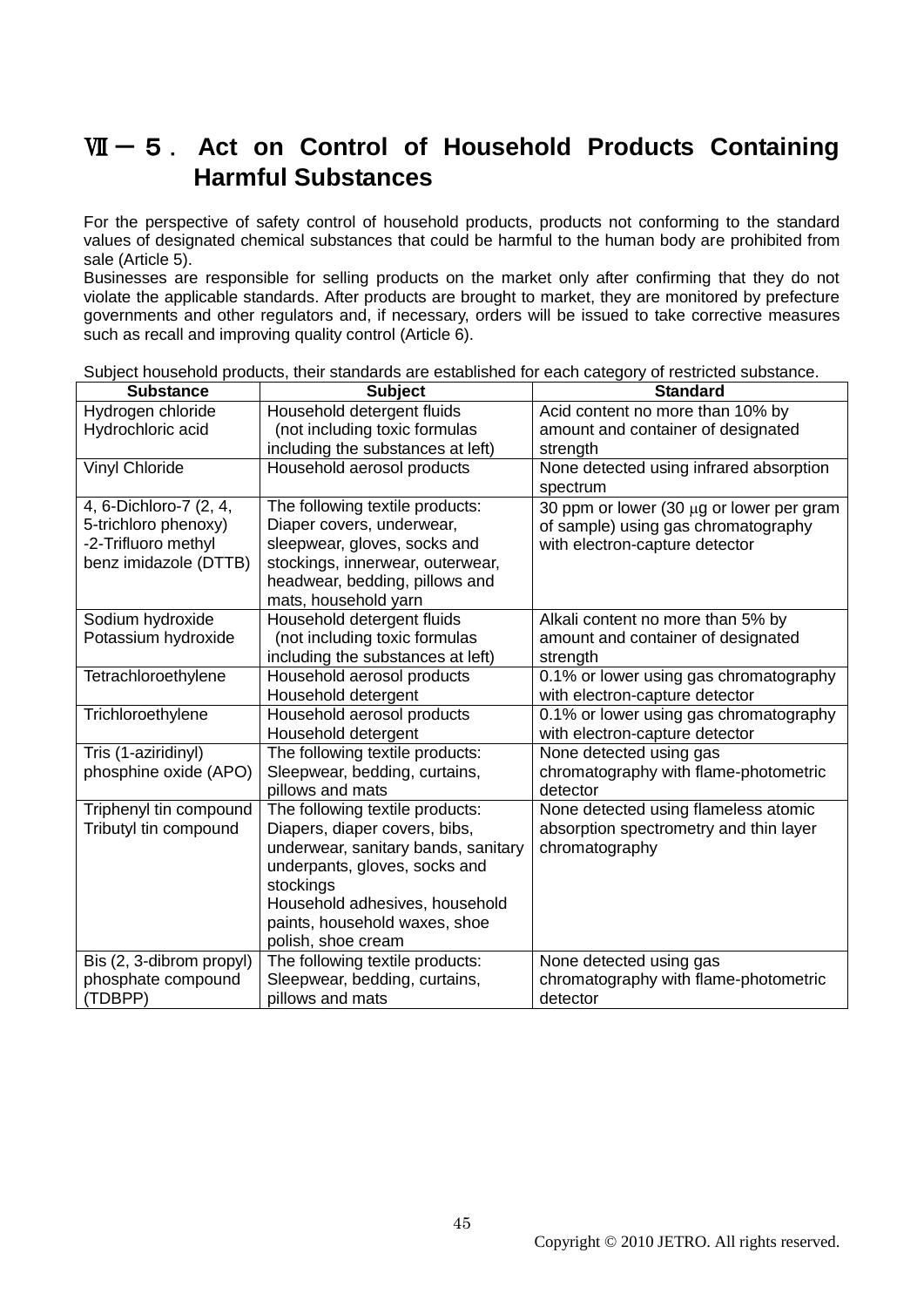| <b>Substance</b>                                                          | <b>Subject</b>                                                                                                                                                                                                                                 | <b>Standard</b>                                                                                                                                                                                                                           |
|---------------------------------------------------------------------------|------------------------------------------------------------------------------------------------------------------------------------------------------------------------------------------------------------------------------------------------|-------------------------------------------------------------------------------------------------------------------------------------------------------------------------------------------------------------------------------------------|
| Formaldehyde                                                              | The following textile products:<br>(1)<br>Diapers, diaper covers, bibs,<br>underwear, sleepwear, gloves,<br>socks and stockings,<br>innerwear, outerwear,<br>headwear, and bedding for<br>infants under 24 months in age                       | Absorbance difference under<br>(1)<br>acetylacetone method of 0.05 or<br>lower, or 16 ppm or lower (16 $\mu$ g or<br>lower per gram of sample)                                                                                            |
|                                                                           | The following textile products:<br>(2)<br>Underwear, sleepwear, gloves,<br>socks and stockings, tabi<br>Wigs, false eyelashes, false<br>mustaches and beards,<br>adhesives used to keep socks<br>and stockings in place                        | (2)<br>75 ppm or lower (75 µg or lower per<br>gram of sample) under acetylacetone<br>method                                                                                                                                               |
| Methanol<br>(methyl alcohol)                                              | Household aerosol products                                                                                                                                                                                                                     | 5w/w% or lower using gas<br>chromatography with hydrogen flame<br>detector                                                                                                                                                                |
| Organic mercury<br>compounds                                              | The following textile products:<br>Diapers, diaper covers, bibs,<br>underwear, sanitary bands, sanitary<br>underpants, gloves, socks and<br>stockings<br>Household adhesives, household<br>paints, household waxes, shoe<br>polish, shoe cream | None detected using flameless atomic<br>absorption spectrometry (background<br>value must not exceed 1 ppm)                                                                                                                               |
| Di-benzo (a, h)<br>anthracene<br>Benzo (a) anthracene<br>Benzo (a) pyrene | Household wood preservatives<br>(1)<br>and wood pesticides<br>containing creosote oil<br>Household wood preservatives<br>(2)<br>and wood pesticides<br>processed using creosote oil<br>and compounds thereof                                   | (1)<br>10 ppm or lower using<br>gas-chromatography mass<br>spectrometer (10 $\mu$ g or lower per<br>gram of sample)<br>3 ppm or lower using<br>(2)<br>gas-chromatography mass<br>spectrometer $(3 \mu g)$ or lower per gram<br>of sample) |

However, this act does not apply when stricter safety measures are clearly required under the standards or other stipulations of other laws or regulations (Article 2).

- (1) Products subject to regulation under the Food Sanitation Act
- Food products, additives, apparatus, containers and packaging, toys, detergents, and similar products (2) Products subject to regulation under the Pharmaceutical Affairs Law
- Pharmaceuticals, quasi-drugs, cosmetics, medical devices, and similar products
- (3) Products subject to legal regulation (standards) of manufacture, import, or sale under other government ordinances

Although this act applies to products for household use and not those for industrial use, it must be noted that products such as "adhesives" that could be used both in industry or businesses and in households are, for the most part, considered household products, unless it is clear from the purpose of the product and the manner in which is sold that it is for industrial use only.

<Useful Link>

Act on Control of Household Products Containing Harmful Substances (Act No.112 of 1973) http://www.nihs.go.jp/mhlw/chemical/katei/PDF/100415houritu\_eiyaku.pdf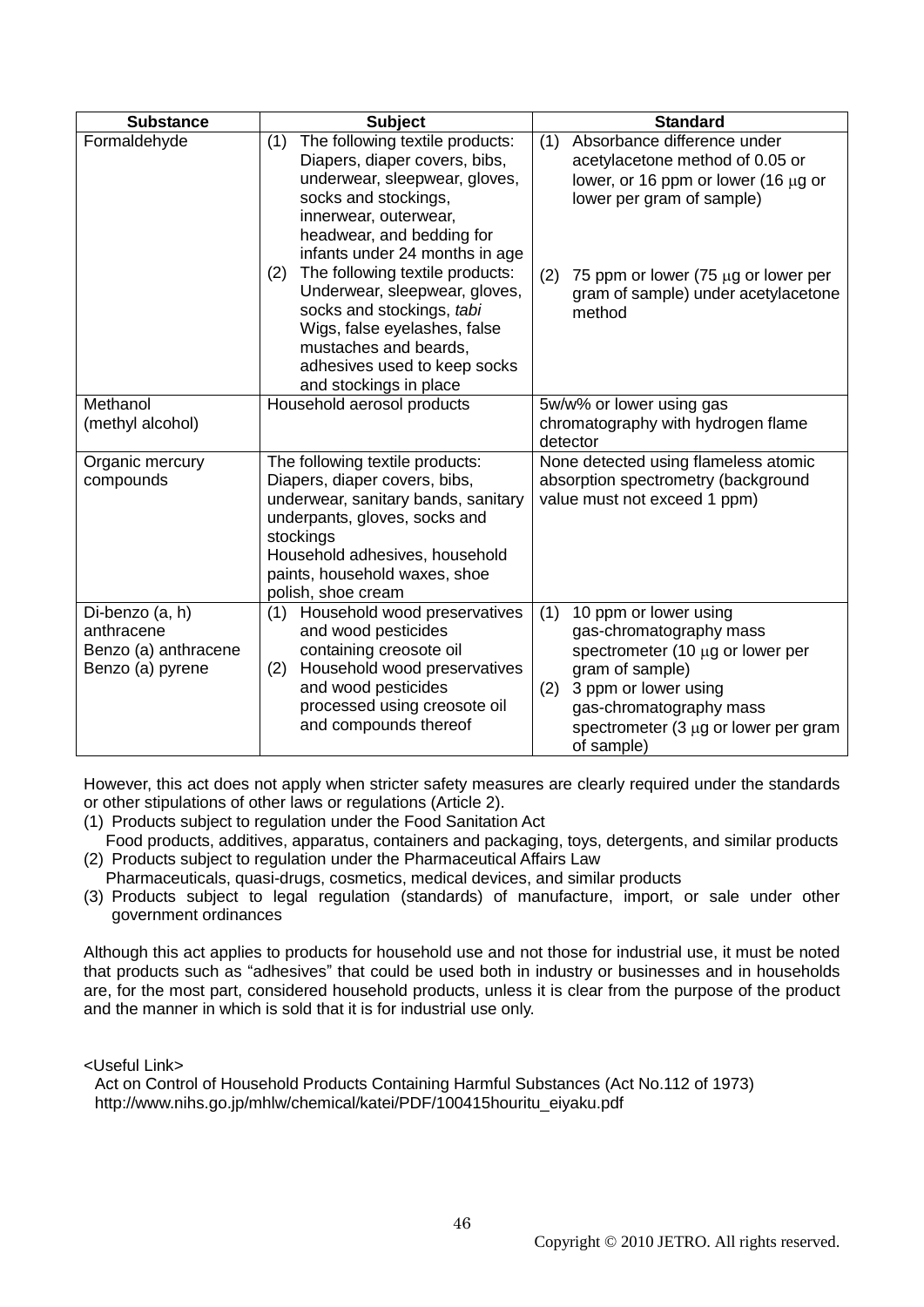# Ⅶ-6.**Electrical Appliances and Material Safety Act**

All persons engaged manufacturing or importing electrical appliances in Japan shall notify the Ministry of Economy, Trade and Industry (Regional Bureau of Economy, Trade and Industry) of their business commencement within 30 days from the date of starting business (hereinafter referred to as a "Notifying Supplier"). The Notifying Suppliers have the obligation to secure the conformity of electric appliances and materials they import and sell to the mandatory technical standards.

The order for enforcement of this act groups subject products into the categories of "Specified Electrical Appliances and Materials" (115 items / Category A) and "Other Electrical Appliances and Materials" (339 items / Category B). Category A products must pass the third-party conformity assesment by Registered Conformity Assessment Bodies, which is registered by national government, and receive a certificate of conformity. Self-confirmation of conformity is required for Categories A and B (all regulated Electrical Appliances and Materials) whose methods are designated by the government. Also this self-inspection may be subcontracted to designated inspection bodies.

The Notifying Supplier may sell the products only after they satisfy these standards, have been subjected to inspection and other tasks, and have been labeled with the marking required such as the PSE mark, the company name, and rated current.

The Notifying Supplier also is required to report any serious accidents after sale of the products.

# **1. Outline of procedures**

The following procedures are legal obligations that must be performed.

# **(1) Confirmation of the name of the electric product**

Under this act there are 454 items (115 items of Category A and 339 items of Category B) of electrical appliances and materials, correct interpretation is needed concerning whether the product is subject to the act, based on its operating principles and the name of the product. For example, for an electric product that operates only with an AC adapter, basically the AC adapter (Category A) is subject while the main unit is not subject.

# **(2) Confirmation of details of activities**

Legal obligations differ among activities such as manufacture, import, and sale. For example, when modifying a product after importing it, both an importer notice and a manufacturer notice are required, and the business will bear other obligations such as conforming to technical standards as well.

#### **(3) Notification of business commencement**

Businesses manufacturing or importing electric products must notify the Regional Bureau of Economy, Trade and Industry having jurisdiction of the necessary information (address, name, starting date of business, type category of the relevant electric product, and other information) within 30 days from the date of starting business. Regulations also require other notices, such as item change notices, notices of succession of business, and cessation notices, etc.

# **(4) Compliance with Technical Requirements**

The Notifying Supplier (manufacturer or importer) must ensure the electric product conforms to the established technical standards. There are two types of technical standards: Japanese standards and conformity standards established by the International Electrotechnical Commission (IEC; standards). The business must confirm conformity to one or the other of these standards.

# **(5)-1 Third-Party Conformity Assessment**

If the electric product is categorized as a "Specified Electrical Appliances and Materials / Category A", it cannot be sold unless it has undergone conformity testing by a Registered Conformity Assessment Body and received a certificate of conformity. If the notifying importer does not have its own testing equipment, it must retain a certificate equivalent to the certificate of conformity, specifically a copy (an issued official copy, not a photocopy made by the foreign manufacturer) of a certificate issued to the foreign manufacturer by a Registered Conformity Assessment Body.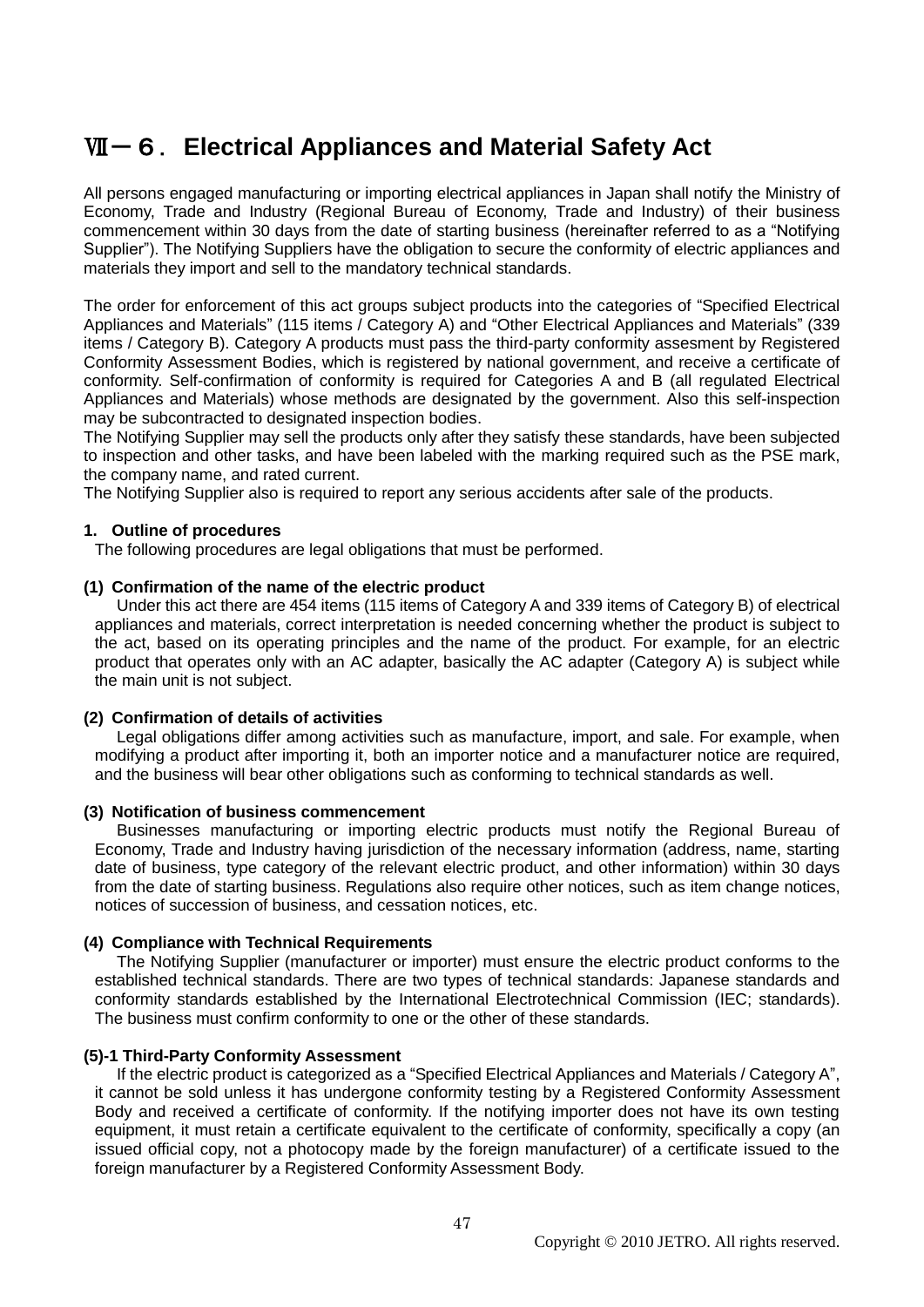#### **(5)-2 Self-confirmation of conformity**

Testing methods are established by ministerial ordinance, and testing records must be kept for three years. If the Notifying Supplier does not have its own testing equipment, it may subcontract the Self-confirmation of conformity to an outside testing firm. However, the Notifying Supplier remains responsible for performance of the legal obligations, and it must be able to present the testing records and explain the state of confirmation of conformity with technical standards in case of the on-site inspection by the national government or the National Institute of Technology and Evaluation.

#### **(6) Marking Requirements**

The Notifying Supplier may sell the electrical appliances and materials only after it has been attached in accordance with the act such as the PSE mark\*, the company name, and rated current, to show that it conforms to the technical standards and that this conformity has been certified through required testing, and the seller is obligated to confirm these matters. Only the Notifying Supplier may carry out such labeling under the act, and the Notifying Supplier may not use such labeling without performing the above obligations.

\* PSE: Product Safety Electrical Appliance & Materials

#### **2. Compliance measures after sale of the product**

As necessary, the Minister of Economy, Trade and Industry may require reports from each business (Article 45), conduct on-site inspections (Article 46), issue improvement orders in case of the violation has been confirmed (Article 11), prohibit labeling, which effectively means prohibit sale (Article 12), order recalls, and order to take other necessary measures to prevent the spread of the hazards or damages (Article 42-5).

<Useful Link>

Introduction for Importers Based in Japan (Ministry of Economy, Trade and Industry) http://www.meti.go.jp/english/policy/economy/consumer/pse/index.html Electrical Appliances and Material Safety Act (Amendment: 2005) http://www.japaneselawtranslation.go.jp/law/detail/?id=1916&vm=04&re=01&new=1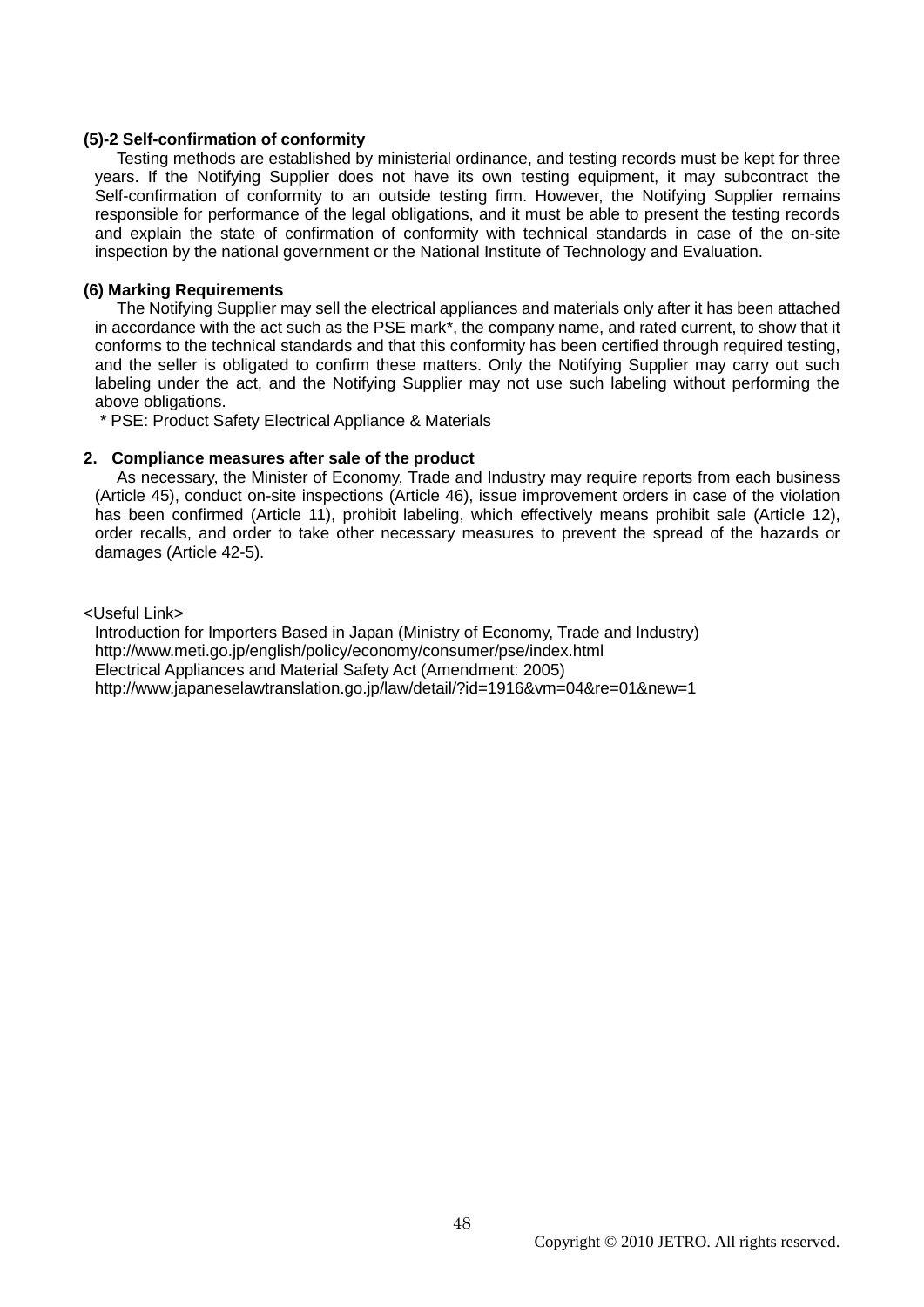# Ⅶ-7.**Consumer Product Safety Act**

This act has been containing four important systems.

# **1. PSC mark system (Product Safety of Consumer Products)**

Manufacturers and importers of products specified as "Specified products" under a ministerial ordinance based on this act must submit the "Notice of Manufacture/Import of Specified Products" to the Regional Bureau of Economy, Trade and Industry with jurisdiction (or the Minister of Economy, Trade and Industry if the applicant's business facilities are in multiple districts).

Specified products must conform to the technical requirements established by a Ministerial Ordinance for each product (Self-confirmation of conformity), and sale of products without the safety mark showing compliance with these standards (the PSC mark) is prohibited.

Furthermore, Products specified as "Special specified products" (#) (3 products) must undergo the comformity testing by a third-party assesment body (Testing agencies are listed below).

|   | <b>Specified products</b>                          | <b>Notes</b>                                                                                                                                                                                                               | <b>Testing agency</b>                                                                                                                                                                                                              |
|---|----------------------------------------------------|----------------------------------------------------------------------------------------------------------------------------------------------------------------------------------------------------------------------------|------------------------------------------------------------------------------------------------------------------------------------------------------------------------------------------------------------------------------------|
|   | Mountaineering rope                                | Limited to ones for body securing                                                                                                                                                                                          | Kita-Kanto Regional Office,<br>National Institute of Technology<br>and Evaluation                                                                                                                                                  |
|   | Pressure cookers and<br>autoclaves for home<br>use | Limited to ones with inner capacity of 10<br>liters or less and designed to use with<br>gauge pressure of 9.8 kilopascals or<br>more                                                                                       | Japan Recreation And<br>Miscellaneous Goods Safety<br>Laboratory<br>Japan Electrical Safety &<br><b>Environment Technology</b><br>Laboratories                                                                                     |
|   | Helmets for motor<br>vehicle users                 | Limited to ones for two-wheeled motor<br>vehicles and bicycles with motors                                                                                                                                                 | Japan Vehicle Inspection<br>Association                                                                                                                                                                                            |
|   | Oil water heaters                                  | Limited to ones with kerosene<br>consumption of 70 kw or less and heat<br>exchanger capacity of 50 liters or less                                                                                                          | Japan Heating Appliances<br><b>Inspection Association</b>                                                                                                                                                                          |
|   | Oil bath boilers                                   | Limited to ones with kerosene<br>consumption of 39 kw or less                                                                                                                                                              | Japan Heating Appliances<br><b>Inspection Association</b>                                                                                                                                                                          |
|   | Oil heaters                                        | Limited to ones with kerosene<br>consumption of 12 kw or less (7 kw or<br>less for natural ventilation type with the<br>open-type combustion stoves)                                                                       | Japan Heating Appliances<br><b>Inspection Association</b>                                                                                                                                                                          |
| # | Crib                                               | Limited to ones designed for a baby less<br>than 24 months, home use for sleeping or<br>childcare, with a swing type being<br>excluded                                                                                     | Japan Recreation And<br>Miscellaneous Goods Safety<br>Laboratory                                                                                                                                                                   |
| # | Portable laser-applied<br>equipment                | Limited to ones designed for displaying<br>text or patterns by irradiating laser light<br>(limited to visible rays)                                                                                                        | Japan Quality Assurance<br>Organization<br>UL Japan<br><b>Cosmos Corporation</b>                                                                                                                                                   |
| # | Hot-water circulators<br>for bathtubs              | Limited to ones designed mainly for<br>home with an inlet and spout combined,<br>equipped with a water circulation device<br>for warming water with a maximum<br>amount of water circulation being less<br>than 10 liters. | Japan Electrical Safety &<br><b>Environment Technology</b><br>Laboratories<br>Japan Gas Appliances Inspection<br>Association<br>UL Japan<br>Japan Heating Appliances<br><b>Inspection Association</b><br><b>Cosmos Corporation</b> |

# Subject products ("#" indicates "Special specified products")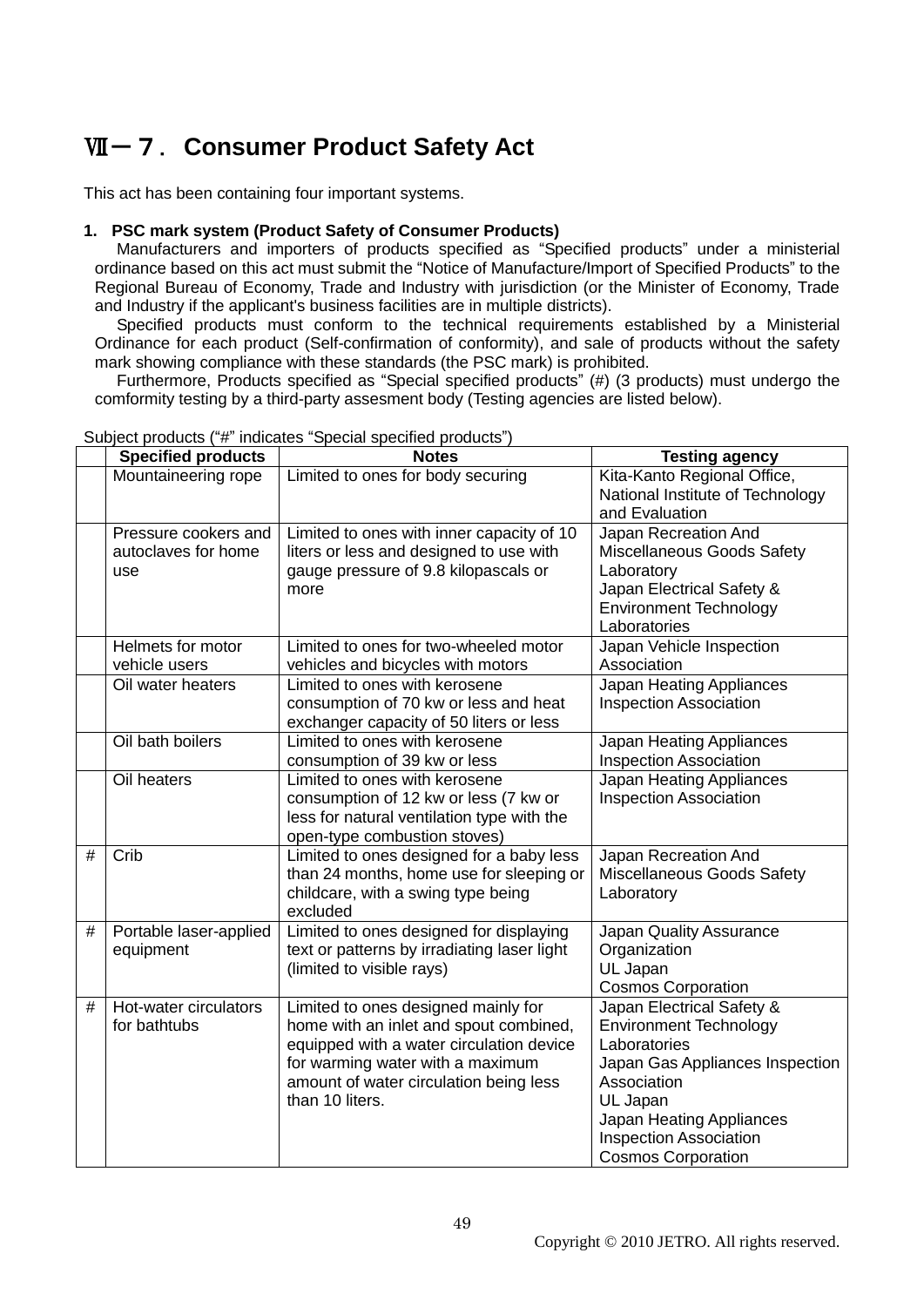# **2. System for Report and Publication of Product Accident Information**

In case of any serious product accident, importers of consumer products are required to submit a report to the Prime Minister on the name and model of the product, the details of the accident, and the quantity of relevant products imported and sold, within 10 days from the day business operators including importers came to know the fact of the accident (Article 35). All importers of consumer products in Japan, regardless of their size or type of business, are required to submit this report on accidents. Compliance with the Product Liability Act also is required separately.

# **3. The Long-term Use Consumer Product Safety System**

# **(1) The Long-term Use Consumer Product Safety Inspection System (Specified Maintenance Products)**

Under this system, manufacturers and importers of products subject to "Specified Maintenance Products" must submit the "Notice of Manufacture/Import of Specified Maintenance Products" to the Regional Bureau of Economy, Trade and Industry with jurisdiction.

In addition, such products must be explained for required information such as a "Standard Period of Use" which is established as a guideline for safe use, time for an inspection, contact information, etc.

# \* Specified Maintenance Products (7 items):

Hot water heater (Petroleum), Bathtub water heating unit (Petroleum), FF hot air-expelling heater (Petroleum), Built-in dishwasher (Electric), Bathroom dryer (Electric), Kitchen water heating unit Indoor installation (City gas / LP gas), Bathtub water heating unit Indoor installation (City gas / LP gas)

# **(2) The Long-term Use Consumer Product Safety Indication System**

Under the Electrical Appliance and Material Safety Law, manufacturers and importers are required to submit notices to the Regional Bureau of Economy, Trade and Industry. However, by this act, some electric devices specified products with a large number of accident reports due to deterioration over time are now required to bear warning labels regarding deterioration and "Standard Period of Use".

#### Coverd products (5 items):

Fans, Air-conditioners, Ventilatiors, CRT televisions, Washing machines (Automatic type / Double-drum type),

# **4. SG mark system**

The SG (Safety Goods) mark authorized by the Consumer Product Safety Association is a voluntary certification awarded to products recognized to confirm the required standards for safe products established under the SG mark system. A total of 115 products (as of April 2010), including the "Specified products" (\*) described in **1.** above, are designated eligible for SG mark.

# **(1) Products for babies and infants (19 items)**

Carry cots, Cribs\*, Playpens, Baby carriages, Belts for carrying infants, Infant pipe carriers, Baby walkers, Racks for infants and children, Infant chairs, Infant high chairs, Table attached type infant chairs, Protective fences for infants, Tricycles for preschool children, Foot-operated toy cars, Swings, Swings for one infant, Playground slides, Horizontal bars for preschool children, Telescoping poles for Japanese *Koinobori* (carp-shaped streamers)

# **(2) Goods for the aged (9 items)**

Sticks, Manual wheelchairs, Rollators for disabled persons (rollators and walking tables), 4-wheel walking aids, Electrically operated beds in home use, Chairs and seats with electrical mechanisms to assist standing up and sitting down, Bath/shower chairs, Portable toilets, Portable toilet seats for aged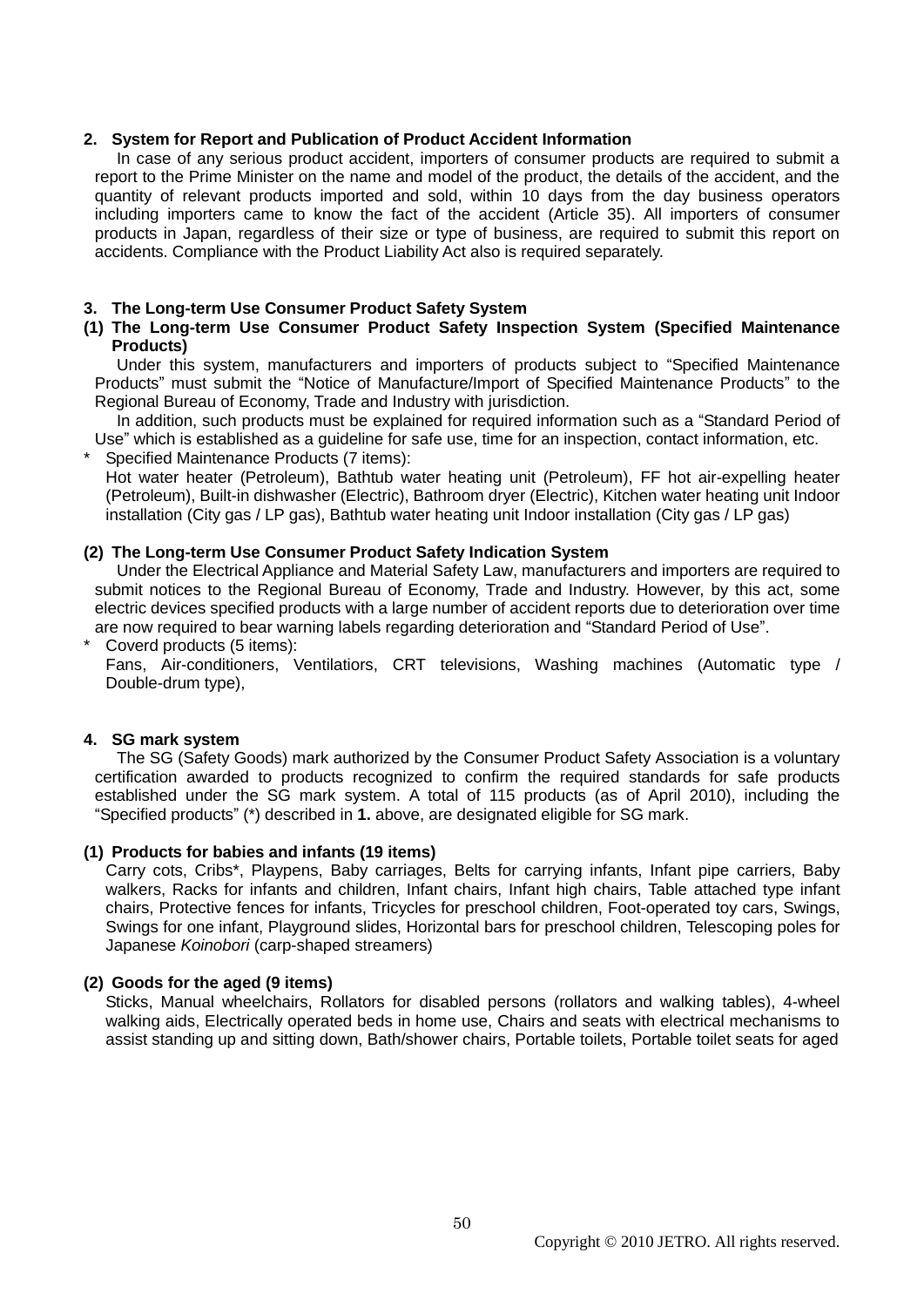# **(3) Furniture, household and kitchen utensils (19 items)**

Plastic covers for bathtub, Warm-water circulators for bath\*, Spring mattresses for household use, Hot water bottle for warming (*Yutanpo*), Mailboxes, Toilet paper holders, Shopping carts, Aluminum alloy ladders for household use, Metal stepladders for household use, Aluminum alloy articulated ladders for household use, Adhesive hooks, Kitchen cabinets, Children"s chests, Two-level beds, Storage cabinets for kitchen (with cooking range table), Portable clotheshorse (*Monohoshi*), Tension shelves and rods, Rotary hangers, Legless chairs for tatami rooms(*Zaisu*)

### **(4) Kitchen utensils (7 items)**

Household electrical pressure pots and pressure cookers\*, Metal pans, Aluminum saucepans, Cookware for electric hooves, Cooking oil filter utensils, Ice crushers for household, Can openers

#### **(5) Sporting and leisure goods (35 items)**

Metal bats, Fiber-reinforced plastic bats, Baseball helmets, Helmets for rubber ball baseball and softball, Catcher helmets for baseball and softball, Headgear for baseball pitcher, Breast protectors for baseball and softball, Roller-skates, Inline skates, Skate boards, Kick skaters, Beach parasols, Underwater mask(Diving goggles), Badminton rackets, Golf practice nets, Golf club shafts, Golf clubs, Outdoor handball goals, Mobile soccer goals, Mats for physical training, Vaulting boxes for physical training, Spring boards for vaulting boxes, Volleyball equipment, Mobile basketball equipment, Shock absorbing pads for physical traning, Karabiners, Climber"s helmets, Mountaineering ropes\*, Camping tents, Trekking-poles, Helmets for snow leisure, Headgear for snow leisure, Bamboo swords for Kendo(*Shinai*), Kendo equipments and gear, Table-tennis tables

#### **(6) Fitness equipment for home-use (8 items)**

Treadmills for household, Bicycle ergometers for household, Steppers, Rowing machines, Skipping rope, Chest exercisers, Gymnastic chinning equipments, Muscle training equipments

#### **(7) Equipment for gardening (4 items)**

Manual lawn mowers, Pole pruners, Portable kerosene burners for outdoor use, Garden hand sprayers for household

#### **(8) Equipment for bicycle (4 items)**

Bicycles, Helmets for users of bicycle, electromotive wheelchair etc, and running play gear; Child seats for bicycle, Air pumps for bicycle

#### **(9) Others (10 items)**

Protective helmets for motor vehicle users\*, Portable automotive jacks, Hydraulic garage jacks for automobils, Automotive windshield washer liquid , Shopping carts, Pocket gas lighters, Cotton swabs, Children's umbrellas, Glass bottles for carbonated beverage, Portable laser pointers\*

In case of an accident due to a defect in a product with the SG mark, liability insurance is provided up to a certain amount.

To labeling the SG mark, a business needs to have the product certified by the Consumer Product Safety Association in advance. There are two testing methods available: (i) Registration of plants and other facilities and type confirmation, and (ii) Lot certification.

Under method (i), the company is inspected to ensure that it has the ability to produce products in conformity with standards on a continual basis, model testing (type confirmation) is conducted for products produced at a plant that has passed inspection, and if this inspection is passed products passing in-house inspection may be labeled SG mark within the permissive period (which varies by product).

Under method (ii) Lot certification, the testing agency certified by the Consumer Product Safety Association tests samples of lots, and only lots that pass this sample testing may be labeled SG mark. Certification standards include those on external appearances, structure, dimensions, strength, stability, and other physical performance needed for safety, materials, and, for some products, chemical and biological performance. Subjects that should be indicated on the product and its manual are prescribed on each product basis.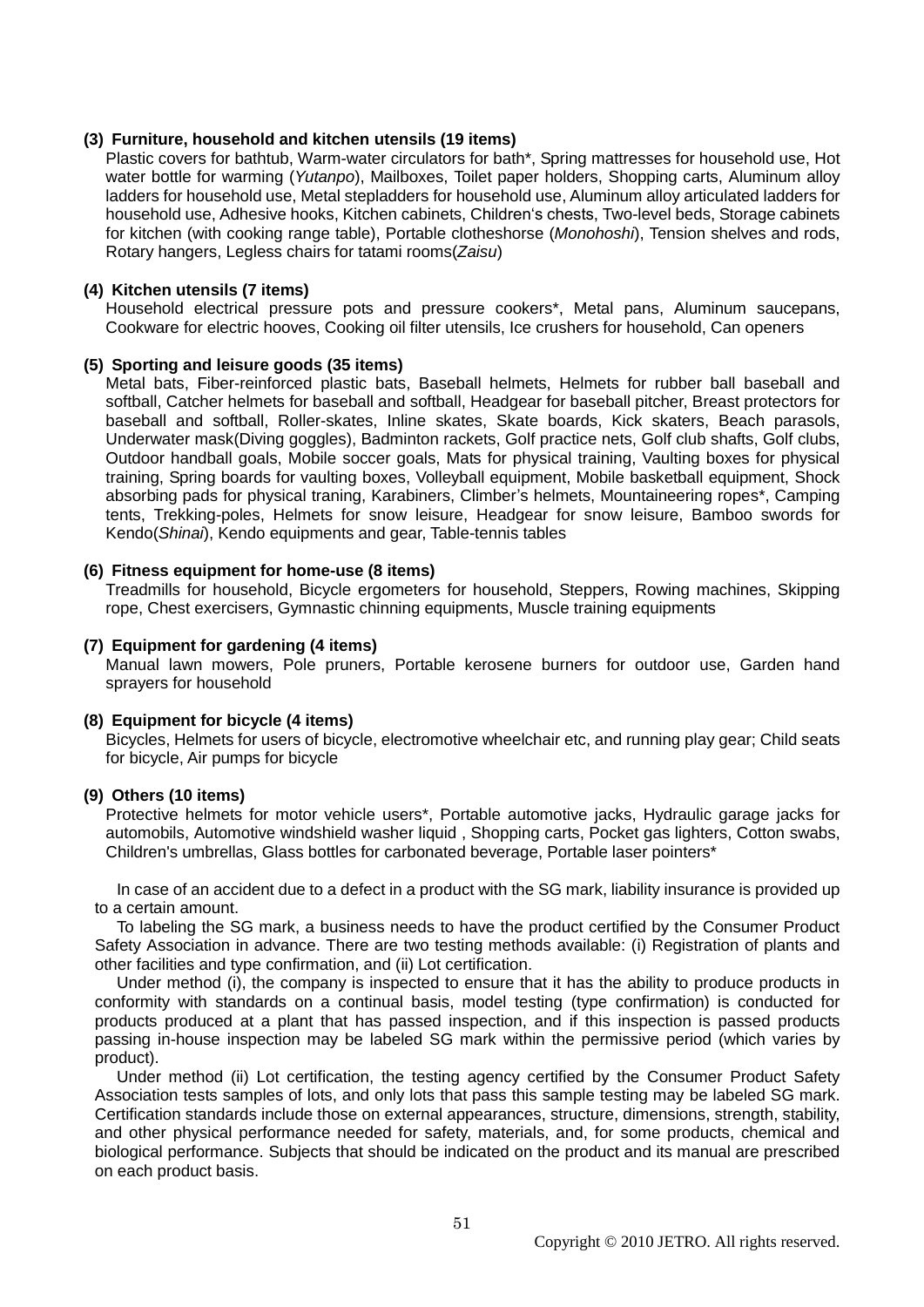<Useful Link>

Outline of the Consumer Products Safety Act (Ministry of Economy, Trade and Industry) http://www.meti.go.jp/policy/consumer/seian/shouan/contents/outline\_psc\_act090331e.pdf Consumer Affairs Agency

http://www.caa.go.jp/en/index.html

Consumer"s Safety and the SG Mark System (Consumer Product Safety Association) http://www.sg-mark.org/english/english20100810.pdf

The Long-term Use Consumer Product Safety System (Ministry of Economy, Trade and Industry) http://www.meti.go.jp/english/policy/economy/consumer/pro\_safe\_info.pdf

Consumer Product Safety Act (Amendment: 2007)

http://www.japaneselawtranslation.go.jp/law/detail/?id=1838&vm=04&re=01&new=1